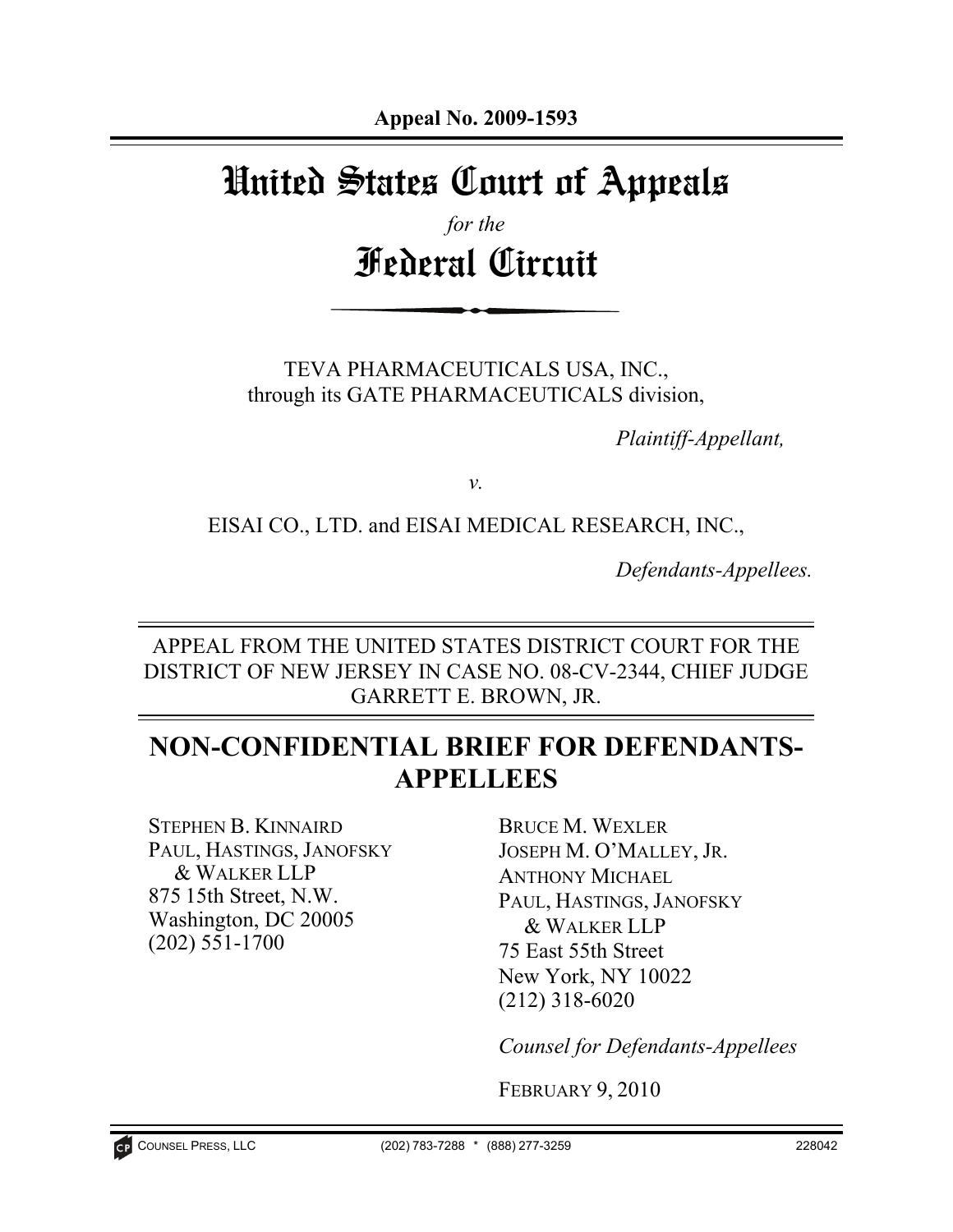# **CERTIFICATE OF INTEREST**

Pursuant to Fed. Cir. R. 47.4, Bruce M. Wexler, counsel for Defendants-

Appellees, Eisai Co., Ltd. and Eisai Medical Research, Inc., certifies the following:

1. The full name of every party represented by me is:

Eisai Co., Ltd. Eisai Medical Research Inc.

2. The names of the real party in interest (if the party named in the

caption is not the real party in interest) represented by me is:

Eisai Co., Ltd. Eisai Inc.

3. All parent corporations and any publicly held companies that own 10

percent or more of the stock of the parties represented by me are:

In October 1, 2009, Eisai Medical Research Inc. was merged into Eisai Inc. Eisai Inc. is wholly owned by Eisai Corporation of North America, which is wholly owned by Eisai Co., Ltd. There are no parent corporations or publicly held companies that own 10 percent or more of the stock of Eisai Co., Ltd.

4. The names of all law firms and partners or associates that appeared for

the parties now represented by me in the trial court or are expected to appear in this court are: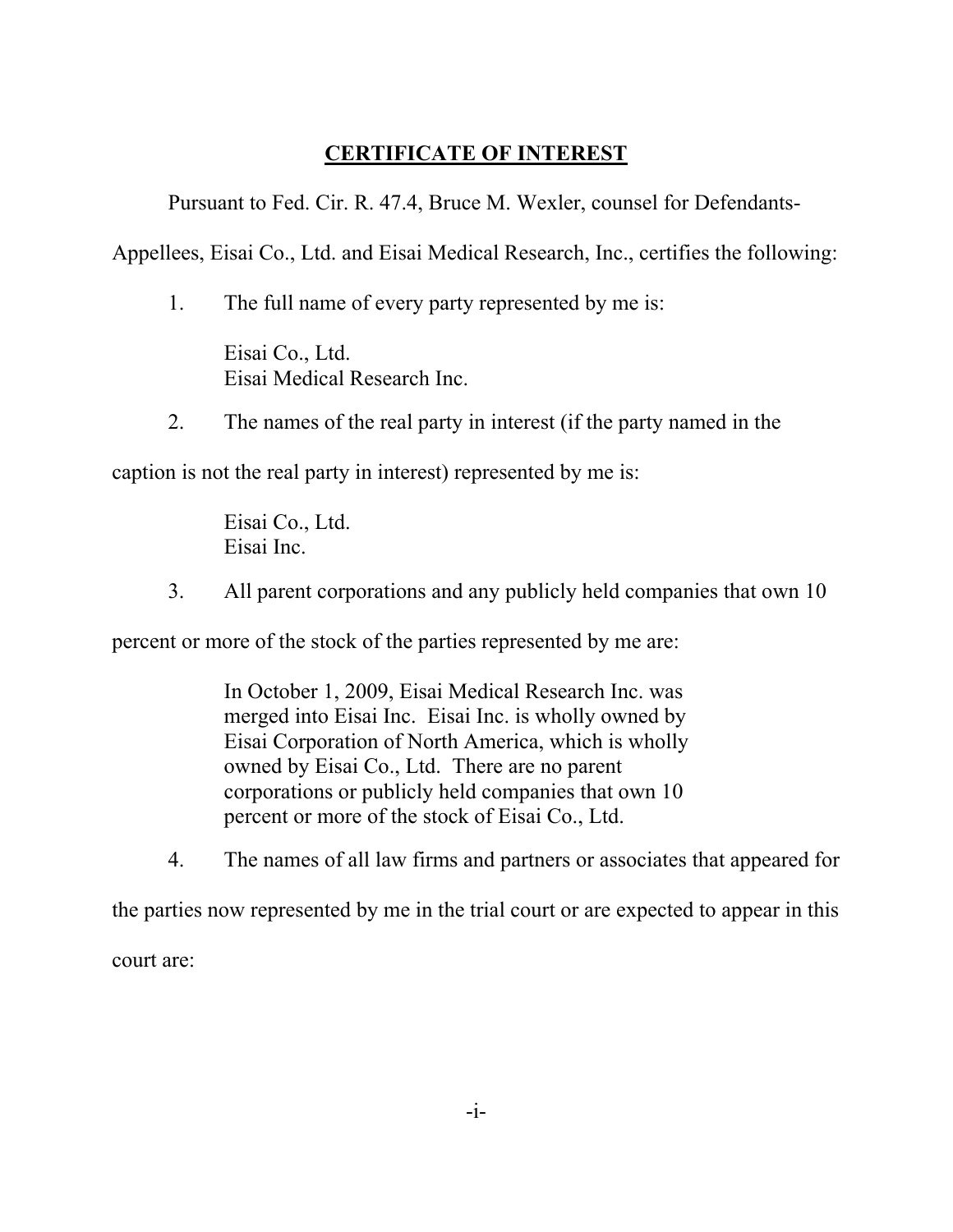PAUL, HASTINGS, JANOFSKY & WALKER LLP Bruce M. Wexler Joseph M. O'Malley, Jr. Anthony Michael Gary G. Ji Bradford E. Young 75 E. 55th Street New York, New York 10022 (212) 318-6000

MCCARTER & ENGLISH, LLP William J. Heller Mark H. Anania Four Gateway Center 100 Mulberry Street Newark, New Jersey 07102 (973) 622-4444

PAUL, HASTINGS, JANOFSKY & WALKER LLP Stephen B. Kinnaird 875 15th Street, N.W. Washington, D.C. 20005 (202) 551-1700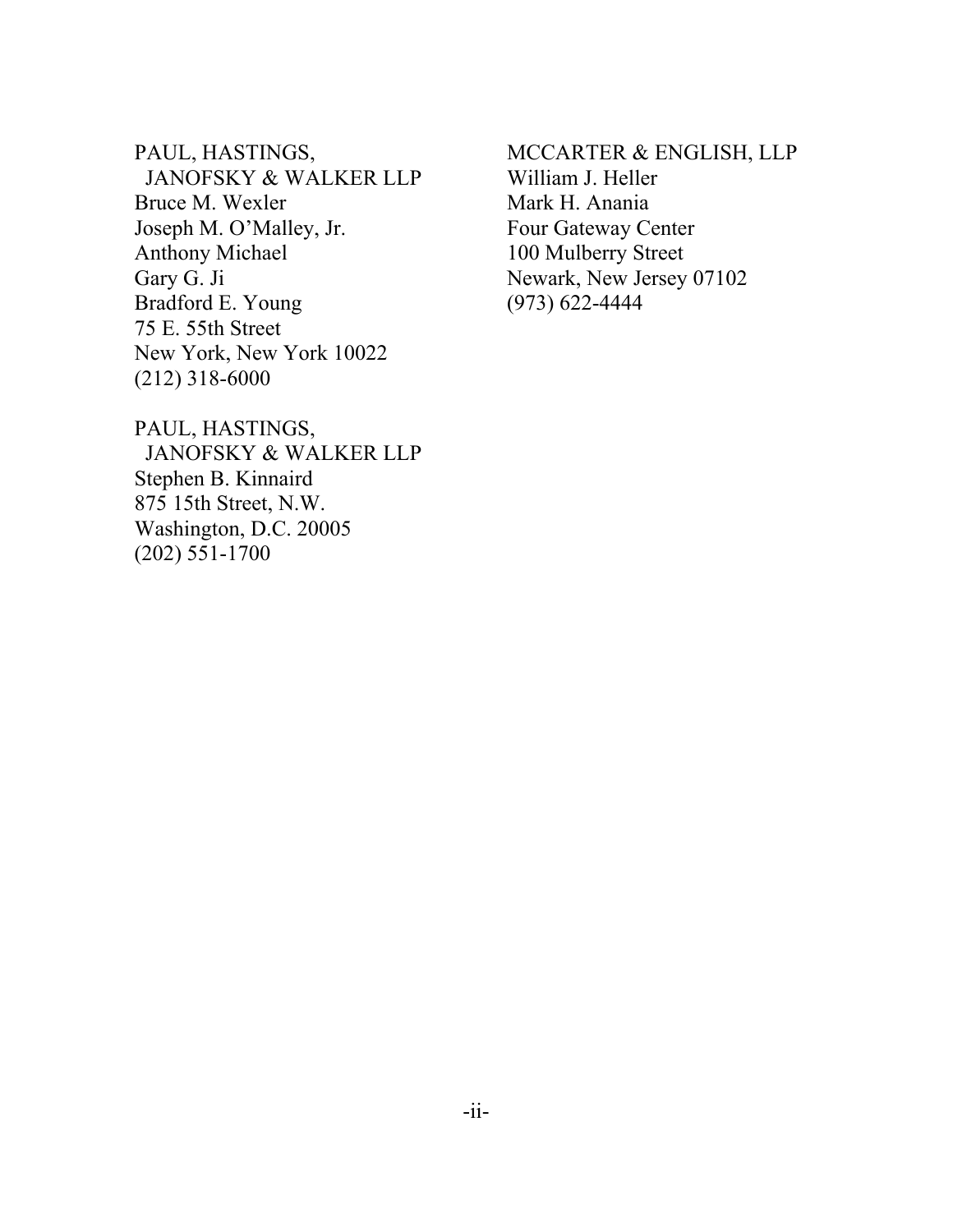# **TABLE OF CONTENTS**

# Page(s)

| $\mathsf{A}$ .  |                  |                |                                                           |  |
|-----------------|------------------|----------------|-----------------------------------------------------------|--|
| B.              |                  |                |                                                           |  |
| $\mathcal{C}$ . |                  |                |                                                           |  |
|                 | $\mathbf{1}$ .   |                |                                                           |  |
|                 | 2.               |                |                                                           |  |
|                 |                  | $\mathbf{a}$ . |                                                           |  |
|                 |                  | $\mathbf{b}$ . |                                                           |  |
|                 |                  | $\mathbf{c}$ . |                                                           |  |
|                 | 3 <sub>1</sub>   |                | Teva (Including Gate) Is Enjoined Under the '841 Patent12 |  |
|                 | $\overline{4}$ . |                |                                                           |  |
| D.              |                  |                |                                                           |  |
|                 |                  |                |                                                           |  |
|                 |                  |                |                                                           |  |
| L               |                  |                |                                                           |  |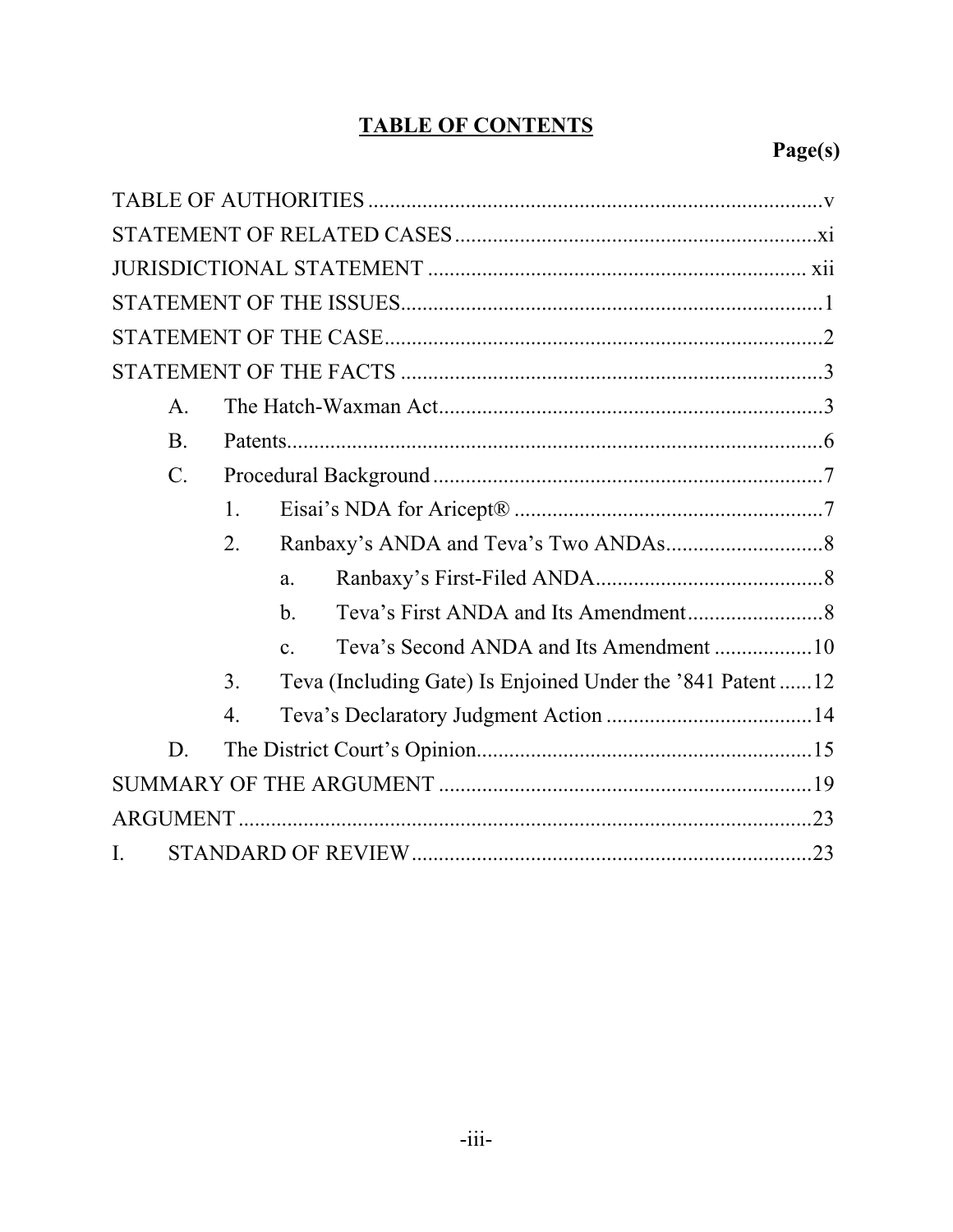# **TABLE OF CONTENTS**

# (continued)

| II.  | NO ARTICLE III CONTROVERSY EXISTS BETWEEN THE |                                                                                                                                                                                    |     |  |
|------|-----------------------------------------------|------------------------------------------------------------------------------------------------------------------------------------------------------------------------------------|-----|--|
|      | A <sub>1</sub>                                | Teva Has Not Proven a Definite, Concrete, And Immediate<br>Controversy Between Adverse Parties That Can Be Resolved                                                                |     |  |
|      | <b>B</b> .                                    | Caraco Pharmaceutical Laboratories, Ltd. v. Forest<br>Laboratories, Inc. Does Not Support Article III Jurisdiction In                                                              |     |  |
|      | $\mathbf{C}$ .                                |                                                                                                                                                                                    |     |  |
|      |                                               | $1_{-}$<br>The DJ Patents Do Not Delay Teva's Entry Into The                                                                                                                       | .30 |  |
|      |                                               | Teva's Alleged Injury Is Of Its Own Making, And Is Not<br>2.                                                                                                                       | .32 |  |
|      | D.                                            | A Separate Injunction Prohibits Teva from Marketing Generic<br>Donepezil, And Any Alleged Market Exclusion Injury Is Not<br>Caused By The DJ Patents Or Redressable By Declaratory |     |  |
|      | E.                                            | Teva's New Extra-Record Arguments About Indefinite Delay<br>by Ranbaxy Do Not Make Its Appeal Meritorious 41                                                                       |     |  |
|      | F.                                            | Teva Failed To Prove An Article III Controversy As To The                                                                                                                          | 44  |  |
|      | G.                                            | Teva Is Not Seeking To Redress Injury Caused By Eisai, But<br>Rather To Burden Eisai With Unnecessary Litigation And                                                               |     |  |
| III. |                                               | IN THE ALTERNATIVE, THE DISTRICT COURT PROPERLY<br>EXERCISED DISCRETION TO DENY DECLARATORY RELIEF 51                                                                              |     |  |
|      |                                               |                                                                                                                                                                                    |     |  |

# **Confidential Material Deleted**

 The confidential material deleted on pages 8, 9, 10, and 12 are subject to a protective order. The material relates to confidential business information.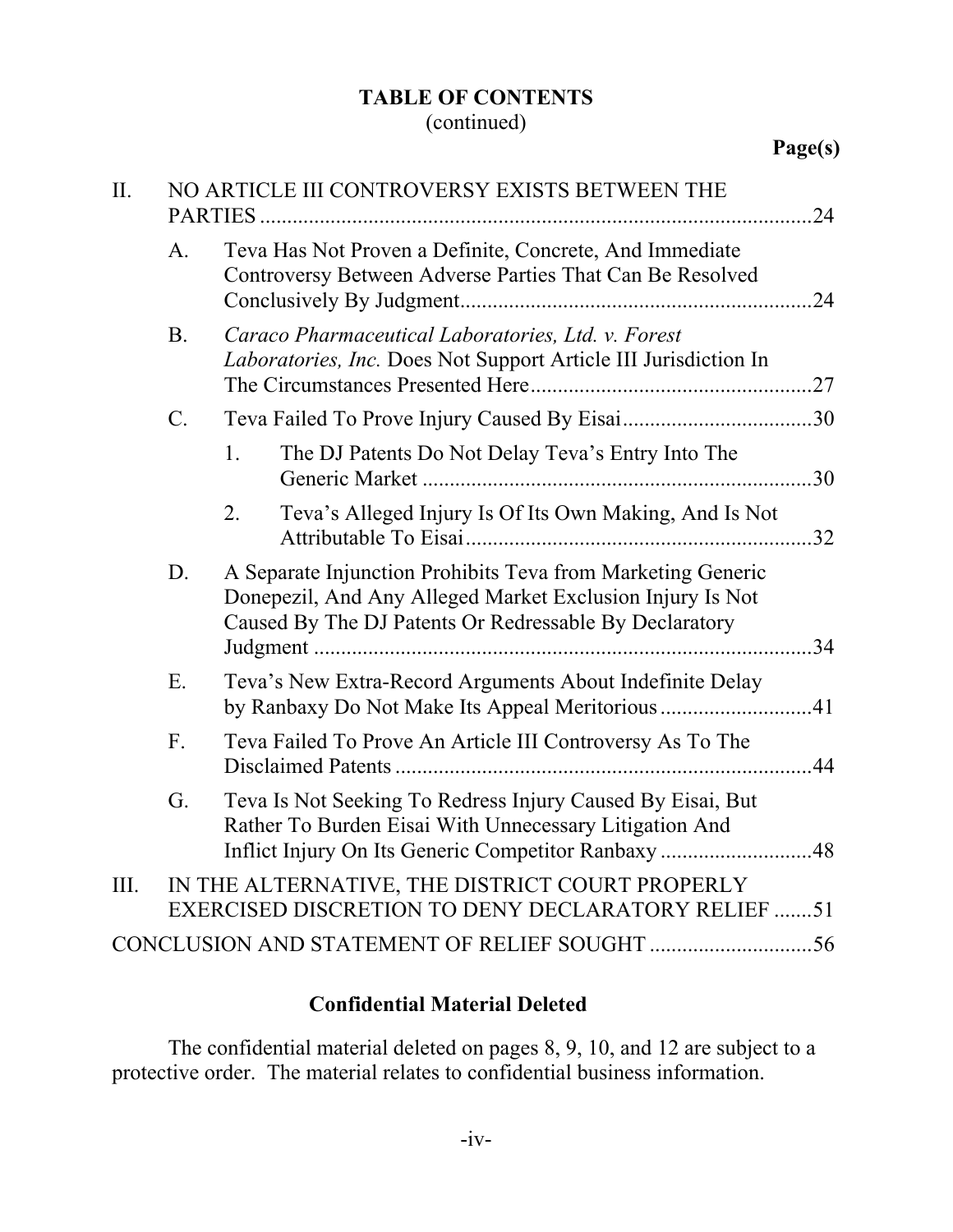| <b>CASES</b>                                                                                 |  |
|----------------------------------------------------------------------------------------------|--|
| Aetna Life Ins. Co. v. Haworth,                                                              |  |
| Affymax, Inc. v. Johnson & Johnson,                                                          |  |
| Altoona Publix Theatres, Inc. v. Am. Tri-Ergon Corp.,                                        |  |
| Amstar Corp. v. Envirotech Corp.,                                                            |  |
| Andrx Pharms., Inc. v. Biovail Corp.,                                                        |  |
| Ballard Med. Prods. v. Wright,                                                               |  |
| <i>Barrett v. Nicholson,</i>                                                                 |  |
| Belk, Inc. v. Meyer Corp.,<br>Civ. A. No. 07-168, 2008 WL 2704792 (W.D.N.C. July 7, 2008) 45 |  |
| Benitec Austl., Ltd. v. Nucleonics, Inc.,                                                    |  |
| Bennett v. Spear,                                                                            |  |
| Bhd. of Locomotive Eng'rs & Trainmen v. Surface Transp. Bd.,                                 |  |
| Bristol-Myers Squibb Co. v. Copley Pharm., Inc.,                                             |  |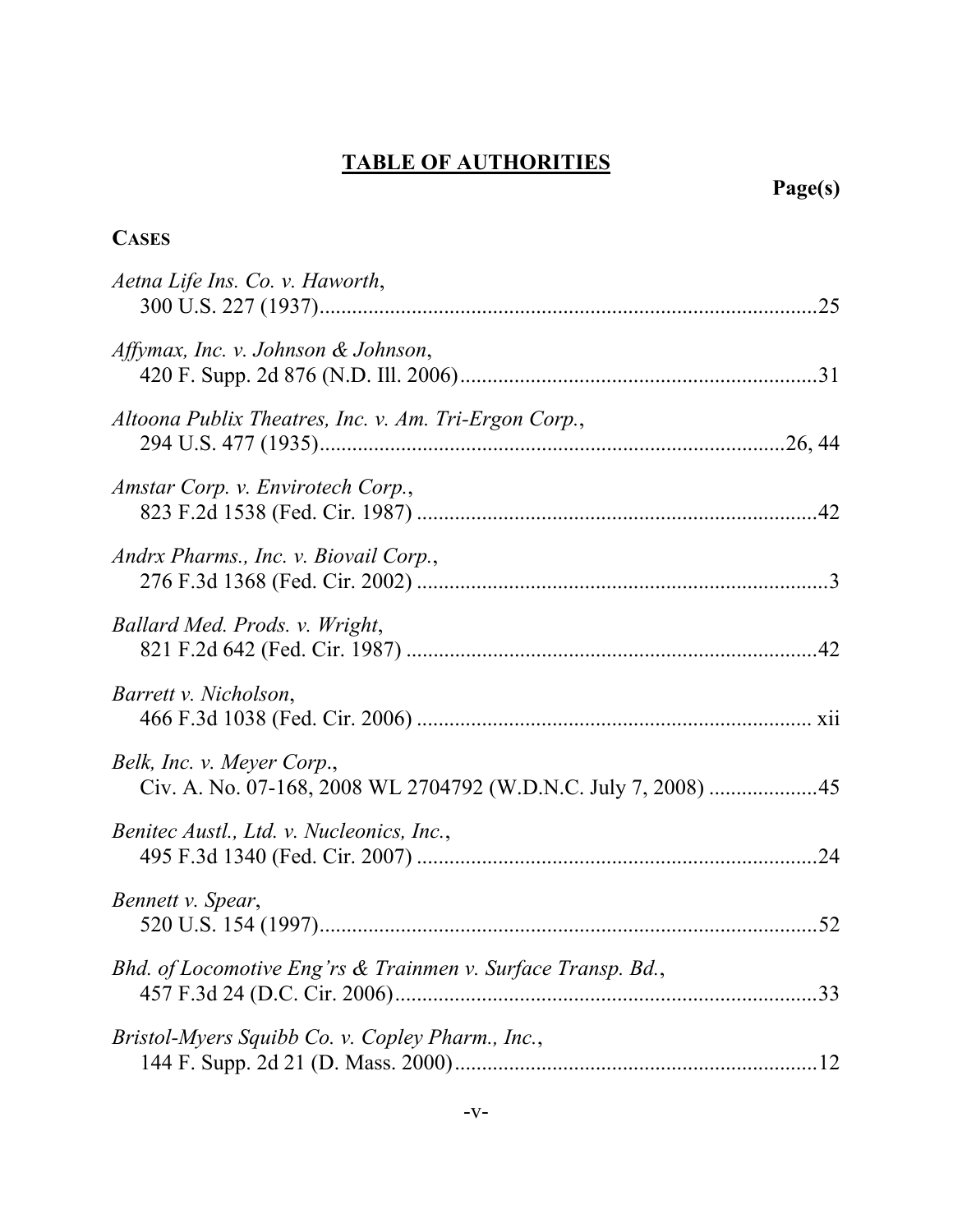# (continued)

| Calderon v. Ashmus,                                                                |     |
|------------------------------------------------------------------------------------|-----|
| Can. Lumber Trade Alliance v. United States,                                       |     |
| Caraco Pharmaceutical Labs., Ltd. v. Forest Labs., Inc.,                           |     |
| Citizens United v. FEC,                                                            |     |
| Cohens v. Virginia,                                                                |     |
| Comsat Corp. v. F.C.C.,                                                            |     |
| eBay Inc. v. MercExchange, L.L.C.,                                                 |     |
| Eisai Co., Ltd. v. Teva Pharms. USA, Inc.,<br>Civ. A. No. 05-5727, 2008 WL 1722098 |     |
| EMC Corp. v. Norand Corp.,                                                         |     |
| Exergen Corp. v. Wal-Mart Stores, Inc.,                                            |     |
| FMC Corp. v. Manitowoc Co.,                                                        | .38 |
| Garcia v. United States,                                                           |     |
| Guinn v. Kopf,                                                                     |     |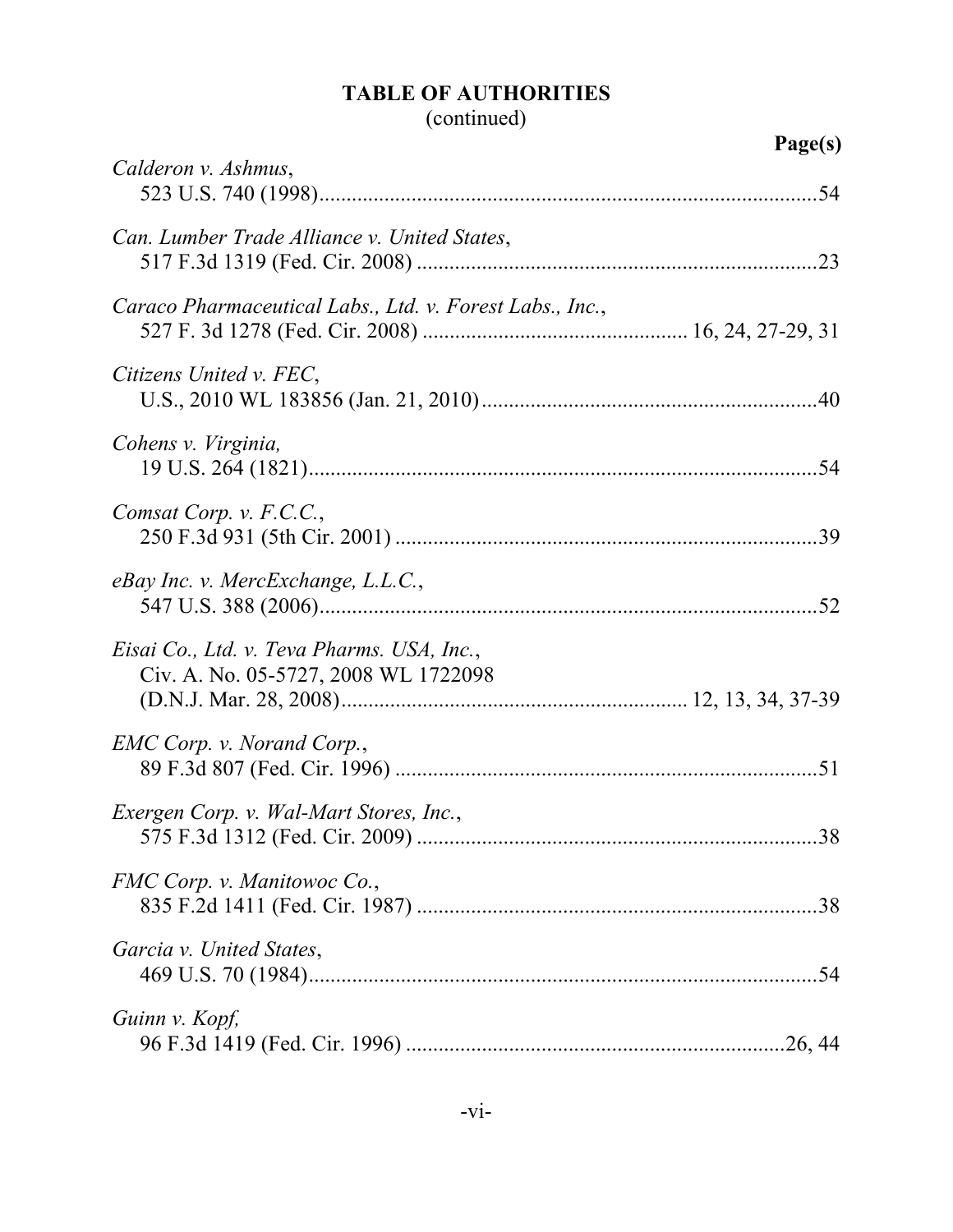# (continued)

|                                                                                                                           | Page(s) |
|---------------------------------------------------------------------------------------------------------------------------|---------|
| Jack Winter, Inc. v. Koratron Co.,                                                                                        |         |
| Janssen Pharmaceutica, N.V. v. Apotex, Inc.,<br>540 F.3d 1353 (Fed. Cir. 2008)  16, 17, 23, 24, 29, 34-36, 40, 43, 49, 50 |         |
| Linda R. S. v. Richard D.,                                                                                                |         |
| Lujan v. Defenders of Wildlife,                                                                                           |         |
| McConnell v. FEC,                                                                                                         |         |
| Md. Cas. Co. v. Pac. Coal & Oil Co.,                                                                                      |         |
| MedImmune, Inc. v. Genentech, Inc.,                                                                                       |         |
| Merck $\&$ Co. v. Apotex, Inc.,<br>Civ. A. No. 06-5789, 2007 WL 4082616 (D.N.J. Nov. 15, 2007) 44                         |         |
| Muskrat v. United States,                                                                                                 |         |
| Nova Health Sys. v. Gandy,                                                                                                |         |
| Pennsylvania v. New Jersey,                                                                                               | .33     |
| <i>Pfizer Inc. v. Ranbaxy Labs. Ltd.,</i>                                                                                 |         |
| Ranbaxy Labs. Ltd. v. Leavitt,                                                                                            |         |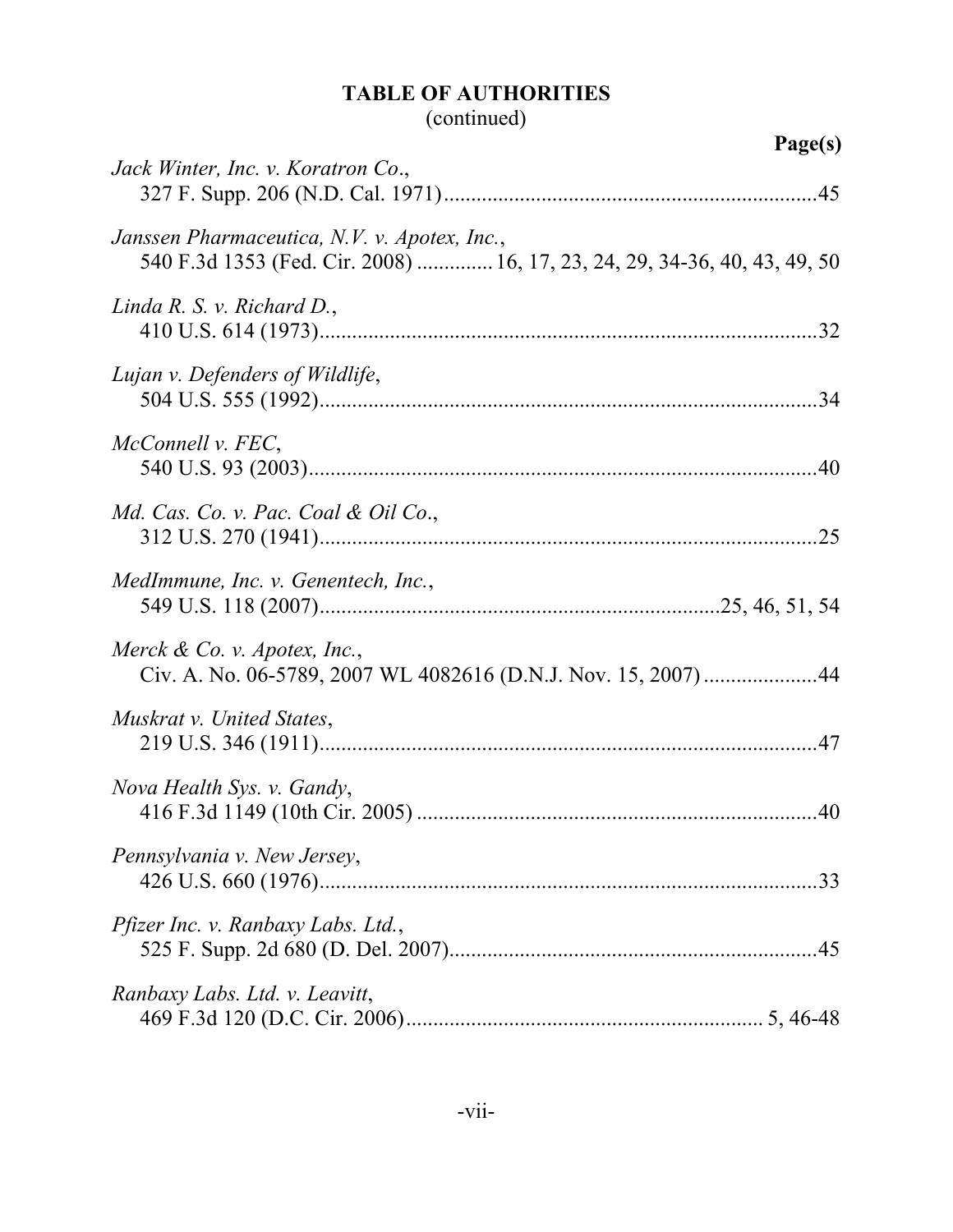# (continued)

|                                                                  | Page(s) |
|------------------------------------------------------------------|---------|
| Samuels v. Mackell,                                              |         |
| Simon v. E. Ky. Welf. Rights. Org.,                              |         |
| Steel Co. v. Citizens for a Better Env't,                        |         |
| Taylor v. FDIC,                                                  |         |
| Technimark, Inc. v. Crellin, Inc.,                               |         |
| Transocean Gulf Oil Co. v. Parapada Shipping Co.,                |         |
| Underwood v. Gerber,                                             |         |
| Union Cosmetic Castle, Inc. v. Amorepacific Cosmetics USA, Inc., | .33     |
| W.L. Gore & Assocs., Inc. v. Oak Materials Group, Inc.,          |         |
| Warth v. Seldin,                                                 |         |
| White Mule Co. v. ATC Leasing Co.,                               |         |
| Whitmore v. Arkansas,                                            |         |
| Wilton v. Seven Falls Co.,                                       |         |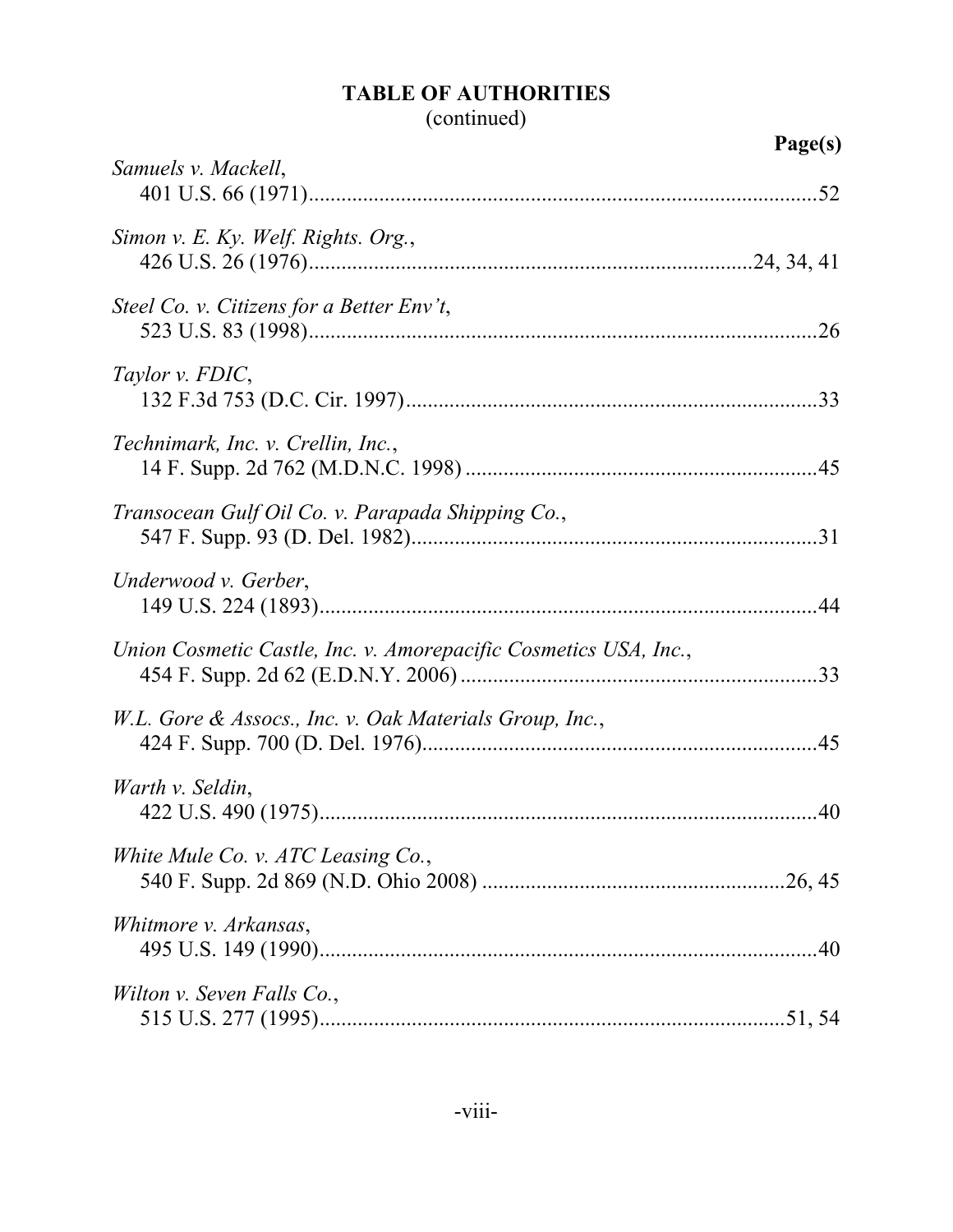# **TABLE OF AUTHORITIES** (continued)

| <b>STATUTES</b>                                                         |  |
|-------------------------------------------------------------------------|--|
|                                                                         |  |
|                                                                         |  |
|                                                                         |  |
|                                                                         |  |
|                                                                         |  |
|                                                                         |  |
|                                                                         |  |
|                                                                         |  |
|                                                                         |  |
|                                                                         |  |
|                                                                         |  |
|                                                                         |  |
|                                                                         |  |
|                                                                         |  |
|                                                                         |  |
|                                                                         |  |
| Drug Price Competition and Patent Term Restoration Act of 1984, Pub. L. |  |
| Medicare Prescription Drug, Improvement, and Modernization Act of 2003  |  |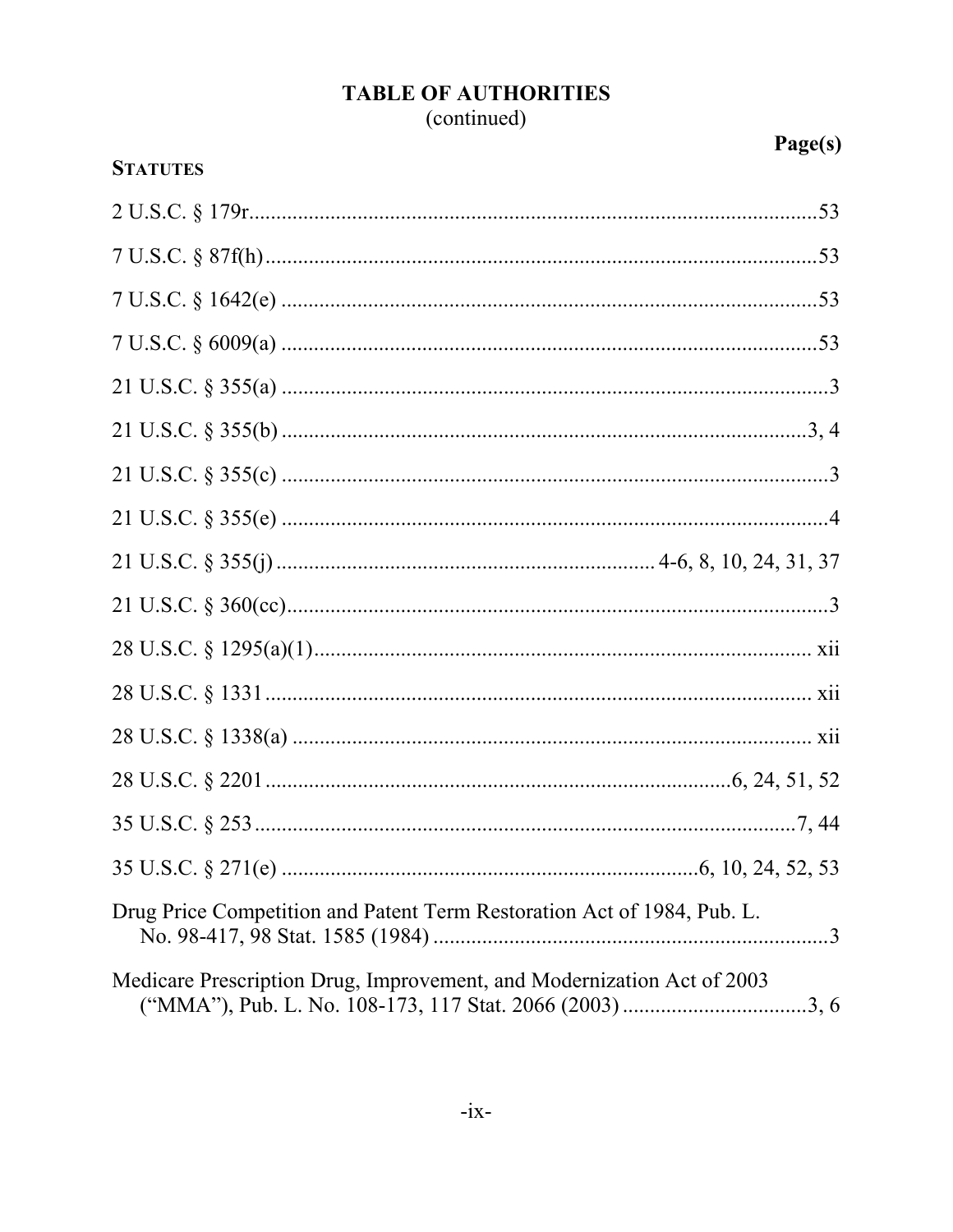## **TABLE OF AUTHORITIES** (continued)

# **RULES AND REGULATIONS**

# **OTHER**

| Daiichi to Leverage Ranbaxy Abroad, Economic Times, Nov. 11, 2009,<br>available at http://economictimes.indiatimes.com                  | .42 |
|-----------------------------------------------------------------------------------------------------------------------------------------|-----|
| <i>FDA Regulatory Information</i> , available at http://www.fda.<br>gov/Drugs/GuidanceComplianceRegulatoryInformation/EnforcementActi   |     |
| Ranbaxy Launches Generic Valtrex in the US, Shares Rise, Dow Jones DE,<br>Nov. 27, 2009, available at http://www.dowjones.de/site/2009/ |     |
|                                                                                                                                         | 42  |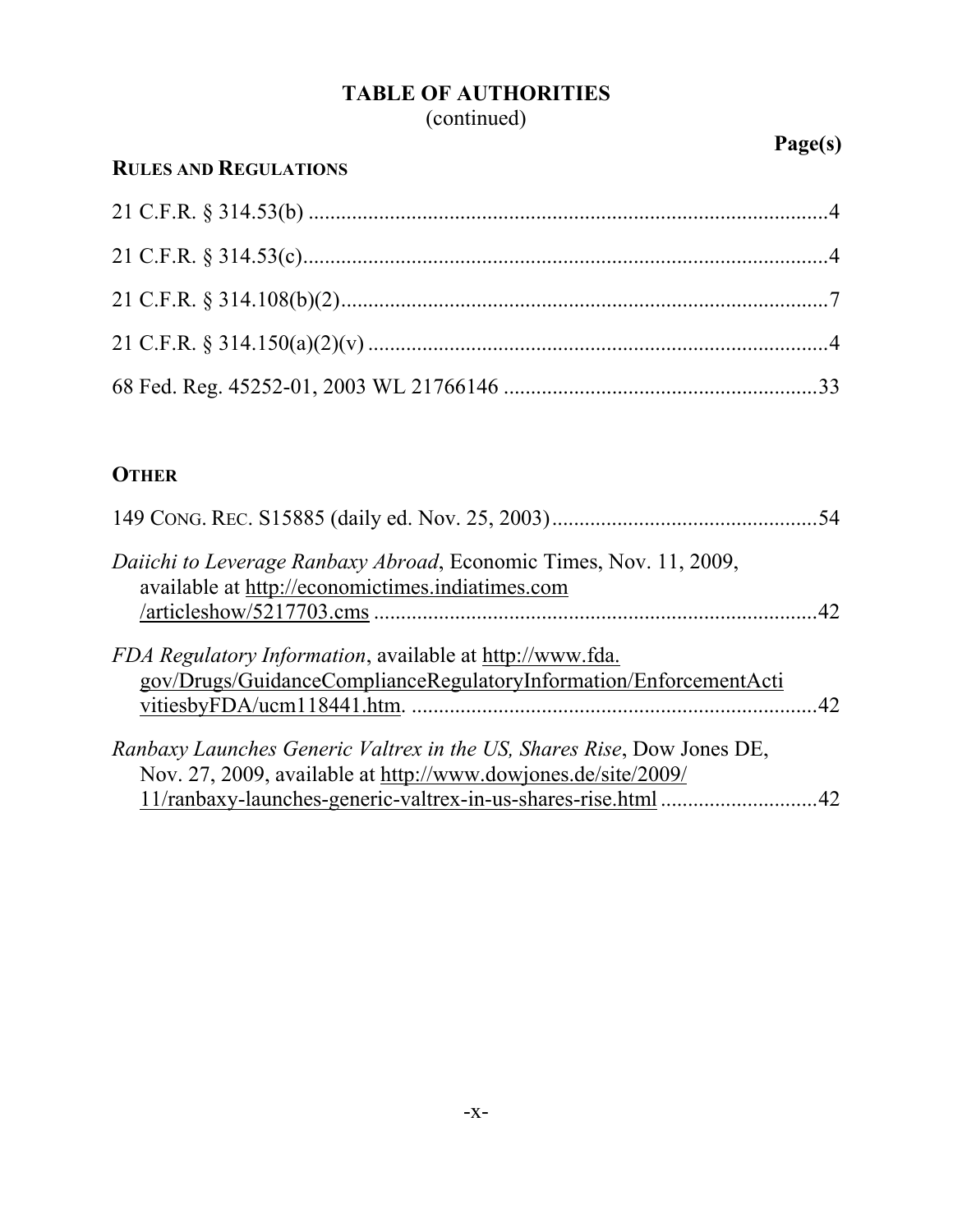## **STATEMENT OF RELATED CASES**

The four patents raised in this declaratory judgment action are also the subject of a later-filed declaratory judgment action by a subsequent generic application filer as to which a motion to dismiss is pending. *Apotex Inc. v. Eisai Inc.,* No. 09-cv-00477 (M.D.N.C.).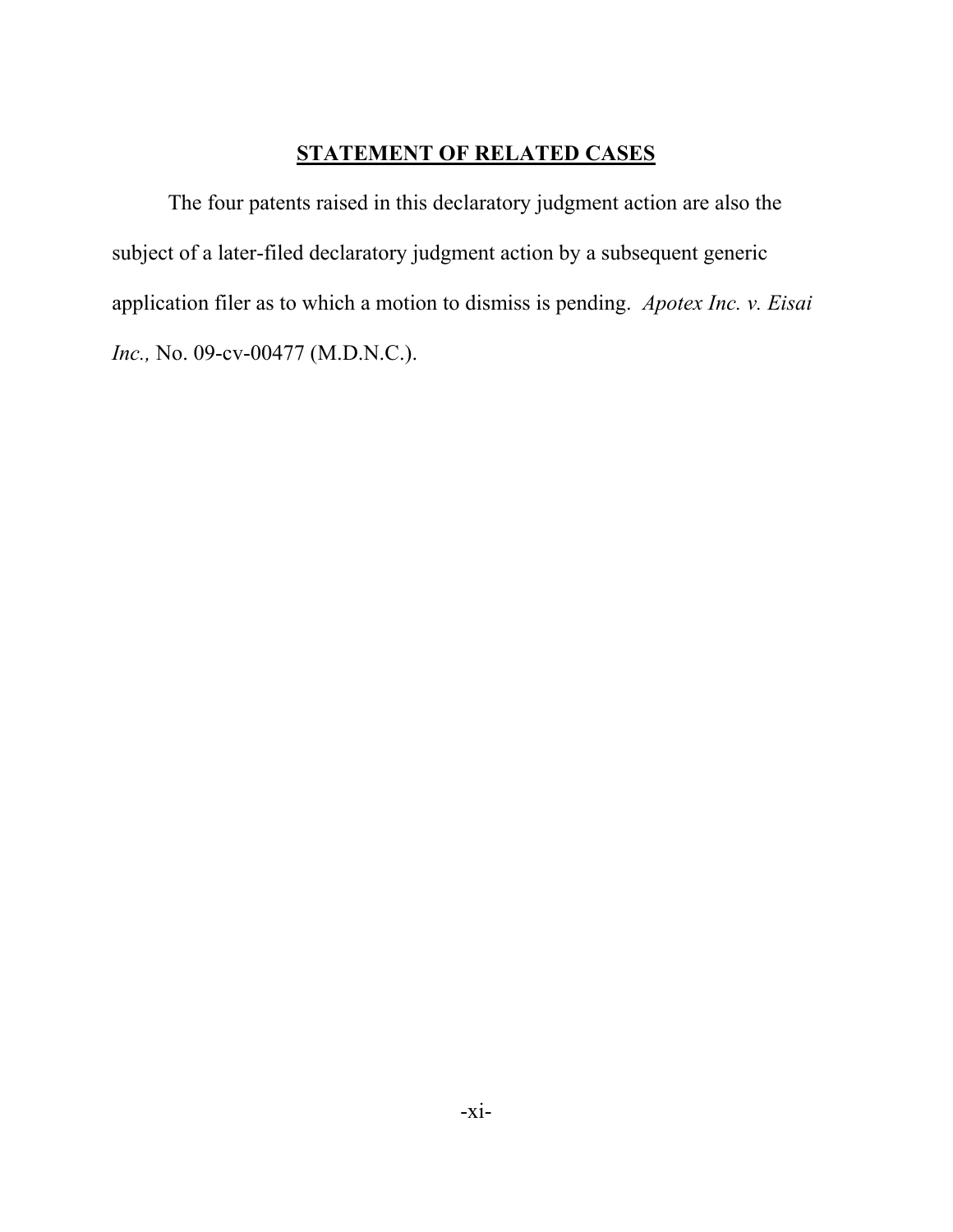### **JURISDICTIONAL STATEMENT**

The district court had jurisdiction to determine subject matter jurisdiction under 28 U.S.C. §§ 1331 and 1338(a). *See, e.g.*, *Barrett v. Nicholson*, 466 F.3d 1038, 1045 (Fed. Cir. 2006) ("a court always has jurisdiction to determine its own jurisdiction") (internal quotations omitted). This Court has jurisdiction to review that decision under 28 U.S.C.  $\S$  1295(a)(1).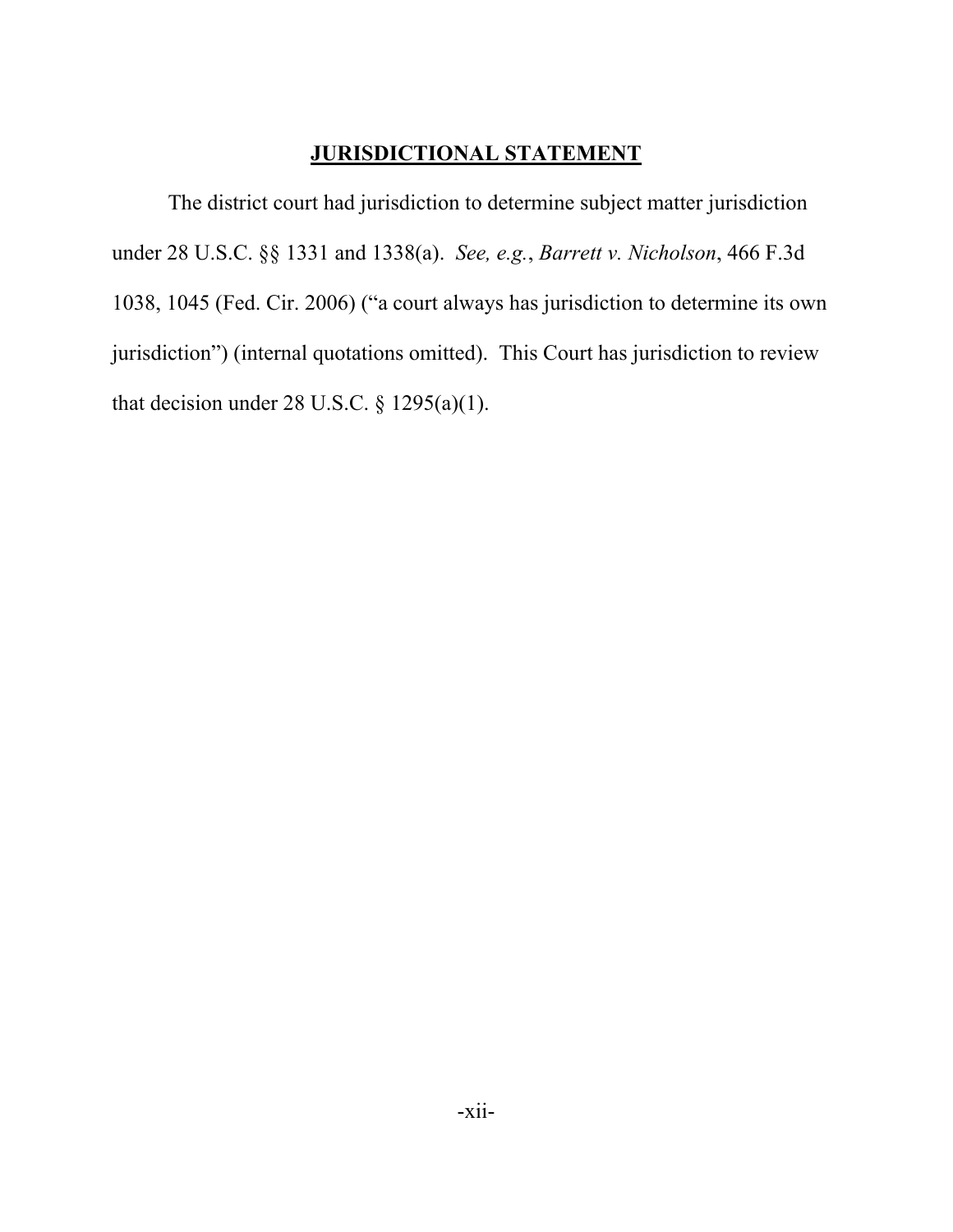#### **STATEMENT OF THE ISSUES**

1. Whether the district court correctly determined that no Article III case or controversy existed in Appellant's declaratory judgment action where:

(i) two patents had been disclaimed;

(ii) the other two patents were not enforceable because they were subject to an express covenant not to sue confirming several years in which no threats or suits had been brought on them;

(iii) the declaratory judgment action patents were not in fact excluding Appellant from the market, and Appellant's inability to presently market a generic drug was due to an injunction based on a different patent not in suit and to Appellant's own knowing and voluntary actions; and

(iv) Appellant's desire to use the court as a vehicle for an advisory opinion to trigger the 180-day exclusivity period of a non-party, at a time when neither that party nor Appellant could enter the market, was not an injury cognizable under Article III of the Constitution or a controversy between Eisai and Appellant.

2. In the alternative, whether the district court abused its discretion, conferred by the Declaratory Judgment Act, to decline proceeding in this action in light of the injunction against Appellant and the circumstances surrounding Appellant's generic drug application filings.

-1-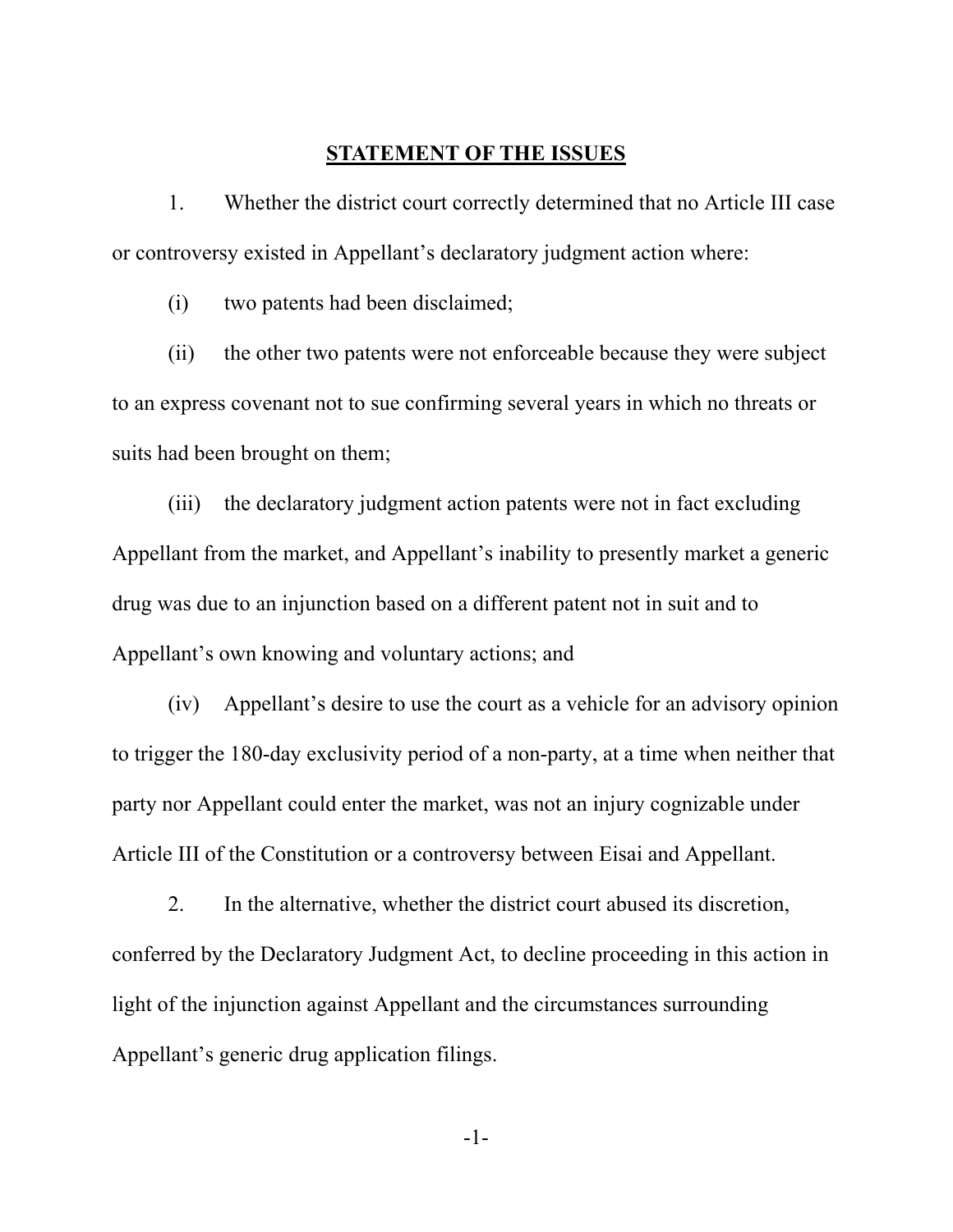#### **STATEMENT OF THE CASE**

The district court determined that no justiciable controversy existed between Appellant Teva Pharmaceuticals USA, Inc. ("Teva") and Eisai in an action brought by Teva for a declaratory judgment of non-infringement of four Eisai patents: U.S. Patent Nos. 5,985,864 ("the '864 patent"); 6,140,321 ("the '321 patent"); 6,245,911 ("the '911 patent"); and 6,372,760 ("the '760 patent") ("the DJ patents"). The district court further concluded that, even if the jurisdictional requirements were satisfied, the underlying purpose of the Declaratory Judgment Act and considerations of judicial resources made it appropriate to decline jurisdiction. Consequently, the district court dismissed Teva's declaratory judgment action.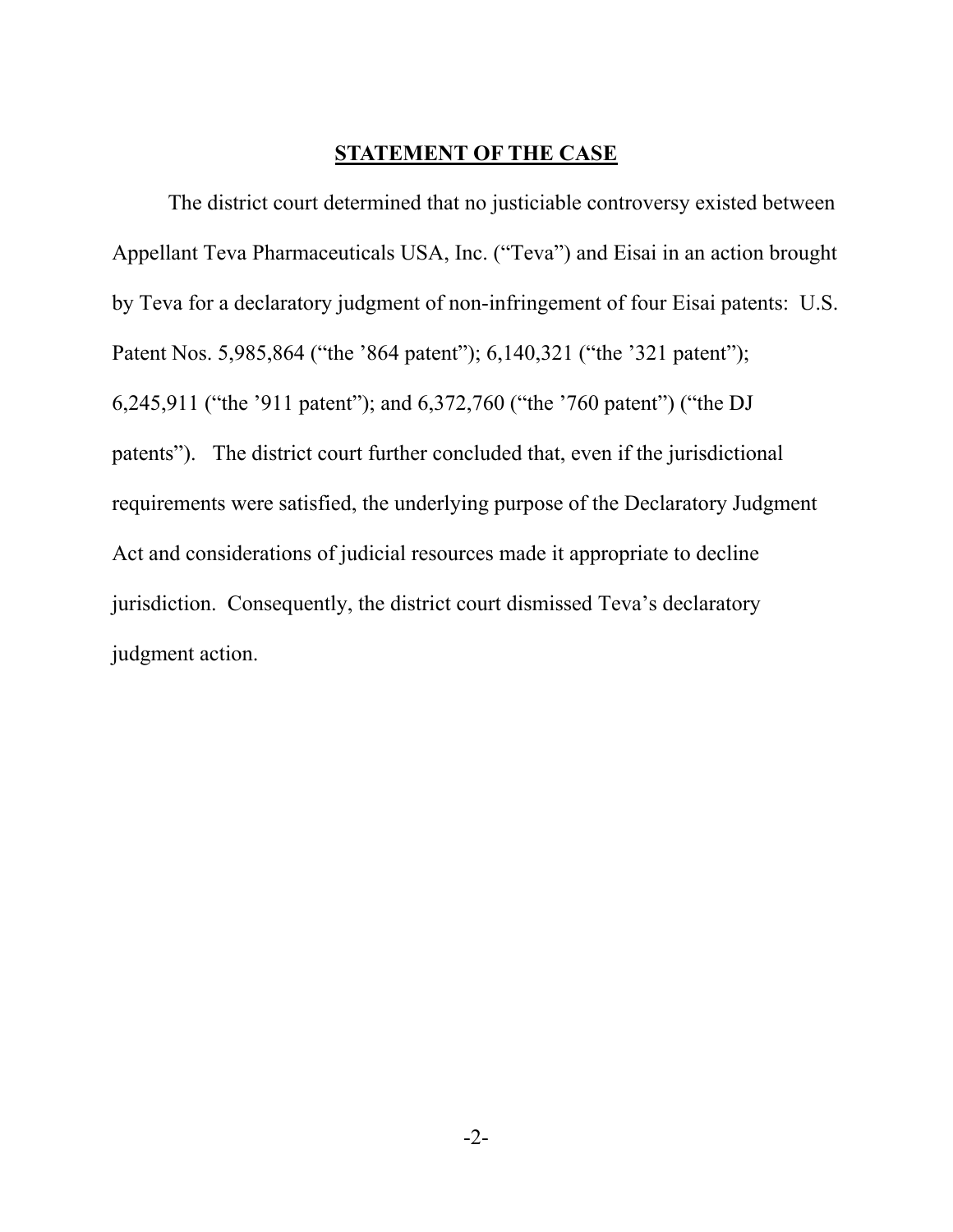### **STATEMENT OF THE FACTS**

Because Teva's statement of the facts is incomplete and interspersed with unsupported argument, Eisai supplies the following background statement of facts.

#### **A. The Hatch-Waxman Act**

 $\overline{a}$ 

This litigation involves the Hatch-Waxman  $Act<sup>1</sup>$  governing the Food and Drug Administration's ("FDA's") approval of new and generic drugs. The Act balances two competing policy interests: "(1) inducing pioneering research and development of new drugs and (2) enabling competitors to bring low-cost, generic copies of those drugs to market." *Andrx Pharms., Inc. v. Biovail Corp.*, 276 F.3d 1368, 1371 (Fed. Cir. 2002).

Under the Hatch-Waxman Act, an innovator drug company seeking to market a new drug must submit a New Drug Application ("NDA") to the FDA. 21 U.S.C. § 355(a), (b). The NDA must identify all patents covering the drug or methods of using the drug with respect to which a claim of patent infringement could reasonably be asserted. 21 U.S.C.  $\S 355(b)(1)$ , (c)(2). A failure to list patents with the FDA may subject an innovator drug company to various penalties.

<sup>1</sup> The Drug Price Competition and Patent Term Restoration Act of 1984, Pub. L. No. 98-417, 98 Stat. 1585 (1984) (codified at 21 U.S.C. §§ 355, 360(cc) (2000), as amended by the Medicare Prescription Drug, Improvement, and Modernization Act of 2003 ("MMA"), Pub. L. No. 108-173, 117 Stat. 2066 (2003). Unless otherwise noted, all statutory references are to the codified pre-2003 version of the Hatch-Waxman Act.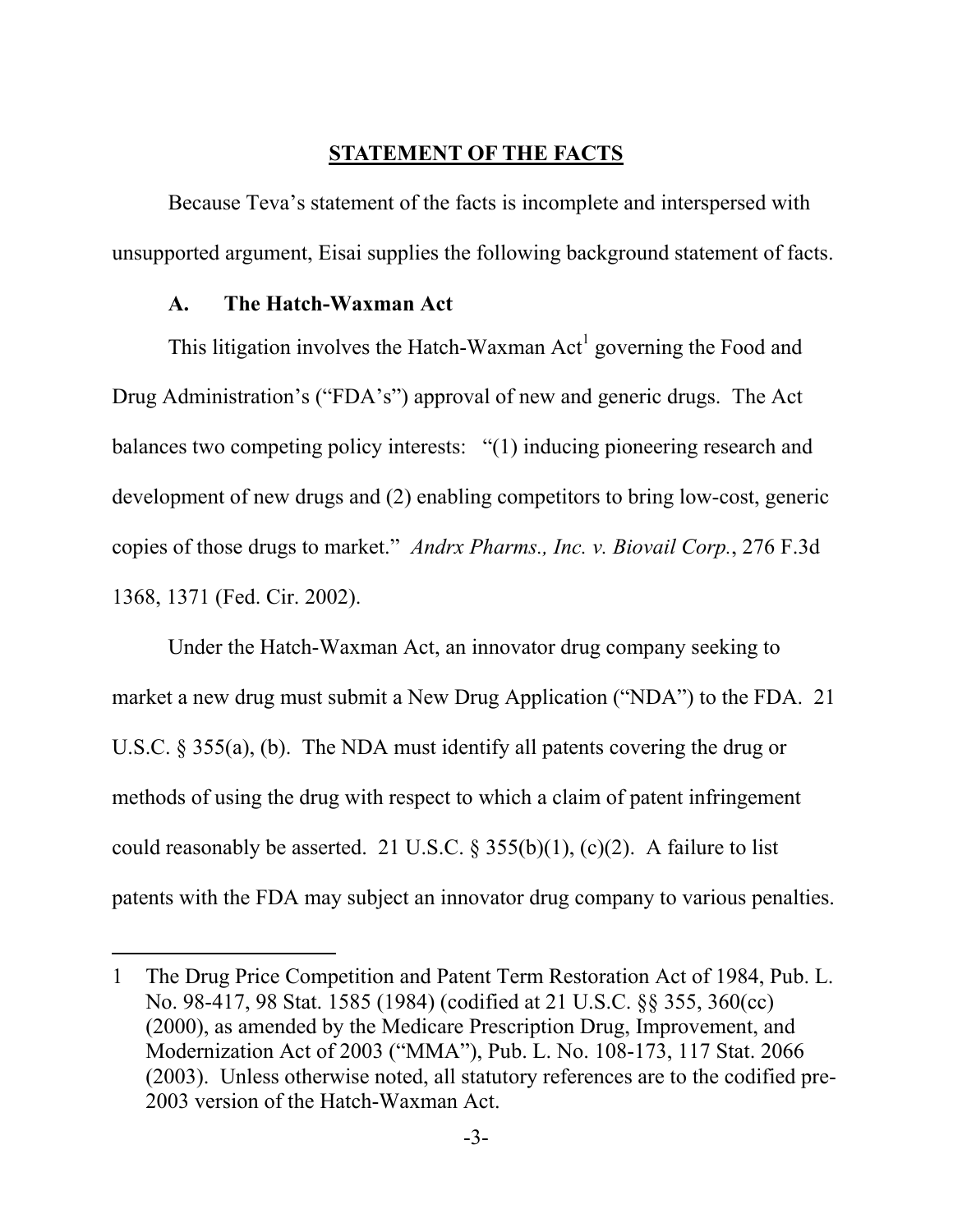*E.g., id.* § 355(e)(4); 21 C.F.R. § 314.53(b), (c), § 314.150(a)(2)(v). The FDA lists these patents in a publication titled the *Approved Drug Products with Therapeutic Equivalence Evaluations*, known as the "Orange Book." 21 U.S.C. §§ 355(b)(1),  $(j)(2)(A)(ii)$ ,  $(j)(2)(A)(iii)$ .

The Hatch-Waxman Act also permits an Abbreviated New Drug Application ("ANDA") for generic drug makers. 21 U.S.C. § 355(j). In an ANDA, a generic drug manufacturer may rely on the safety and efficacy data generated by the innovator company (usually costing hundreds of millions of dollars) and show bioequivalence of the generic drug to the innovator drug. 21 U.S.C.

 $\S\S 355(j)(2)(A)(ii)$ , (iv), (j)(8)(B).

In the ANDA, a generic drug manufacturer must submit one of the following four certifications as to each patent listed in the Orange Book for the listed drug:

> (I) that such patent information has not been filed; (II) that such patent has expired; (III) of the date on which such patent will expire; (IV) that such patent is invalid or will not be infringed by the manufacture, use, or sale of the new drug for which the application is submitted.

21 U.S.C. § 355(j)(2)(A)(vii). These certifications are known as Paragraph I, II, III, and IV Certifications, respectively.

If a manufacturer seeks to market a generic version of a listed drug before the expiration of a patent listed in the Orange Book covering that drug, the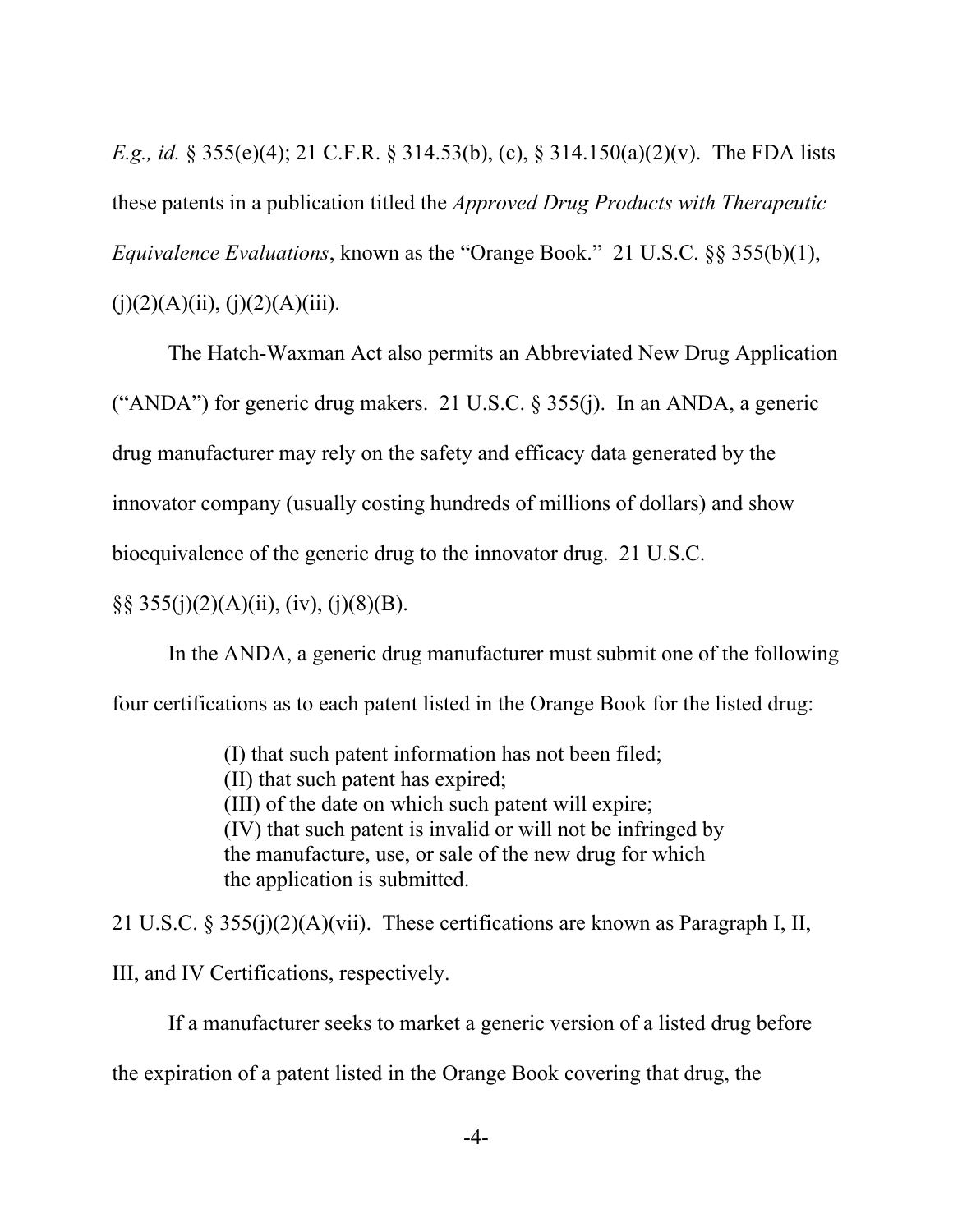company must file a Paragraph IV Certification. By contrast, a Paragraph III Certification with respect to a listed patent means that the ANDA will not be approved until the expiration of the named patent.

A Paragraph IV Certification filer must provide notice to the patent owner and NDA holder with "a detailed statement of the factual and legal basis of the opinion of the applicant that the patent is invalid or will not be infringed." 21 U.S.C.  $\S 355(i)(2)(B)(iv)(II)$ . If the patentee sues within 45 days, the FDA's approval of the ANDA is automatically stayed for 30 months unless an adverse judgment is entered sooner. 21 U.S.C. § 355(j)(5)(B)(iii).

Under the Hatch-Waxman Act, the first ANDA applicant to file a Paragraph IV Certification is eligible for a 180-day period of generic marketing exclusivity. 21 U.S.C. § 355(j)(5)(B)(iv). During this period, the FDA may not approve a laterfiled ANDA that is based on the same NDA. *Id.* The 180-day exclusivity period encourages the early filing of generic drug applications and is a component of "the incentive structure adopted by the Congress." *E.g*.*, Ranbaxy Labs. Ltd. v. Leavitt*, 469 F.3d 120, 126 (D.C. Cir. 2006).

The 180-day exclusivity period may be triggered by either of two events: (1) a first-filer's commercial marketing of its generic drug, or (2) a final court decision finding the patents as to which the Paragraph IV Certification was made

-5-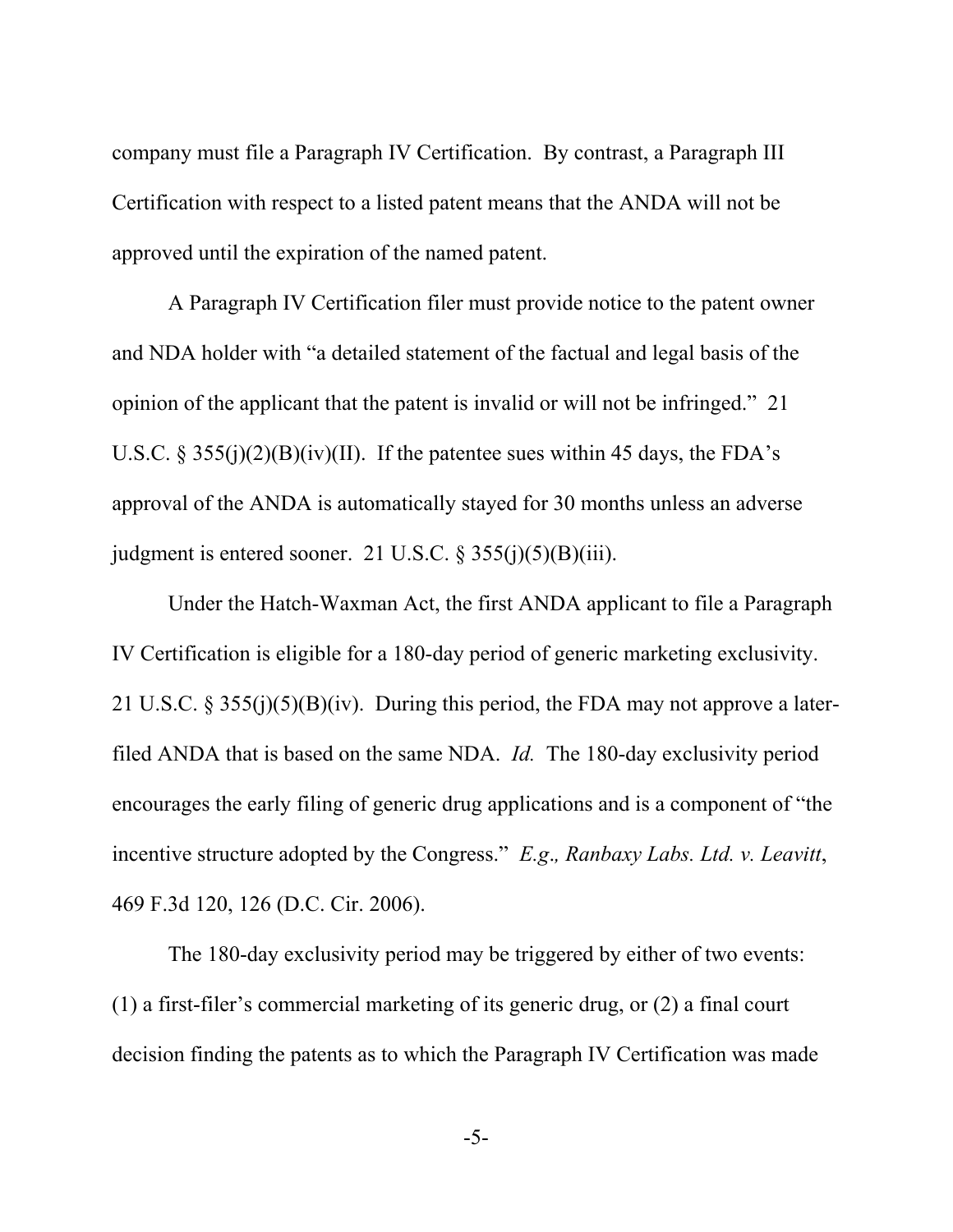invalid or not infringed. 21 U.S.C. § 355(j)(5)(B)(iv).<sup>2</sup> Pursuant to the Hatch-Waxman Act, a subsequent Paragraph IV ANDA filer may market 181 days thereafter.

The Hatch-Waxman Act authorizes a civil action, under 28 U.S.C. § 2201, for a declaratory judgment that the listed patent is invalid or will not be infringed by the drug for which the applicant seeks approval. 21 U.S.C.  $\S 355(j)(5)(C)(i)(II)$ . If the patent owner has not brought an infringement action against a Paragraph IV ANDA filer within 45 days of receiving a notice of the Paragraph IV Certification, the ANDA filer may bring an action for a declaratory judgment that the relevant listed patent is invalid or not infringed, "to the extent consistent with the Constitution." 21 U.S.C. § 355(j)(5)(C); 35 U.S.C. § 271(e)(5).

### **B. Patents**

 $\overline{a}$ 

In its NDA for Aricept®, Eisai listed five patents: U.S. Patent No. 4,895,841 ("the '841 patent") and the four DJ patents. (A104.) The '841 patent is directed to donepezil, the active ingredient in Aricept®, and its use to

<sup>2</sup> The MMA, enacted on December 8, 2003, amended the Hatch-Waxman Act's provisions governing the commencement of the 180-day exclusivity period. Pub. L. No. 108-173, § 1102(a), 117 Stat. 2066, 2457-60; 21 U.S.C. § 355(j)(5)(D). The MMA amendments do not apply if (as here) a generic drug company had filed a Paragraph IV ANDA for the listed drug prior to the MMA's enactment. Pub. L. No. 108-173, § 1102(b), 117 Stat. 2066, 2460. This grandfather provision applies both to the original Paragraph IV ANDA and to any subsequent Paragraph IV ANDA for the same listed drug.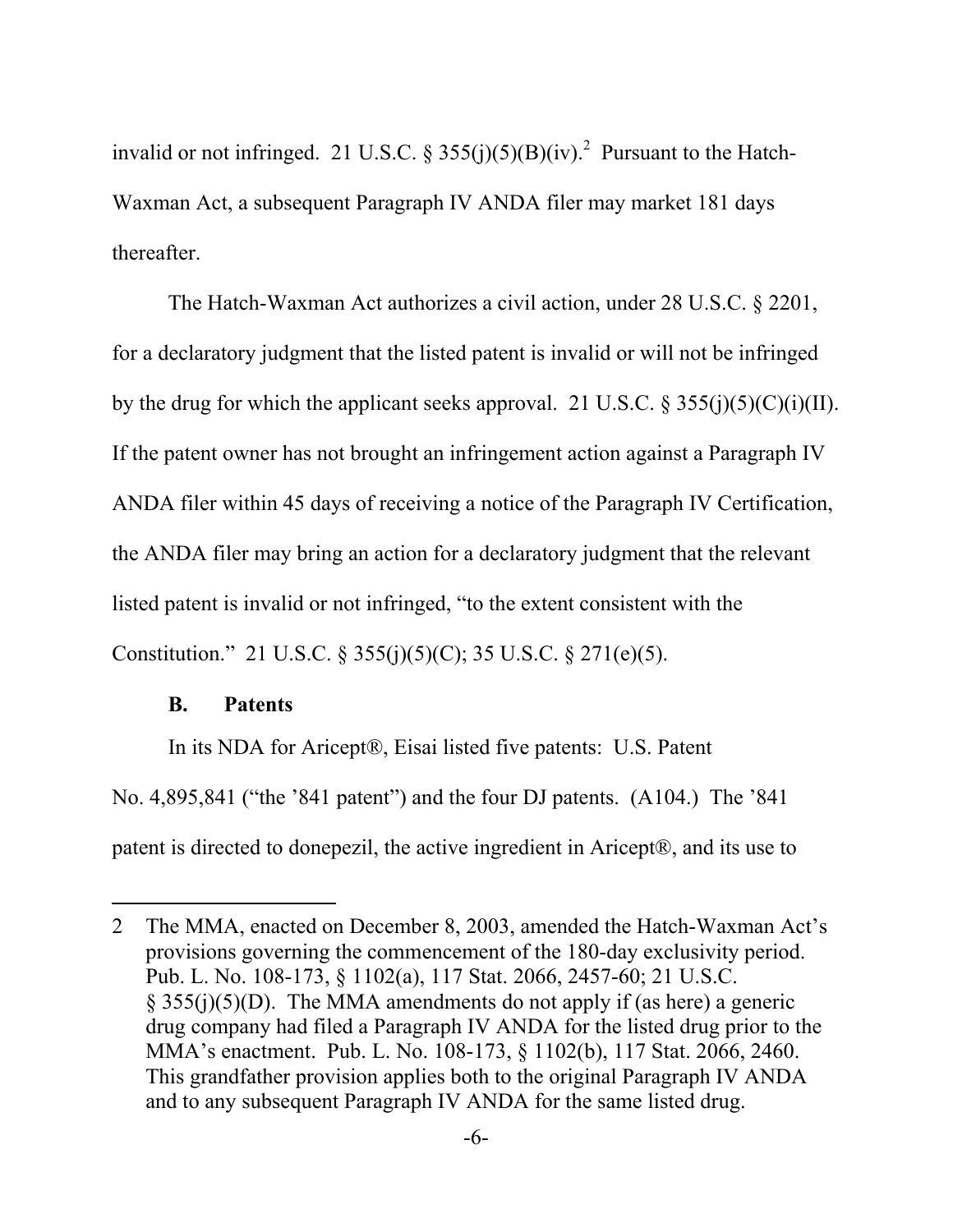treat Alzheimer's disease. (A100; A102; A104.) The '321, '864 and '911 patents were later patents to various "polymorph" (crystalline) forms of donepezil. (A497; A548-50; A552; A577-79; A602-04.) The '760 patent was a later patent directed to a formulation including donepezil. (A605-08.)

The '841 patent expires on Nov. 25, 2010. (A104.) Eisai disclaimed the '321 and '864 patents pursuant to 35 U.S.C. § 253 on May 22, 2006, and May 1, 2007, respectively. (A390; *see also* A35 ¶ 10.) The '911 patent expires on December 1, 2018, and the '760 patent expires on March 31, 2019. (A104.)

### **C. Procedural Background**

#### **1. Eisai's NDA for Aricept®**

The FDA approved Eisai's NDA No. 20-690 for Aricept® (donepezil hydrochloride) on November 25, 1996. (A100, A102.) Because there was no other drug product in the United States containing the active ingredient, donepezil, the FDA awarded Eisai "new chemical entity" exclusivity. (A106.) Accordingly, the earliest date on which a generic drug company could file an ANDA containing a Paragraph IV Certification with respect to any of the patents listed by Eisai was November 25, 2000, four years after approval of the NDA. 21 C.F.R. § 314.108(b)(2). Generic drug companies therefore knew the precise day when

they could become first-filers with respect to Aricept®.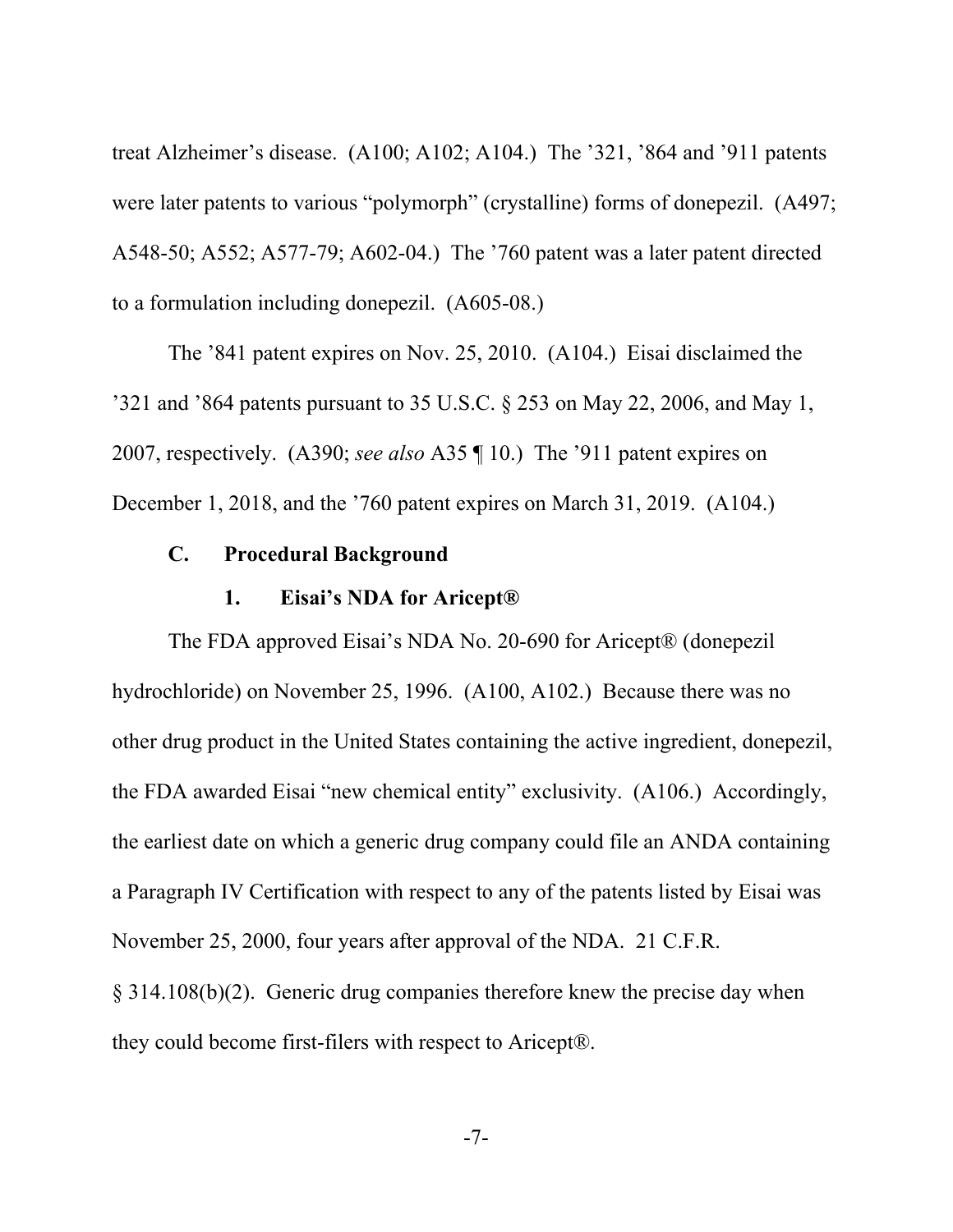# **2. Ranbaxy's ANDA and Teva's Two ANDAs**

### **a. Ranbaxy's First-Filed ANDA**

In August 2003, Ranbaxy Laboratories Ltd., a generic drug company, filed the first ANDA for generic donepezil with the FDA. (A108.) Ranbaxy made a Paragraph III Certification as to the '841 patent, respecting that patent and agreeing to wait to market a generic drug until that patent expires in November 2010. (A6.) Ranbaxy made Paragraph IV Certifications as to the DJ patents, stating its opinion that Ranbaxy's generic donepezil product did not infringe them. (A6-7; A109- 111.) Ranbaxy thus became entitled to a 180-day market exclusivity upon final FDA approval of its application. 21 U.S.C. § 355(j)(5)(B)(iv); *see also* A7.

Ranbaxy provided notice of its Paragraph IV Certifications, along with a statement of the factual and legal basis for its position of non-infringement, to Eisai on August 26, 2003. (A108-111.) In light of Ranbaxy's notice, Eisai did not sue Ranbaxy for infringement. (A7.)

#### **b. Teva's First ANDA and Its Amendment**

Teva had been following with "great interest" the development of Aricept® (asking Eisai for marketing rights in 1996), and had long known of the '841 patent **[confidential information deleted]**. (A113-14; A117.) **[confidential information deleted**] to market a generic donepezil product. (A124; A126 (noting **[confidential information deleted]**.)

-8-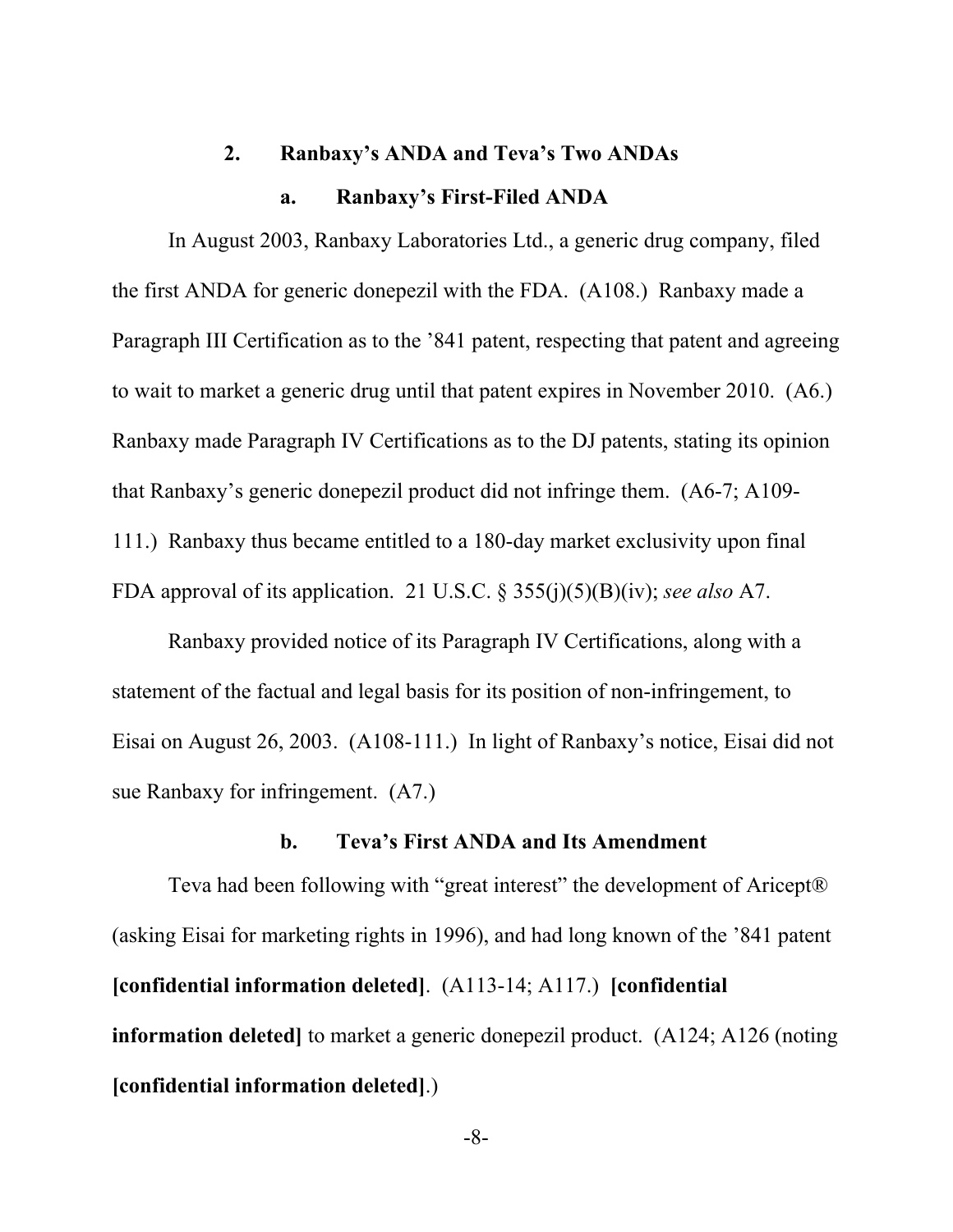**[confidential information deleted].** (A128; A132 **[confidential information deleted]**.)

In October 2004, Teva filed its ANDA (No. 77-344) for generic donepezil. (A7; A136.) Like Ranbaxy, Teva made a Paragraph III Certification respecting the '841 patent, and a Paragraph IV Certification asserting noninfringement of the DJ patents. (A7; A136-37.) Teva acknowledged at the time of its application that **[confidential information deleted]**. (A134 **[confidential information deleted]**.) On December 7, 2004, Teva provided notice of this Paragraph IV Certification, along with a supporting statement, to Eisai. (A136-37.) In light of Teva's notice, Eisai did not sue Teva.  $(A7.)^3$ 

In July 2005, Teva requested a meeting with Eisai, during which it again asked for rights in Aricept®, this time threatening Eisai with a challenge to its '841 patent if Eisai refused. (A187-89.) After Eisai declined, in October 2005, Teva suddenly amended its ANDA to include a Paragraph IV Certification as to the '841 patent, claiming that donepezil had been obvious. (A7; A191-92.) Through this

-

<sup>3</sup> In addition to Ranbaxy and Teva, as of the briefing below, twelve other generic drug manufacturers had filed ANDAs containing a Paragraph III Certification respecting the '841 patent and a Paragraph IV Certification as to the DJ patents. (A138-85; A495-96.) None was threatened or sued.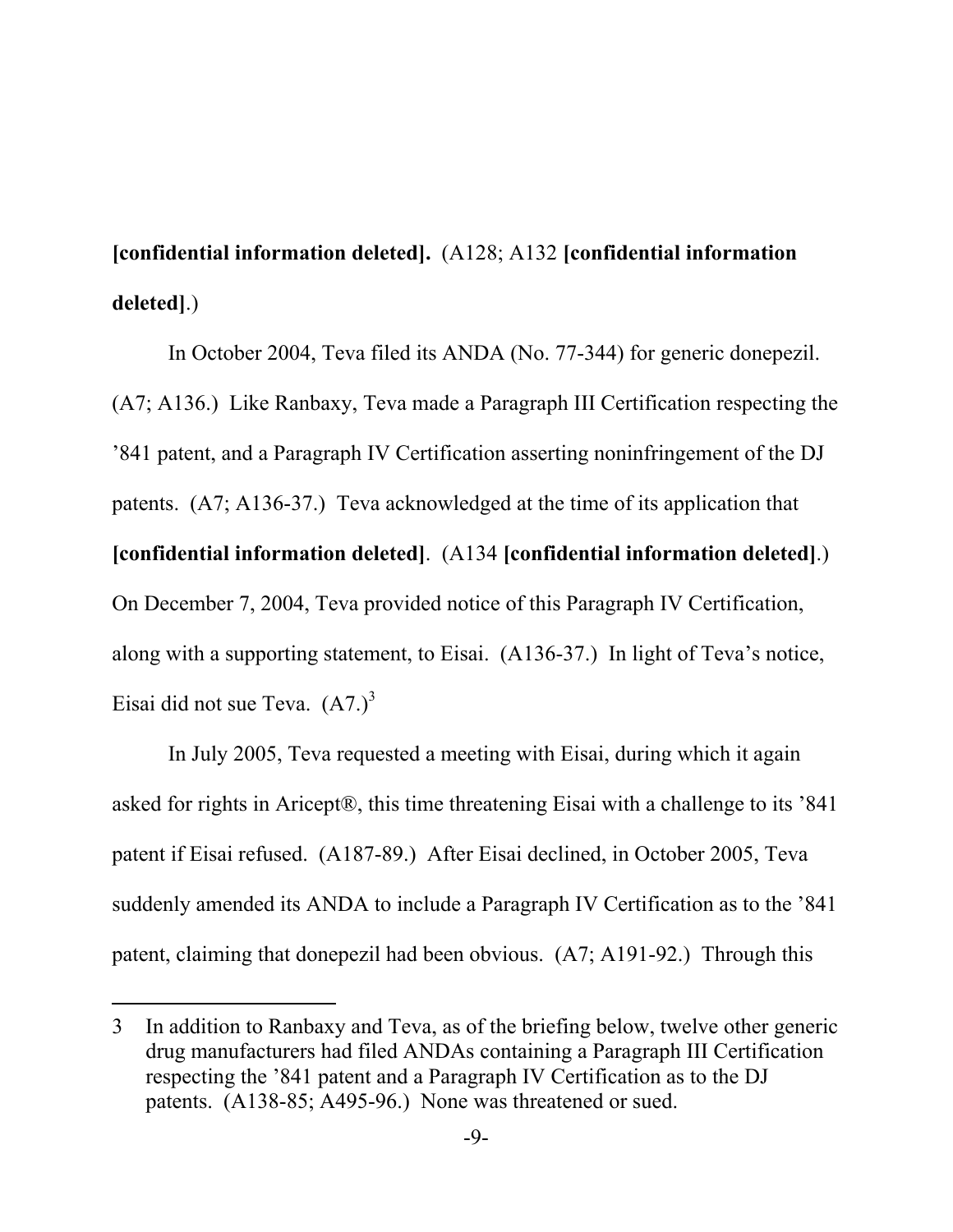strategy, Teva became the first Paragraph IV filer (indeed, the only filer) with respect to the '841 patent, thereby allowing Teva to *share* first-filer status and the 180-day exclusivity period with Ranbaxy. 21 U.S.C. § 355(j)(5)(B)(iv); *see also* A7. Teva noted at the time that **[confidential information deleted].** (A134 **[confidential information deleted]**.)

Upon receiving Teva's notice of the Paragraph IV Certification, in December 2005, Eisai sued Teva in the United States District Court for the District of New Jersey under 35 U.S.C. § 271(e)(2) for infringement of the '841 patent. (A7.) Eisai did not assert infringement of the DJ patents. (A7.) Because Eisai filed suit within 45 days, Teva's ANDA became subject to the 30-month stay of FDA approval. (A7.) The stay expired in April 2008, and the FDA gave final approval to Teva's ANDA on April 28, 2008. (A9; A279-82.)

### **c. Teva's Second ANDA and Its Amendment**

In July 2005, Teva filed a second ANDA for a generic equivalent to Aricept®. (A7; A62; A119.) In November 2005, Teva re-filed this ANDA in the name of its unincorporated division, Gate Pharmaceuticals ("Gate"), under a new number, No. 78-000.  $(A83.)^4$  Teva's second ANDA allegedly specified a different supplier of donepezil than Teva's first ANDA, although it was the same active

l

<sup>4</sup> Teva and Gate share the same principal place of business and Teva does not dispute that Gate is the name of its unincorporated division that has no independent legal existence. (A7-8 & n.3.)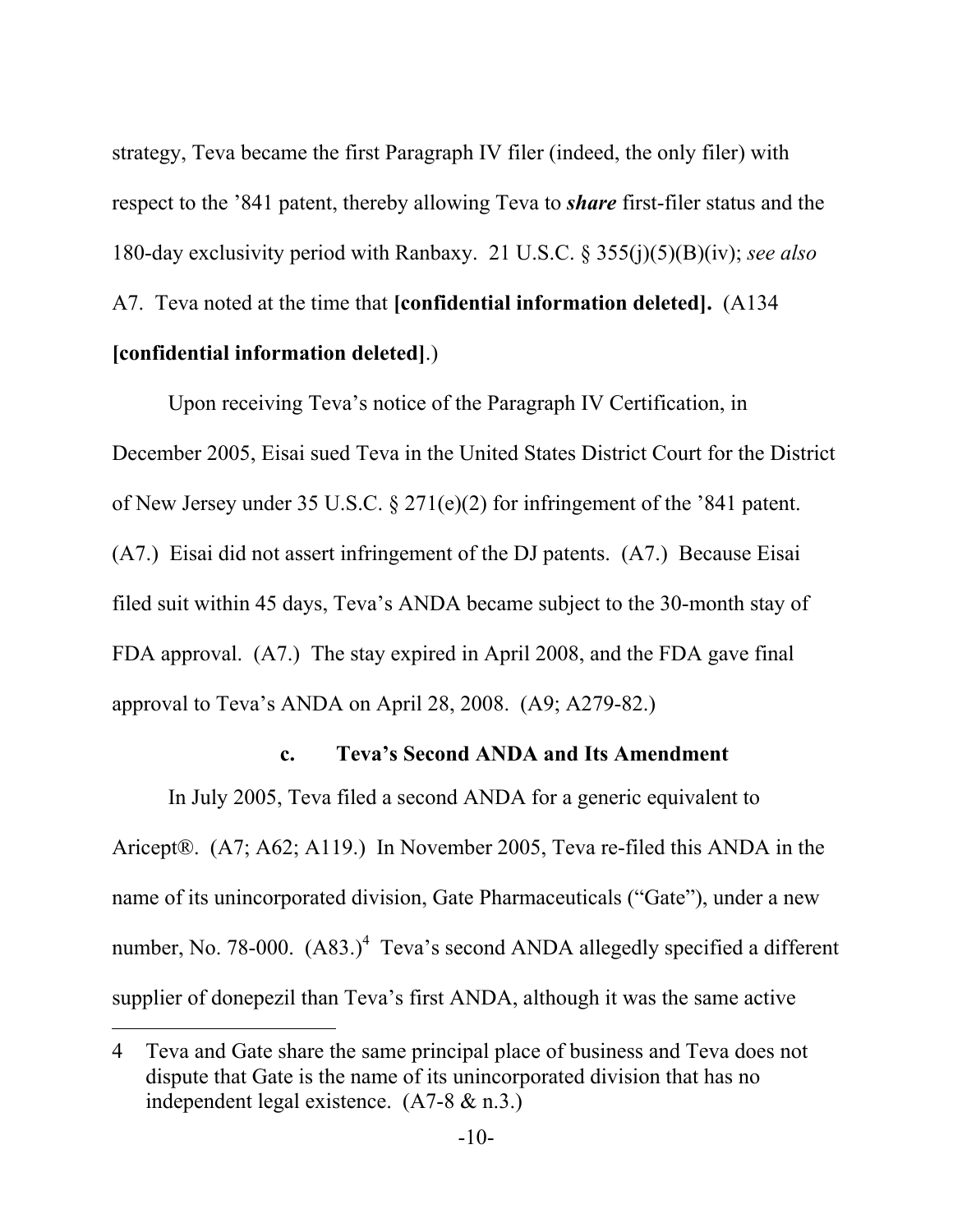ingredient. (A8.) Even though Teva's first ANDA now contained Paragraph IV Certifications against all of the Eisai patents, Teva's second ANDA had no Paragraph IV Certifications and contained only Paragraph III Certifications. (A8.) Teva did not provide Eisai with notice that it had filed a second ANDA at that time.

In October 2007, approximately two years later, Teva amended its second ANDA to make Paragraph IV Certifications against all five listed patents, including the '841 patent. (A8; A201-02.) Upon receiving Teva's notice, Eisai filed another suit against Teva in the District of New Jersey for infringement of the '841 patent. (A8.) As with the prior lawsuit, Eisai did not sue Teva on the DJ patents.<sup>5</sup>

 $\overline{a}$ 

<sup>5</sup> Teva first disclosed the Paragraph IV Certification in its second ANDA during an October 2007 hearing in the '841 patent infringement suit, when Teva was seeking to amend its answer to add a defense of inequitable conduct. (A196- 98.) Teva's notice concerning its second ANDA repeated the allegations of inequitable conduct Teva sought to add by amendment in the '841 patent litigation. (A215-21.) By amending the second ANDA in October 2007, Teva forced Eisai to file another suit for infringement of the '841 patent, which Teva expected to consolidate with the first suit, (A198), giving Teva an opportunity to plead the inequitable conduct defense irrespective of whether Teva could succeed on the motion to amend. There is no record evidence (or explanation other than litigation strategy) as to why Teva waited until October 2007 to first make a Paragraph IV Certification in its second ANDA.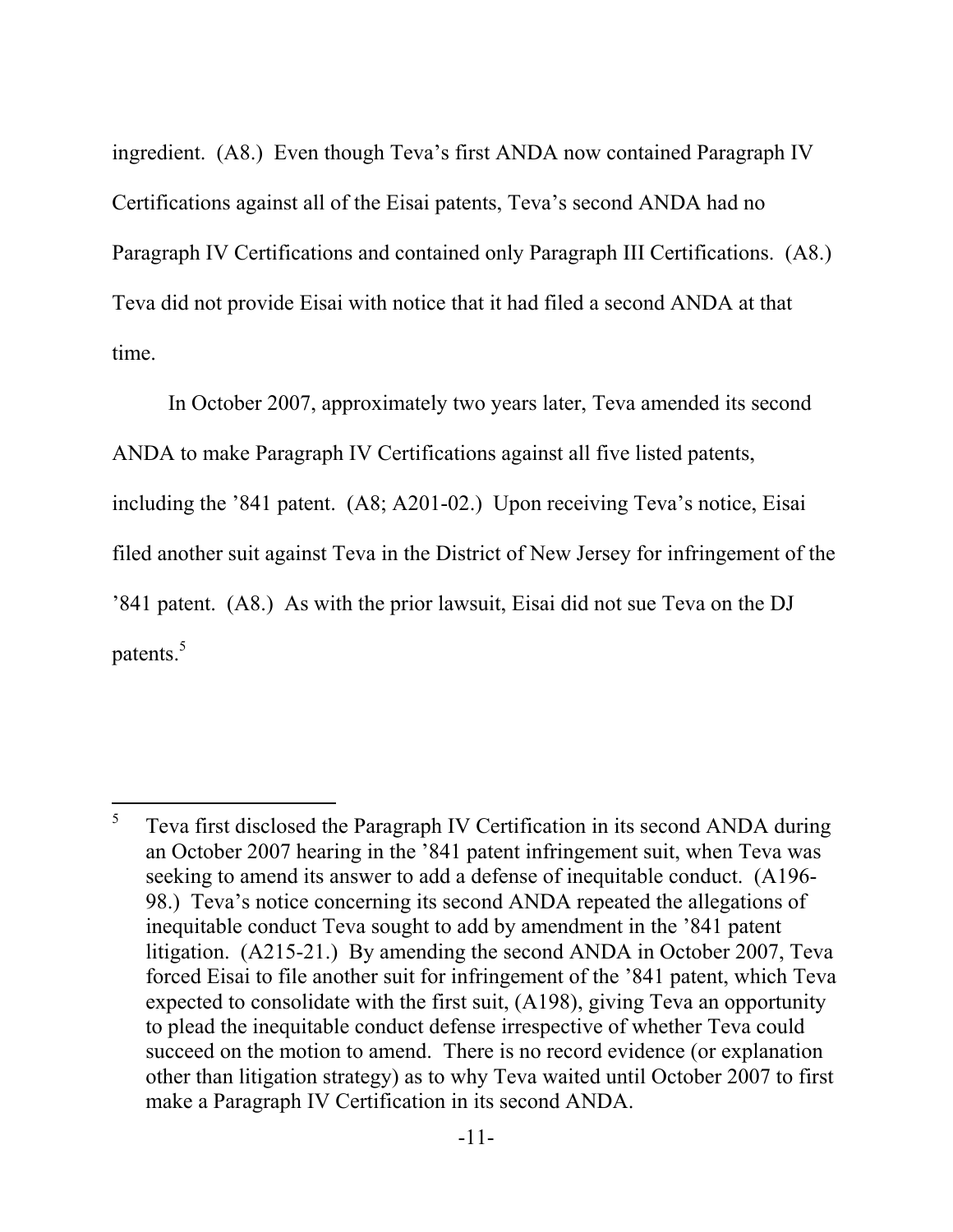At the time of the district court's ruling below, Teva's second ANDA had not received tentative approval from the FDA.<sup>6</sup>

### **3. Teva (Including Gate) Is Enjoined Under the '841 Patent**

As discussed above, Eisai's actions against Teva alleged infringement only of the '841 patent. Initially, the only issue litigated in the first action was Teva's affirmative defense of obviousness set forth in its ANDA notice letter. (A8.) After litigating that defense for a year, in December 2006, Teva shifted and adopted an entirely new theory of obviousness. (A62 n.5); *see also Eisai Co., Ltd. v. Teva Pharms. USA, Inc.*, Civ. A. No. 05-5727, 2008 WL 1722098, at \*1-2 (D.N.J. Mar. 28, 2008). In late 2007, Teva withdrew its obviousness defense entirely, conceding to the validity of the '841 patent and eliminating the original basis for the lawsuit. (A8-9); *Eisai*, 2008 WL 1722098, at \*1. In April 2007, Teva admitted

l

**[confidential information deleted]** – thereby admitting that her declaration was without personal knowledge and hearsay – that Teva will have unspecified information

<sup>6</sup> The record contains no FDA correspondence or other documents showing when Teva's second ANDA will receive tentative approval, if at all before November 2010. Without tentative approval, an applicant cannot enter the market under an ANDA regardless of any patent-related issues. *See Bristol-Myers Squibb Co. v. Copley Pharm., Inc.*, 144 F. Supp. 2d 21, 23 (D. Mass. 2000). Teva submitted below a declaration by an employee who stated she was

**<sup>[</sup>confidential information deleted]**. (A380 ¶¶ 7, 8.) Yet, at the time of the district court decision in September 2009 and even as of this briefing, Teva's second ANDA still lacks tentative approval.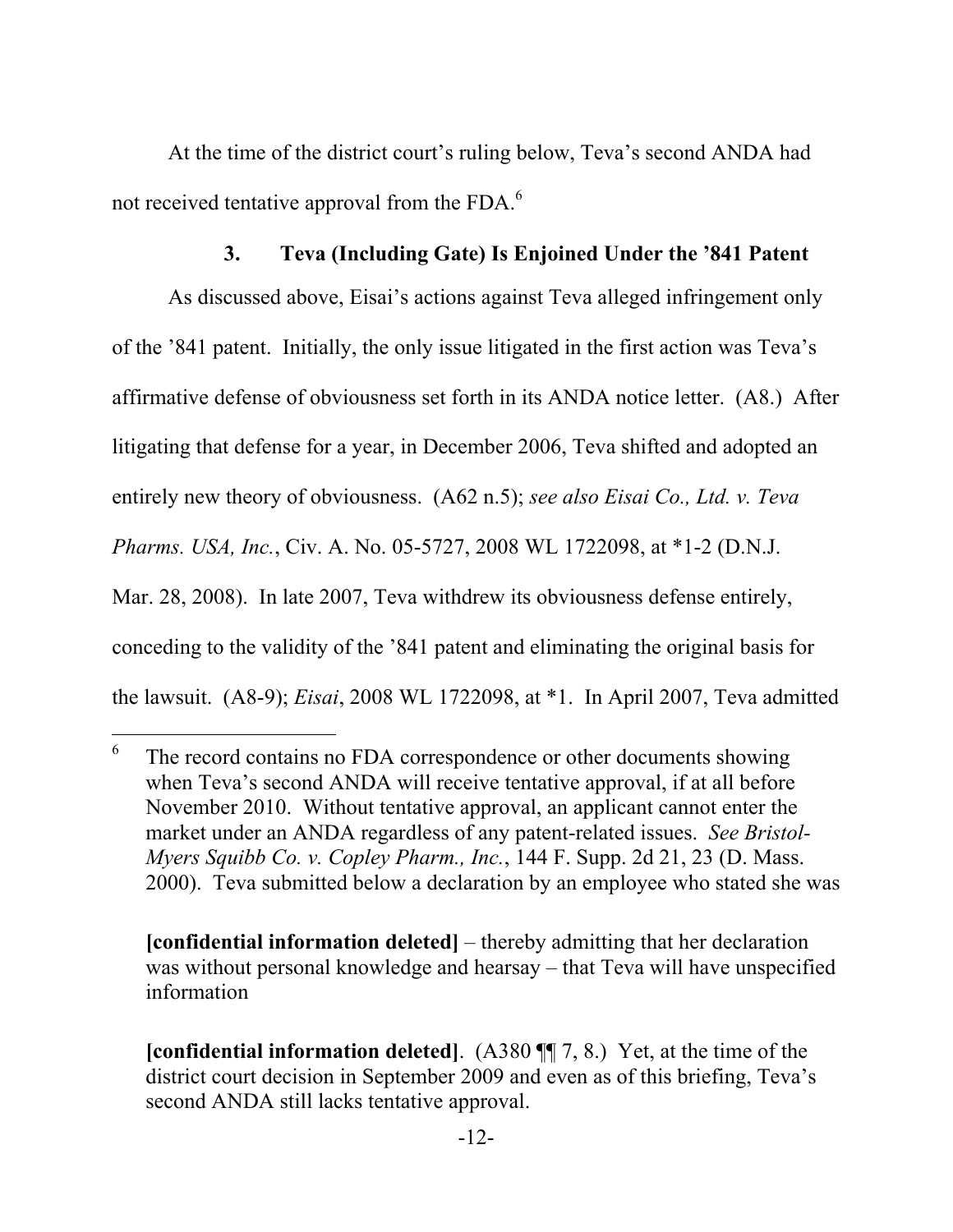that its generic drug would infringe various claims of the '841 patent. (A8.) In late 2007, Teva amended its answers to assert inequitable conduct, making that Teva's sole defense in the action. (A8-9.)

As noted above, the 30-month stay of approval of Teva's first ANDA expired in April 2008. (A9.) In December 2007, Teva disclosed to Eisai that it planned to launch "at-risk" generic donepezil upon receiving final FDA approval in April 2008, which would have devastated Eisai's business. (A9; A268-73.)

Eisai immediately sought a preliminary injunction. (A9.) Opposing Eisai's motion, Teva argued in support of the balance of hardships that it expected to make substantial profits on its planned sales of generic donepezil under its first ANDA, never suggesting that it was in any way dissatisfactory. (A64, citing *Eisai Co., Ltd. v. Teva Pharmaceuticals USA, Inc.*, Civ. No. 05-5727, Docket Entry No. 168, Leffler Decl. ¶¶ 9-10, 43, 46; (A609-14) and Docket Entry No. 163 at 5 (A615- 17).) On March 28, 2008, the district court granted Eisai's motion and entered a preliminary injunction enjoining Teva (including its Gate division) from marketing any drug product containing donepezil until the expiration of the '841 patent. (A9.) This preliminary injunction remains in place. (A9.) In granting the injunction, the district court found that Teva's inequitable conduct defense lacked any substantial merit. *Eisai*, 2008 WL 1722098, at \*9.

Teva did not appeal the district court's grant of the preliminary injunction.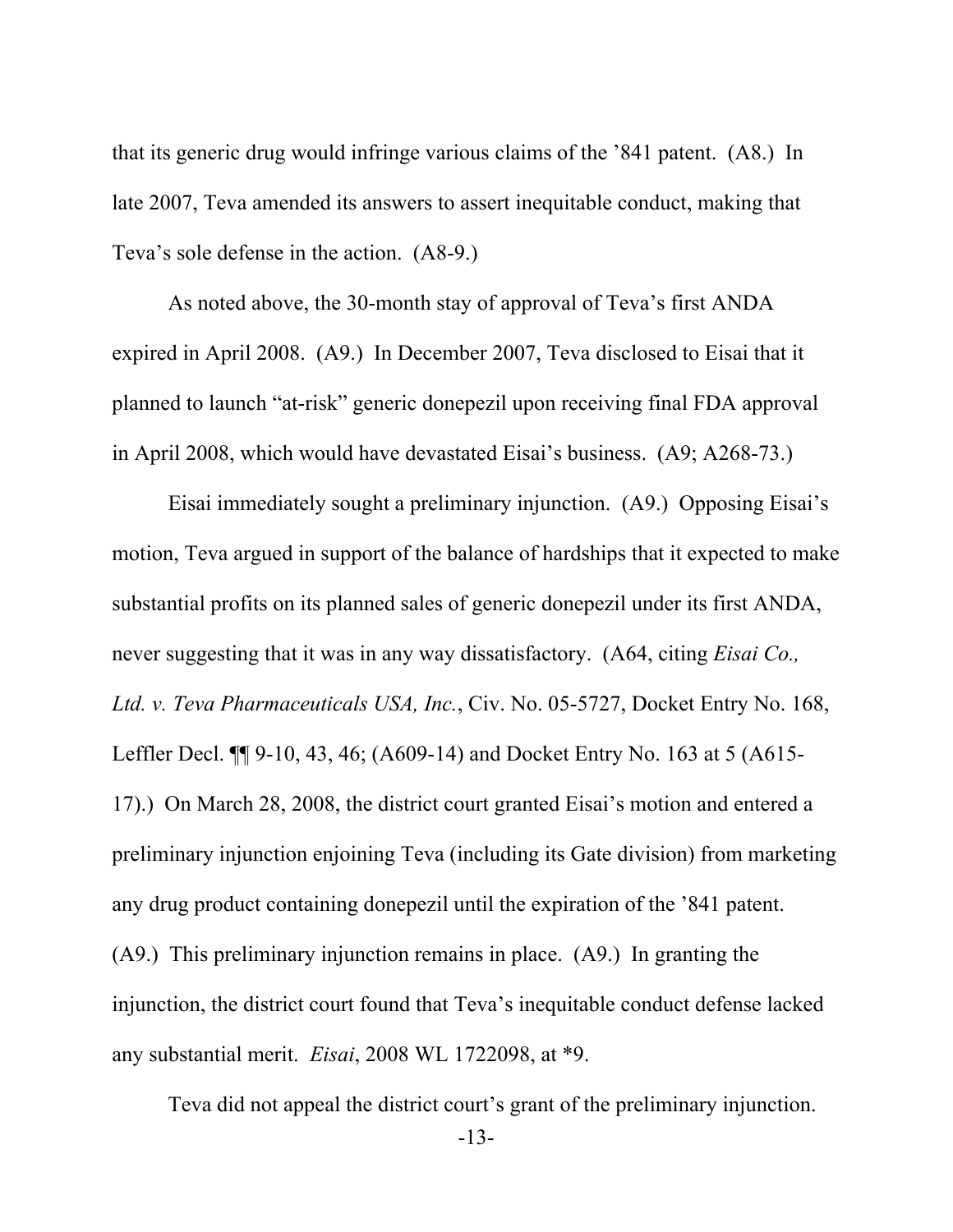### **4. Teva's Declaratory Judgment Action**

On May 13, 2008, two months after being enjoined – and almost *four years* after first making Paragraph IV Certifications on the DJ patents – Teva surprised Eisai and filed the instant declaratory judgment action challenging the four DJ patents. (A9-10.) For the Court's convenience, a timeline of pertinent events appears in the Joint Appendix at A421.

In its initial complaint, Teva alleged that it faced a restraint on its ability to market generic donepezil commercially under both ANDAs because of the potential risk of future suit on the non-disclaimed DJ patents. (A36-37 ¶ 16.) With respect to the two patents that Eisai had disclaimed and its second ANDA, Teva asserted that, because they "remain in the FDA Orange Book," Teva "will not be able to obtain final FDA approval of its ANDA." (A37 ¶ 17.)

On May 20, 2008, Eisai confirmed that the '864 and '321 patents "have been disclaimed" and provided Teva with a written covenant confirming expressly what had been apparent before, that Eisai would not assert the DJ patents against the products described in Teva's ANDAs. (A285-86.) On October 2, 2008, Eisai provided Teva with a reaffirmed covenant not to sue. (A288-92.) On October 3, 2008, Teva dismissed Counts V and VI of its complaint, which had been based on alleged harm due to a risk of future suit. (A28 (Docket Entry. No. 15); A88.)

-14-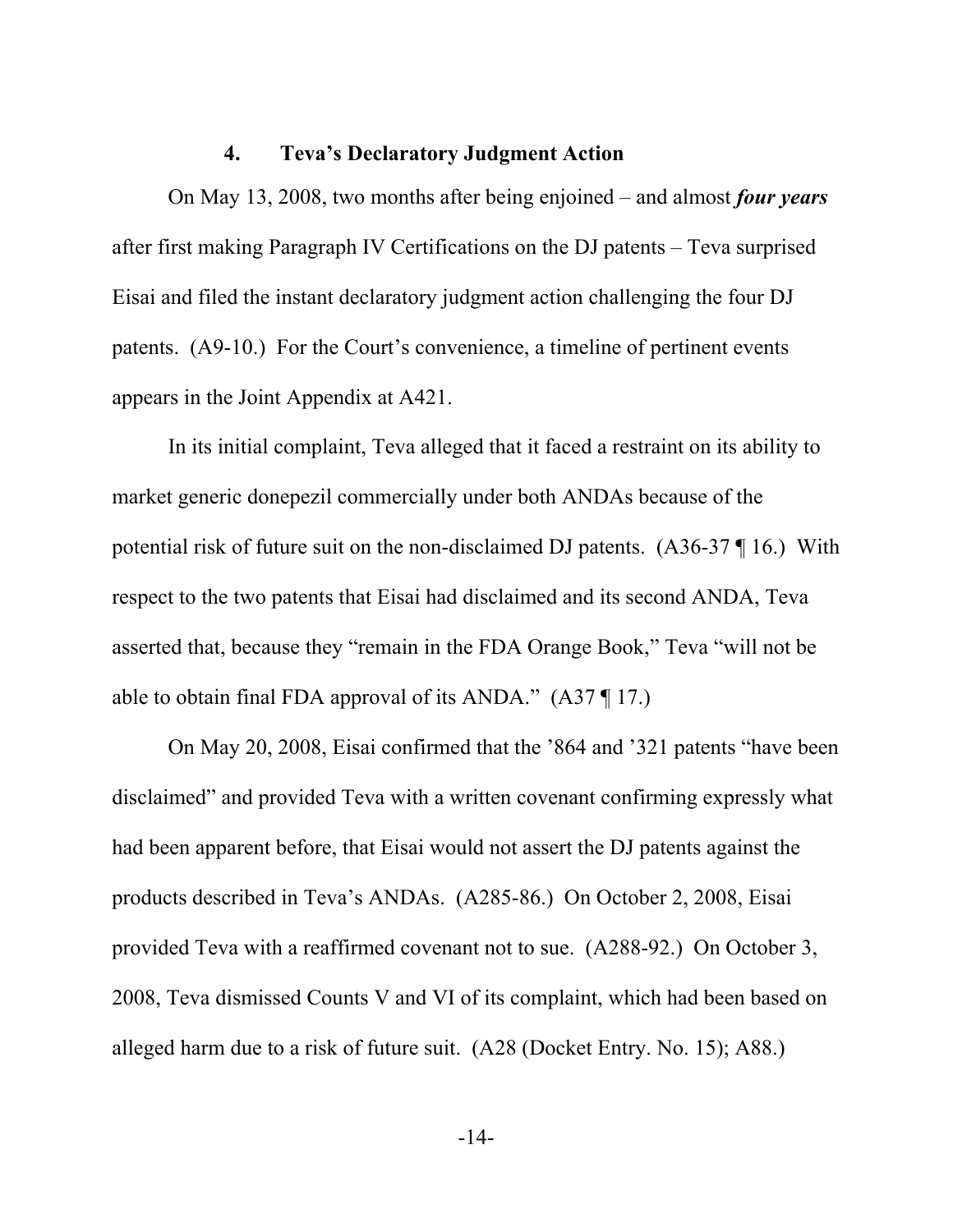Three days later, Teva filed an Amended Complaint. (A29 (Docket Entry No. 17); A81-87.) The Amended Complaint deleted any allegations of commercial restraint based on potential risk of future lawsuit, and raised only one jurisdictional allegation, namely Teva's inability to secure immediate FDA approval for its second ANDA:

> Even though Eisai Co. Ltd has disclaimed the '864 and '321 patents and has provided GATE with a covenant not to sue with respect to the '911 and '760 patents, they remain in the FDA Orange Book. As a result, GATE is suffering actual injury because it will not be able to obtain final FDA approval of its ANDA as a result of 21 U.S.C.  $\S 355(j)(5)(B)(4)$ . A court decision finding the patents not infringed is the only way to redress this injury.

 $(A84 \parallel 14)$ 

Eisai moved to dismiss for lack of subject matter jurisdiction. (A29 (Docket

Entry No. 20).) On September 9, 2009, the district court granted Eisai's motion.

 $(A1, A25.)$ 

#### **D. The District Court's Opinion**

At the outset, the district court observed that, because Eisai has disclaimed two of the DJ patents and entered into a binding covenant not to sue on the other two patents, Eisai had no legal right to enforce the DJ patents against Teva. (A14- 15.) Teva faced no restraint on its ability to market generic donepezil based on the possibility that Eisai may bring suit on the DJ patents. (A15.) The district court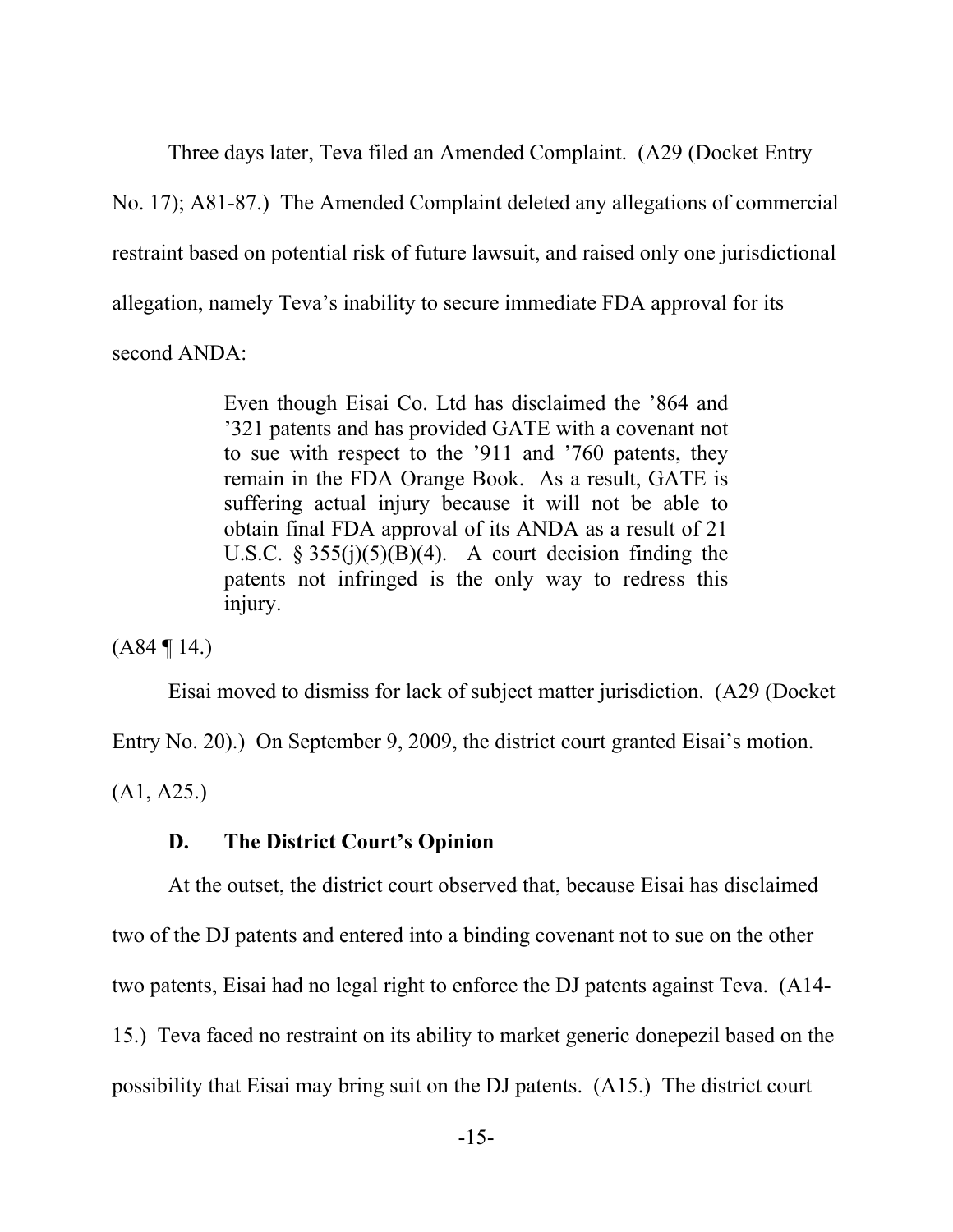then considered Teva's contention that Teva's second ANDA could not obtain immediate FDA approval and whether this alleged "injury ha[d] sufficient immediacy and reality to justify declaratory judgment jurisdiction." (A16-17.)

In addressing this question, the district court examined at length this Court's recent precedents on subject matter jurisdiction and the Hatch-Waxman Act: *Caraco Pharmaceutical Labs., Ltd. v. Forest Labs., Inc.*, 527 F.3d 1278 (Fed. Cir. 2008), and *Janssen Pharmaceutica, N.V. v. Apotex, Inc.*, 540 F.3d 1353 (Fed. Cir. 2008). (A17-20.) In *Caraco*, this Court held that a later-filer had demonstrated on the facts of that case that declaratory judgment jurisdiction existed with respect to patents subject to a covenant not to sue. (A17-18 (citing *Caraco*, 527 F.3d at 1292-96).) On the facts of that case, this Court found jurisdiction because a favorable declaratory judgment would have cleared the path to FDA approval, permitting the first-filer early entry into the market while preserving its 180-day exclusivity, thereby allowing the second-filer into the market 181 days thereafter. (A18 (citing *Caraco*, 527 F.3d at 1293).)

In *Janssen*, this Court declined to find jurisdiction where the subsequent Paragraph IV ANDA filer, in addition to facing the same limitations on entering the market as the subsequent filer in *Caraco*, had also stipulated to the validity, infringement and enforceability of one of the patents against which it had filed a Paragraph IV Certification. (A19 (citing *Janssen*, 540 F.3d at 1361).) Therefore,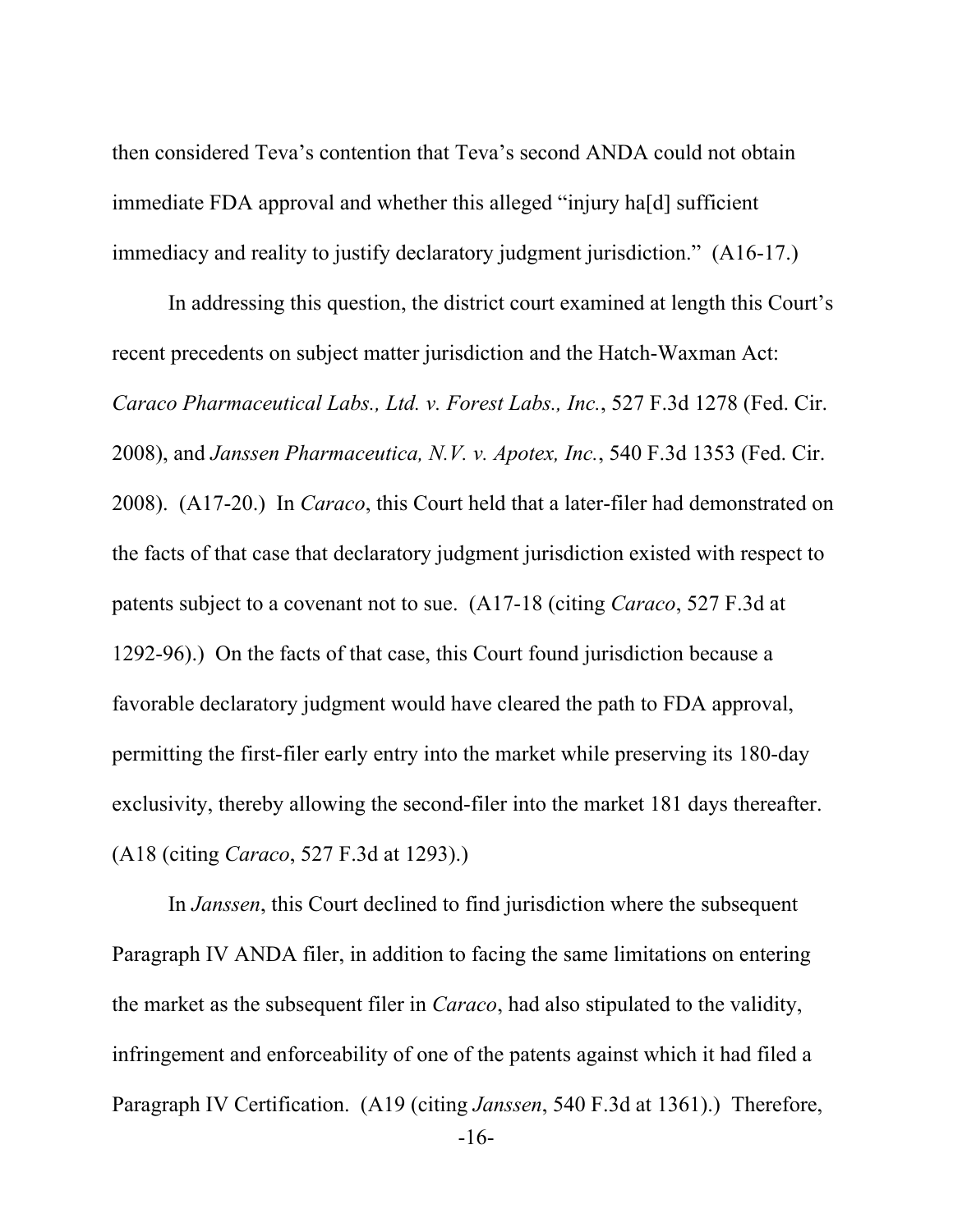even if the subsequent filer won the declaratory judgment, it could not at that time enter the market. (A19-20 (citing *Janssen*, 540 F.3d at 1361).) Also, a desire to trigger the exclusivity of the first-filer at a time when that first-filer could not enter the market was not an injury cognizable under the Constitution; instead, the second-filer's need to wait until 181 days after the first-filer markets was the intended operation of the Hatch-Waxman Act. (A20 (citing *Janssen*, 540 F.3d at 1361).)

The district court carefully considered the facts of this case and concluded that it was akin to *Janssen*. (A19-22.) As the district court explained, Ranbaxy's exclusivity period was not the barrier to present market entry by Teva. (A20.) Teva itself shared a 180-day exclusivity period with Ranbaxy based on its own first ANDA. (A21.) And, irrespective of the DJ patents, Teva could not market donepezil before expiration of the '841 patent because it was enjoined under that patent. (A21.) The preliminary injunction "present[ed] a barrier to Teva's market entry not found in *Caraco*, and one that deprives any hypothetical FDA-approvalblocking injury of the requisite immediacy and reality to warrant declaratory judgment jurisdiction." (A21-22.)

Teva's situation resembled that of the subsequent filer in *Janssen*, where the subsequent filer could not at the time of dismissal launch its generic product until the expiration of the active ingredient patent. (A22.) As in *Janssen*, Teva was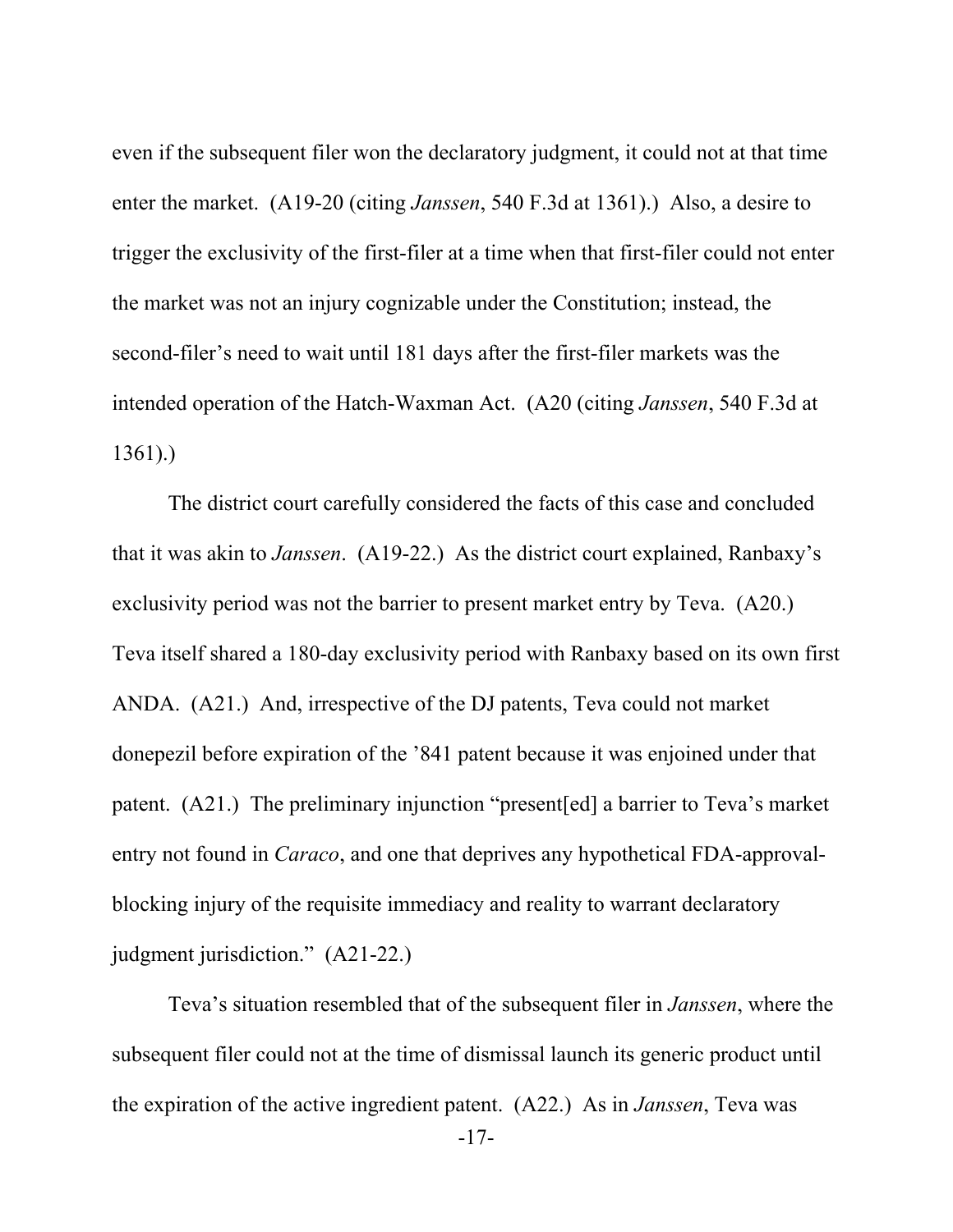seeking to trigger the 180-day exclusivity period at a time when the first-filers (primarily Ranbaxy) could not market generic donepezil. (A22.) The district court concluded, "as in *Janssen*, any delay occasioned here by Teva's inability to market the Gate version during Ranbaxy's exclusivity period, once that period is triggered, results from the operation of the Hatch-Waxman Act and its grant of an exclusivity period, *not any act by Eisai*." (A22 (emphasis added).)

Because one could only "speculate . . . as to whether the preliminary injunction [against Teva] will be lifted and whether Teva may market any form of generic donepezil prior to the expiration of the '841 patent," the district court held that "the potential injury alleged by Teva here lack[ed] the sufficient immediacy and reality to establish declaratory judgment jurisdiction." (A23.)

In addition, the district court concluded that, even if Teva could satisfy the subject matter jurisdictional requirements, the court "would exercise its broad discretion pursuant to the Declaratory Judgment Act to decline jurisdiction." (A24.) The district court was well aware of "the particular circumstances of this case, including the multiple ANDAs and the relationship between Teva and Gate," and found that declining jurisdiction "would be consistent with the purposes of the Declaratory Judgment Act and properly conserve judicial resources." (A24.)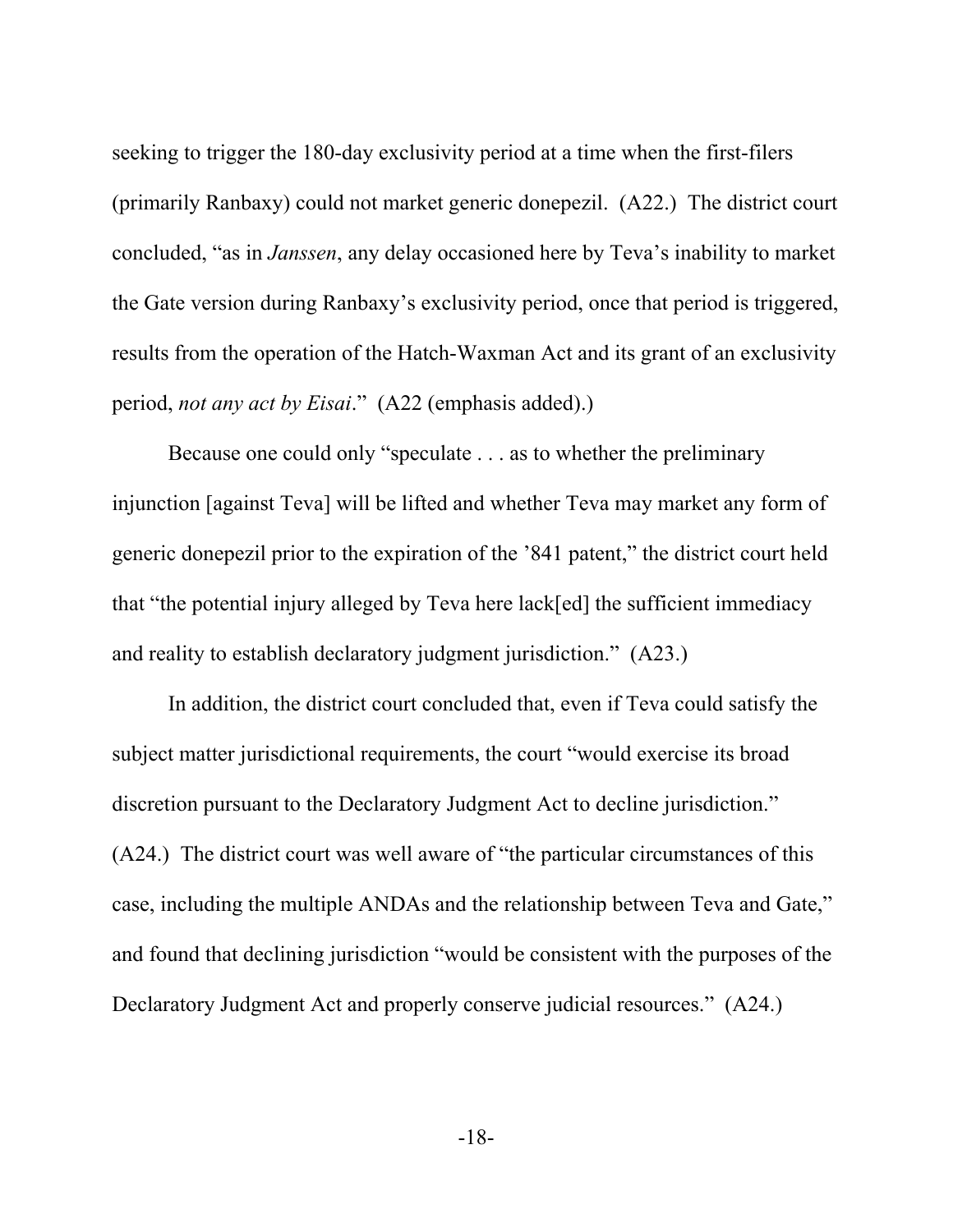#### **SUMMARY OF THE ARGUMENT**

A federal court may exercise jurisdiction pursuant to Article III of the Constitution over a definite, concrete, and immediate controversy between parties with adverse legal interests that can be resolved conclusively by judgment. At all stages of the litigation, plaintiffs must demonstrate actual injury traceable to the defendant and redressable by the judgment.

No Article III controversy exists between Eisai and Teva with respect to the four DJ patents. Eisai has never threatened Teva or anyone with enforcement of any of them, has statutorily disclaimed two of them, and gave Teva an express covenant not to sue on the other two when asked. Teva attempts to manufacture a controversy with Eisai by claiming that the DJ patents are blocking Teva's ability to market a generic donepezil product under Teva's second ANDA. But the DJ patents do not bar Teva's market entry. Teva is a first-filer with FDA approval to market generic donepezil, and Teva would be able to market that product today were it not for the injunction the district court issued under the '841 patent preventing Teva from marketing any generic donepezil product which infringes that patent.

Nor is there merit to Teva's claim that the DJ patents may eventually affect its ability to market product under its second ANDA (filed in the name of Teva's Gate division). Teva insists that *if* the district court reaches final judgment in the

-19-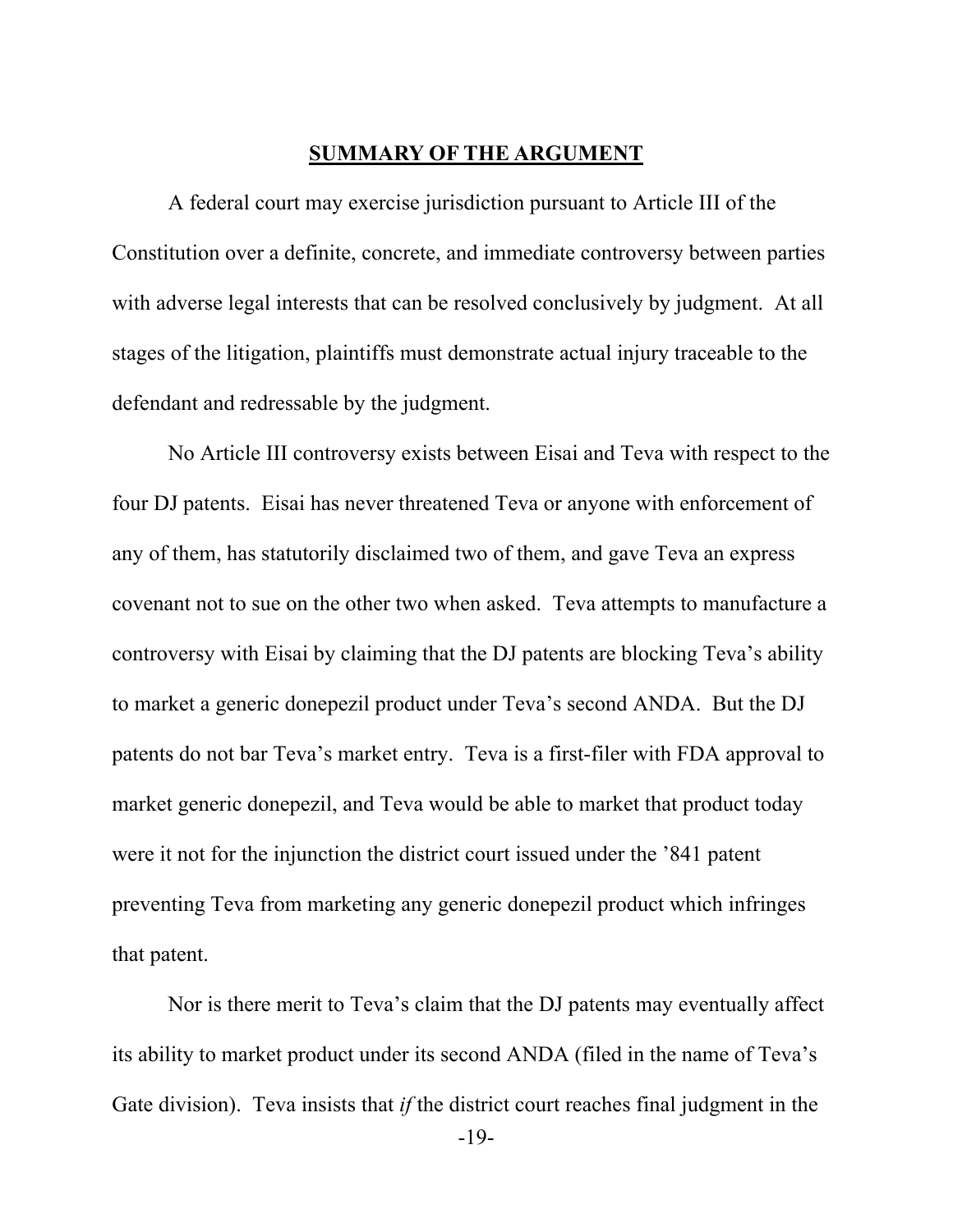injunction action before the '841 patent expires and *if* the district court rules in Teva's favor on its inequitable-conduct defense (after having found the defense lacking in substantial merit), and *if* Ranbaxy does not thereupon market generic donepezil under its first ANDA commercially, then a declaratory judgment that Teva's second Gate product does not infringe each of the four DJ patents would be needed to trigger Ranbaxy's 180-day period of exclusivity (which, Teva claims, in turn would affect the time at which Teva can bring its second product to market).

Teva's attenuated and contingent chain of causation is laden with factual inaccuracies, and would not satisfy Article III's requirement of a definite and immediate controversy even if correct. First, Gate is merely an unincorporated division of Teva, as the district court ruled, and not a distinct legal entity. If the '841 patent were no longer a barrier, Teva (without any declaratory judgment on the DJ patents) may obtain final approval from the FDA of its second ANDA by marketing generic donepezil under its first ANDA, triggering the 180-day exclusivity, and selectively waiving the exclusivity in favor of Teva's second ANDA. Second, Teva has only itself to blame for having the product of its second ANDA subject to regulatory exclusivities of earlier-filed ANDAs. Teva chose to file Paragraph IV Certifications in two ANDAs at different times. If Teva timed them together, they would have shared the 180-day exclusivity period along with Ranbaxy's ANDA, and Teva's first and second ANDAs could have been eligible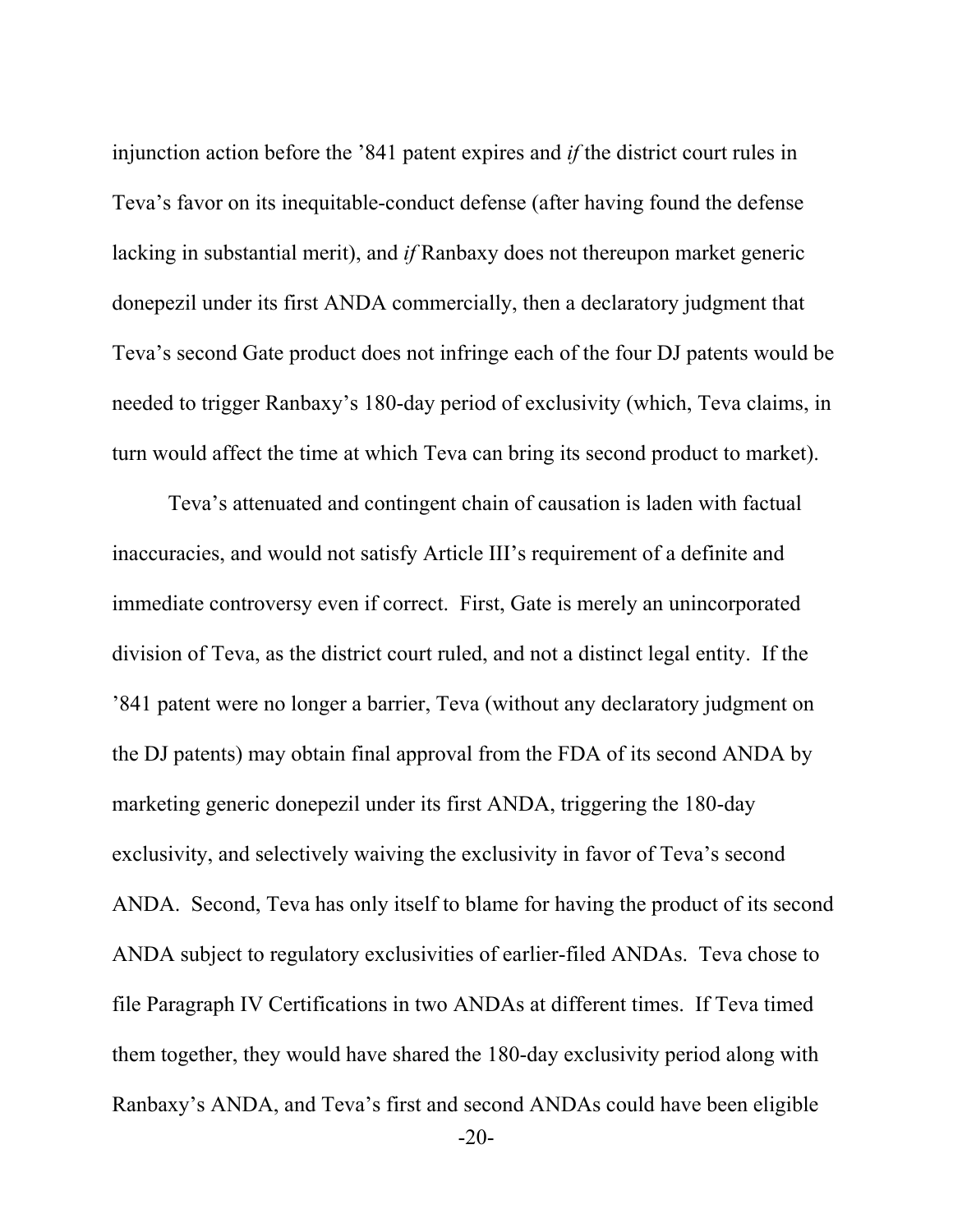for final FDA approval at the same time. Teva also could have amended its first ANDA to add the supplier identified in its second ANDA. A plaintiff cannot establish Article III jurisdiction by alleging a self-inflicted injury from its own voluntary business decisions. At the very least, Teva's alleged injury is not attributable to an act of Eisai with regard to the DJ patents. Teva has failed to satisfy the requirements of Article III jurisdiction.

Even if Teva's chain of events were theoretically possible, the mere possibility of future and contingent injury does not give rise to Article III jurisdiction. Teva's exclusion from the market under either ANDA has nothing to do with the DJ patents: Teva is enjoined under the '841 patent claiming the active ingredient donepezil. The district court properly found that Teva failed to allege a controversy of sufficient immediacy to support federal jurisdiction.

Teva is wrong in asserting that an injunction is no different from the 30 month stay of FDA approval which would have applied to Caraco. The 30-month stay is an automatic and necessarily temporary procedure, arising simply on the patentee's filing of an infringement action. The district court here enjoined Teva based on the substantive and express finding that Teva's sole defense of inequitable conduct lacks substantial merit. The district court so concluded even though, at the preliminary injunction phase, Eisai bore the burden of proof; at trial, Teva would bear the burden of proving inequitable conduct by clear-and-

-21-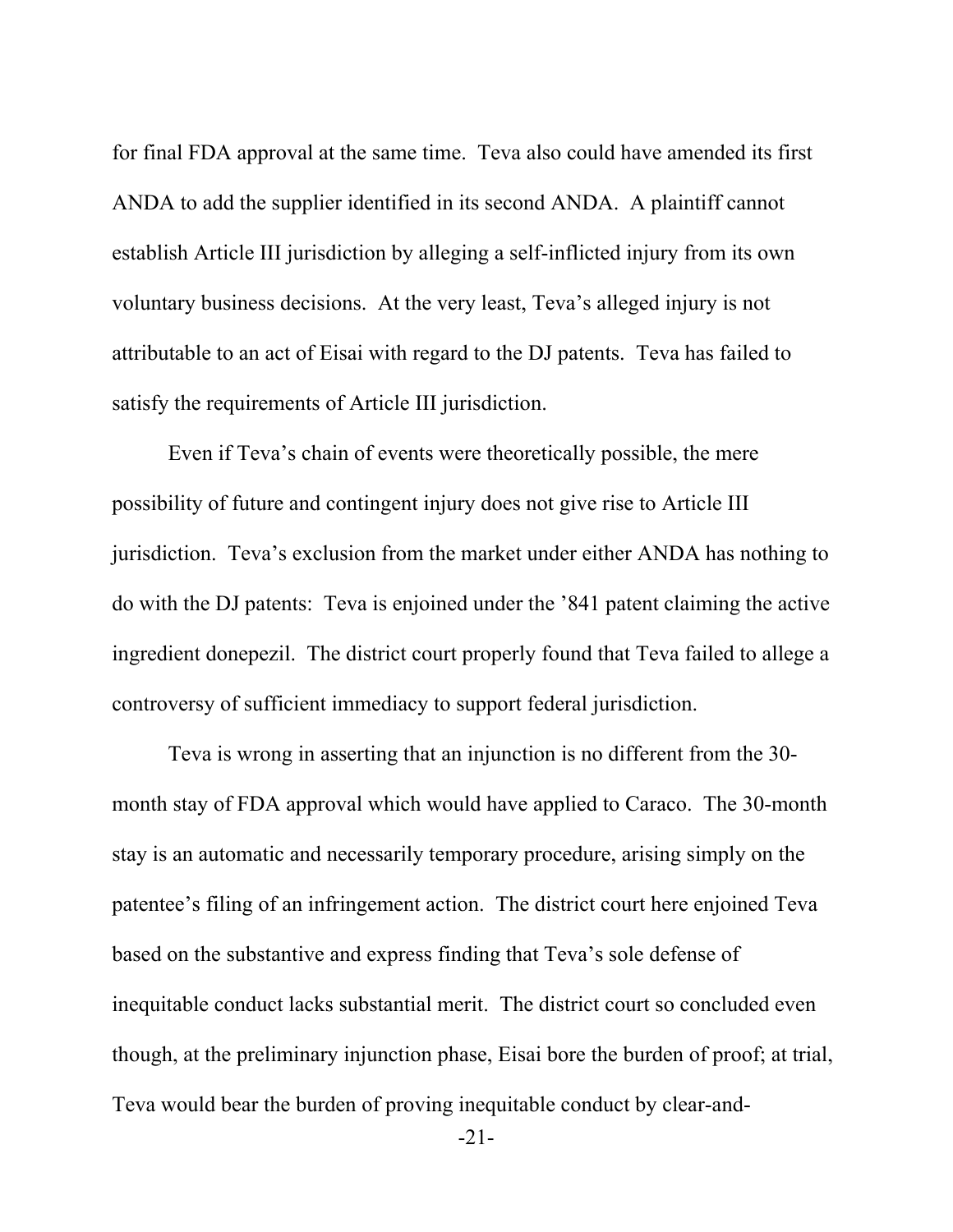convincing evidence. Teva's arguments about defeating the injunction are remote and speculative, to say the least.

In a desperate attempt to manufacture jurisdiction, Teva cites extra-evidence and argues for the first time on appeal that the DJ patents may become relevant if Ranbaxy is unable to bring a generic product to market. Not only is this procedurally impermissible, and legally insufficient speculation, but it is also unavailing – the extra-record evidence does not in fact suggest Ranbaxy will be delayed in introducing generic donepezil.

Also, unlike *Caraco*, Teva is seeking a declaratory judgment that its products do not infringe *disclaimed* patents. Eisai is in no sense adverse to Teva with regard to these patents. Teva claims only that it is being injured because the FDA is still listing them. Teva never sought to have the FDA delist them. And, Teva was among the generic manufacturers that successfully obtained a judgment forcing the FDA to adopt this policy. At best, Teva's complaint is with the FDA about an alleged injury of its own making, not a patent infringement dispute with Eisai.

Finally, even if an Article III controversy did exist, the district court did not abuse its discretion by (in the alternative) declining to entertain this action. The Hatch-Waxman's Act use of the standard language that district courts "shall have jurisdiction" does not extinguish the district court's traditional discretion to deny

 <sup>-22-</sup>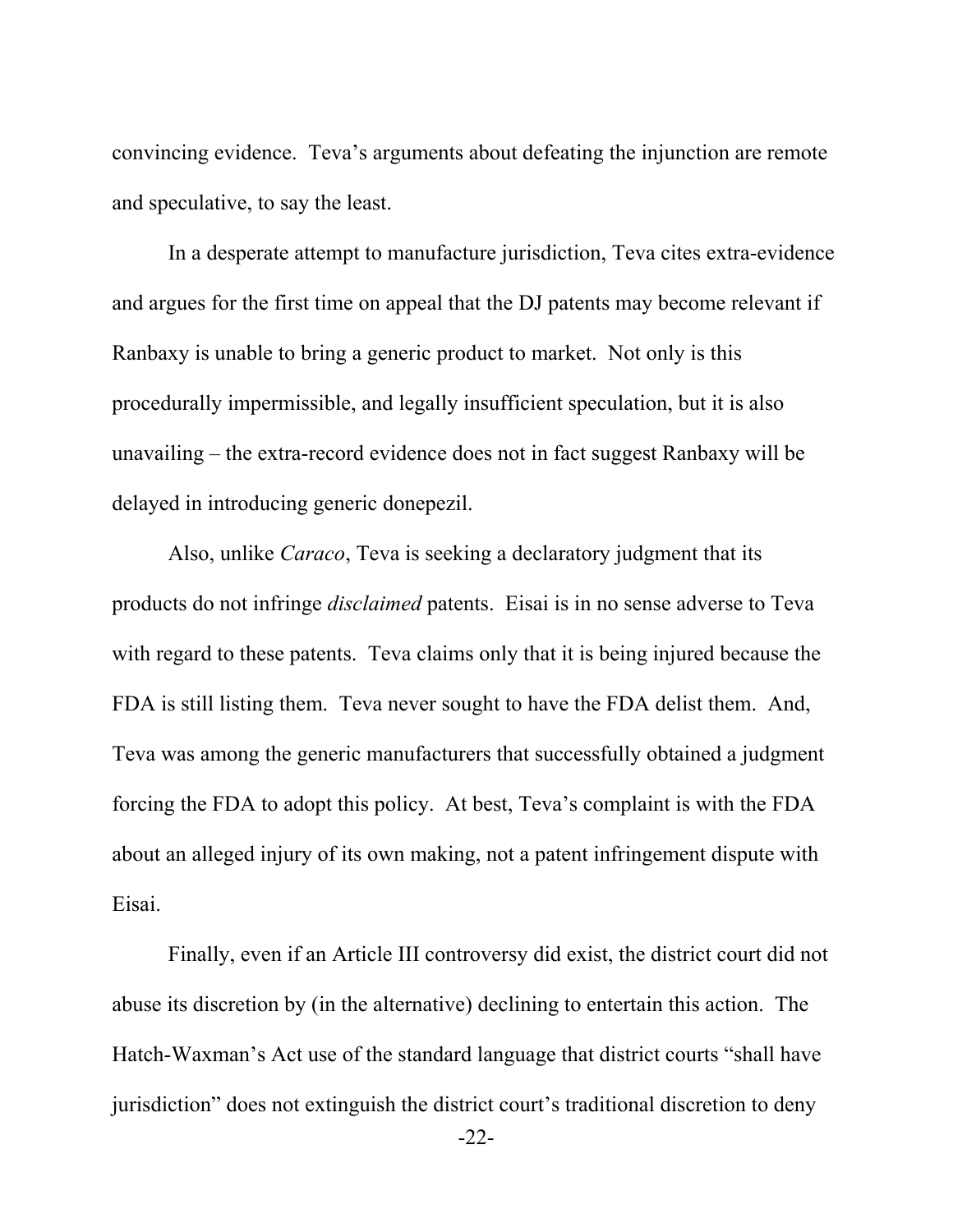declaratory relief if it does have jurisdiction. As can be seen from the facts above, this case presents unusual circumstances: Teva fabricated a patent challenge in its first ANDA to become a first-filer and obtain shared 180-day exclusivity, belatedly then filed a Paragraph IV Certification in a second ANDA subjecting it to the exclusivity of Teva's own first ANDA, obtained final FDA approval of its first ANDA and then was enjoined from selling generic product under both ANDAs, and then brought a DJ action four years after first making its Paragraph IV Certification and not having being sued on those patents, all with respect to patents that are either disclaimed or subject to a covenant not to sue. As can be imagined, the district court's scarce resources are better devoted toward resolving real problems between adverse parties.

#### **ARGUMENT**

#### **I. STANDARD OF REVIEW**

This Court reviews a district court's dismissal of a declaratory judgment action for lack of jurisdiction *de novo*. *Janssen*, 540 F.3d at 1359. To the extent there are any jurisdictional facts in dispute, they are reviewed for clear error. *Can. Lumber Trade Alliance v. United States*, 517 F.3d 1319, 1330-31 (Fed. Cir. 2008).

The party claiming declaratory judgment jurisdiction, here Teva, had the burden of proof that such jurisdiction existed at the time its complaint was filed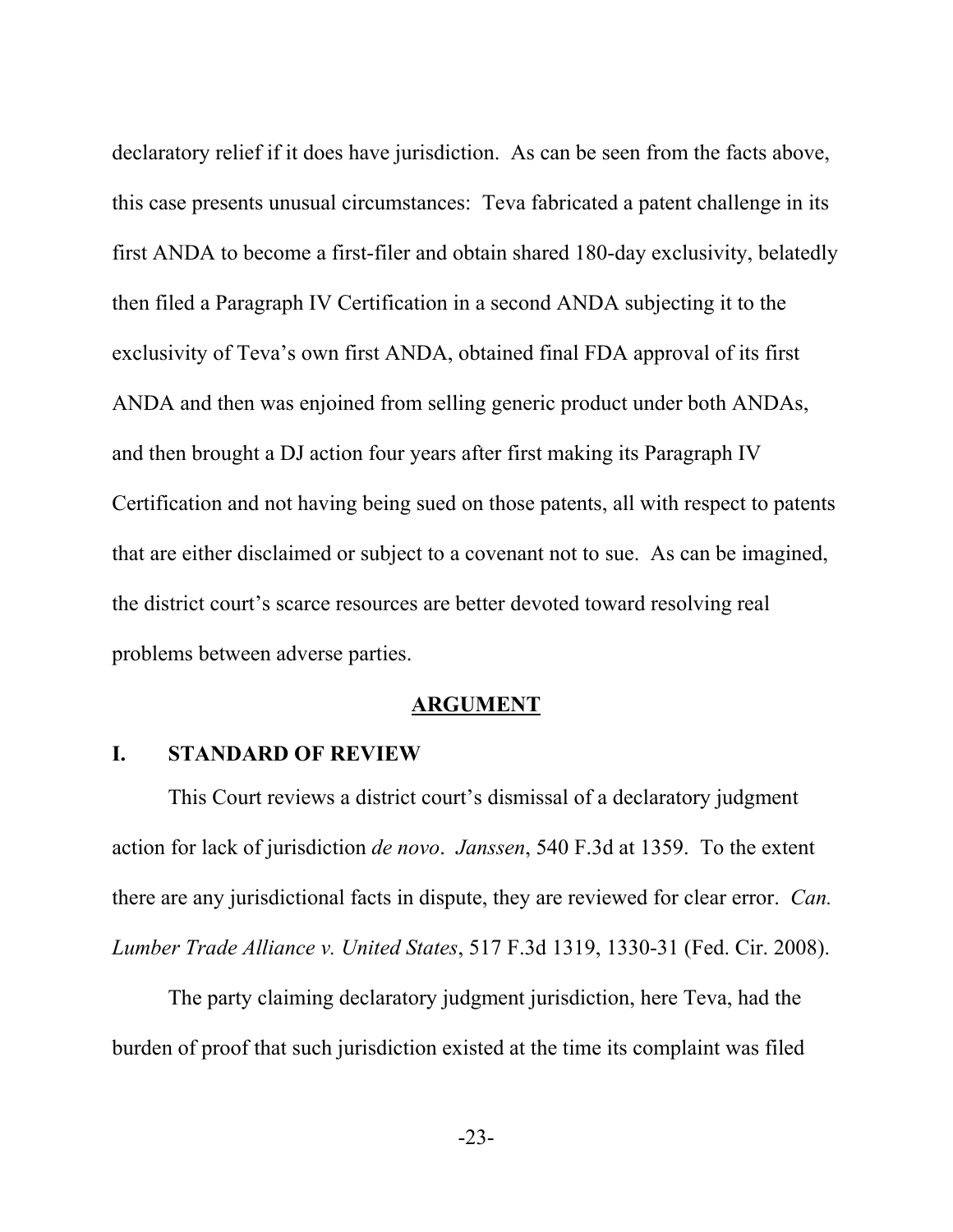and at all stages of review. *Benitec Austl., Ltd. v. Nucleonics, Inc.*, 495 F.3d 1340,

1344 (Fed. Cir. 2007); *Janssen*, 540 F.3d at 1360.

### **II. NO ARTICLE III CONTROVERSY EXISTS BETWEEN THE PARTIES**

### **A. Teva Has Not Proven a Definite, Concrete, And Immediate Controversy Between Adverse Parties That Can Be Resolved Conclusively By Judgment**

The Declaratory Judgment Act provides that, "[i]n a case of actual controversy within its jurisdiction . . . any court of the United States, upon the filing of an appropriate pleading, may declare the rights and other legal relations of any interested party seeking such declaration, whether or not further relief is or could be sought." 28 U.S.C. § 2201(a). The Hatch-Waxman Act authorizes ANDA filers to commence declaratory judgment actions, to the extent permitted by the Constitution, to obtain "patent certainty" if not sued for infringement by the patentee. *See* 21 U.S.C. § 355(j)(5)(C); 35 U.S.C. § 271(e)(5); *Caraco*, 527 F.3d at 1285*.* As discussed above (pages 14-15), Teva withdrew the allegations in its first complaint regarding patent uncertainty. Teva's declaratory-judgment action does not otherwise satisfy the requisites of Article III of the Constitution.

 "No principle is more fundamental to the judiciary's proper role in our system of government than the constitutional limitation of federal-court jurisdiction to actual cases or controversies." *Simon v. E. Ky. Welf. Rights. Org.*,

-24-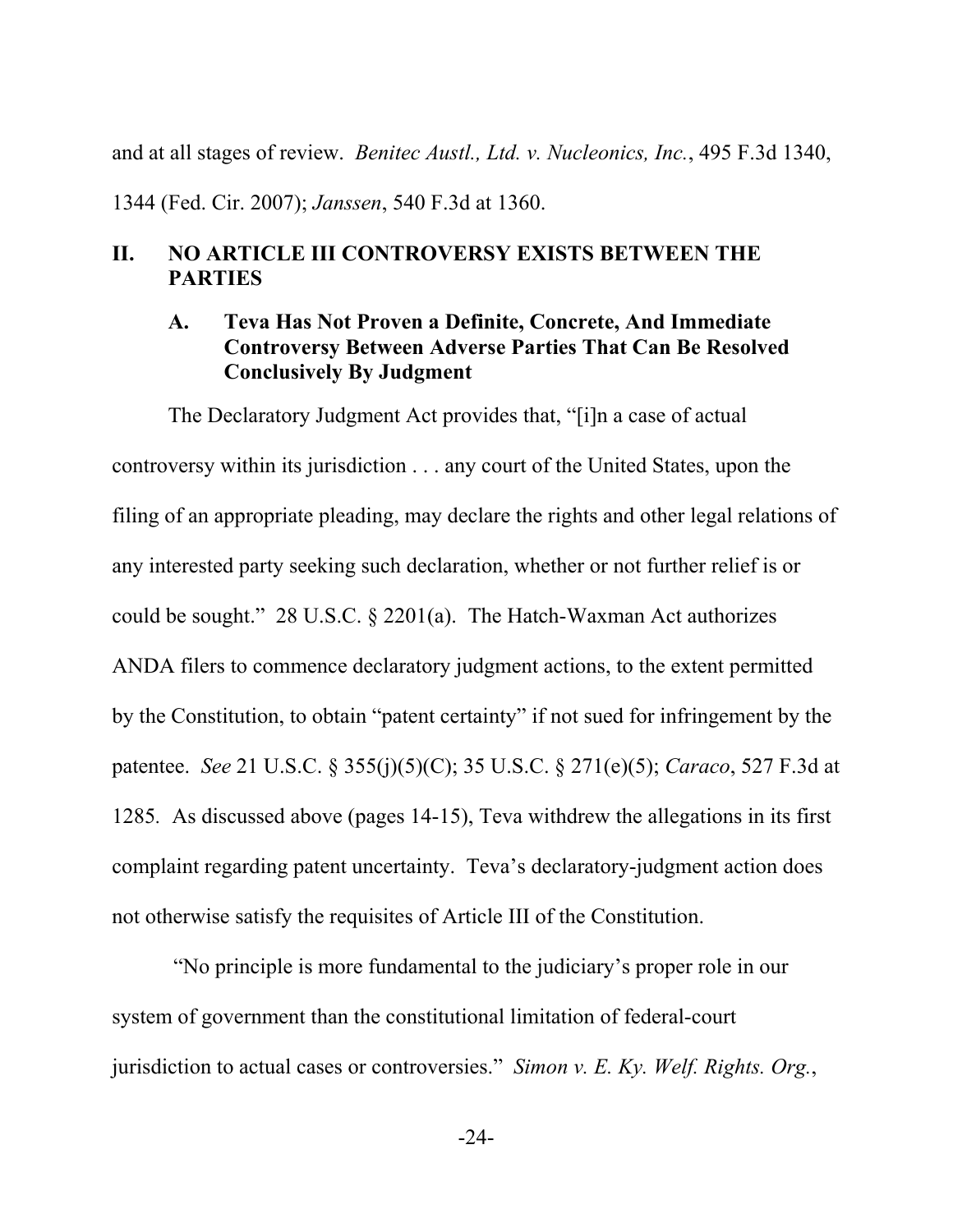426 U.S. 26, 37 (1976). To be within the jurisdiction of the federal courts, Article III "require[s] that the dispute be definite and concrete, touching the legal relations of parties having adverse legal interests; and that it be *real and substantial* and admit of specific relief through a decree of a conclusive character." *MedImmune, Inc. v. Genentech, Inc.*, 549 U.S. 118, 127 (2007) (citing *Aetna Life Ins. Co. v. Haworth*, 300 U.S. 227, 240-241 (1937)) (internal quotations omitted) (emphasis added). The existence of a case or controversy cannot be established by conjectural or insubstantial allegations, and the district court must make a contextspecific determination based on the entirety of the circumstances presented.

Thus, when a plaintiff seeks a declaratory judgment in a patent case, Article III jurisdiction turns on "whether the facts alleged, under all the circumstances, show that there is a *substantial* controversy, between parties having adverse legal interests, *of sufficient immediacy and reality* to warrant the issuance of a declaratory judgment." *MedImmune*, 549 U.S. at 127 (quoting *Md. Cas. Co. v. Pac. Coal & Oil Co*., 312 U.S. 270, 273 (1941)) (internal quotations omitted) (emphasis added).

There is no Article III controversy if the plaintiff lacks standing to seek redress against the defendant. The "irreducible constitutional minimum of standing" consists of three elements: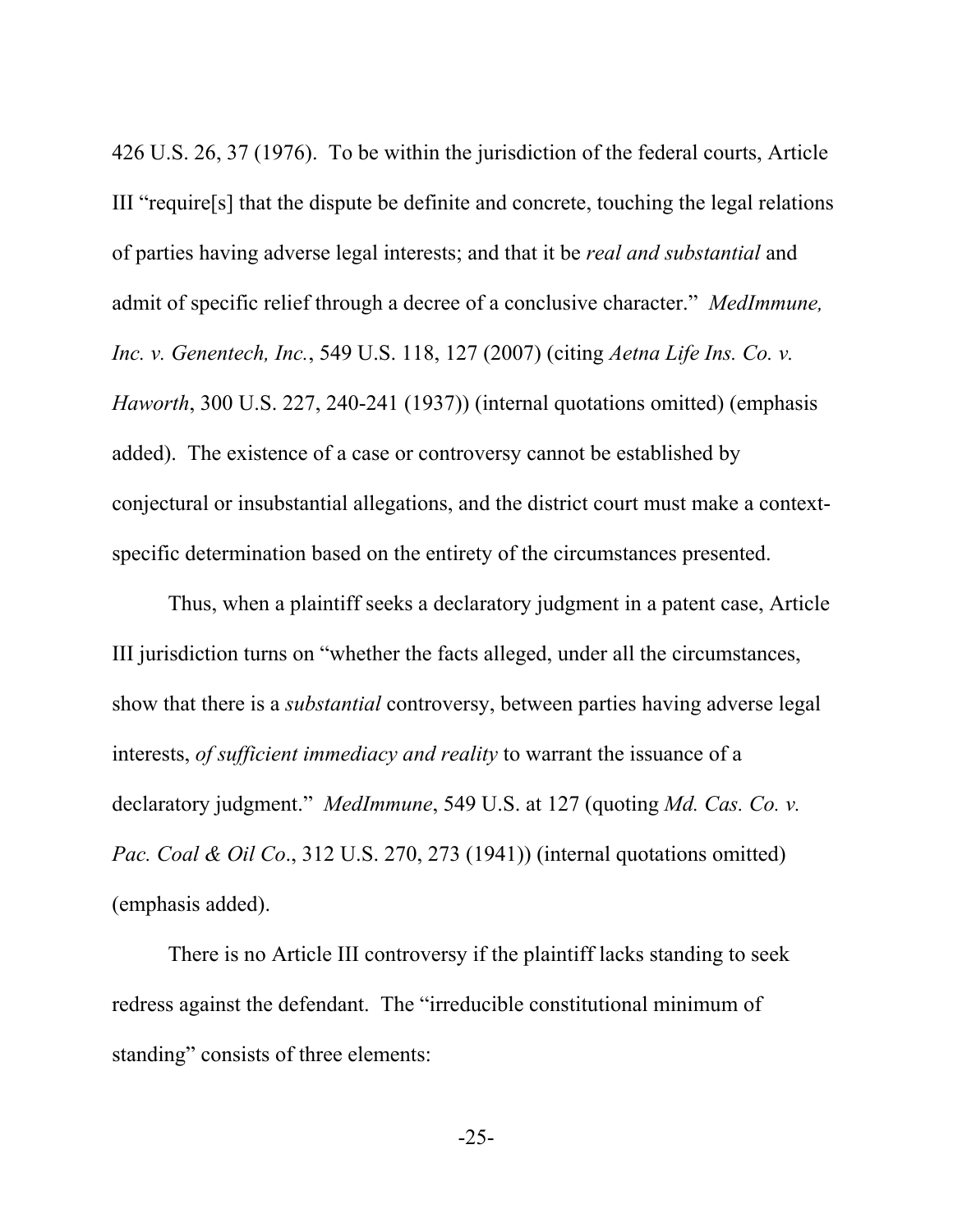First and foremost, there must be alleged (and ultimately proved) an "injury in fact" – a harm suffered by the plaintiff that is "concrete" and "actual or imminent, not 'conjectural' or 'hypothetical.'" Second, there must be causation – a fairly traceable connection between the plaintiff's injury and the complained-of conduct of the defendant. And third, there must be redressability  $-$  a likelihood that the requested relief will redress the alleged injury.

*Steel Co. v. Citizens for a Better Env't*, 523 U.S. 83, 102-03 (1998) (internal citations omitted).

Here, Teva has failed to allege an Article III controversy. Teva has suffered no actual or imminent injury at Eisai's hands due to the DJ patents. Two of the four DJ patents (the '864 and '321 patents) were disclaimed before Teva even filed its Paragraph IV Certification in the second ANDA. There is no controversy between Teva and Eisai over disclaimed patents that are nullities in the eyes of the law, and which no longer reflect property rights in Eisai. *E.g.*, *Altoona Publix Theatres, Inc. v. Am. Tri-Ergon Corp.*, 294 U.S. 477, 492 (1935); *Guinn v. Kopf,*  96 F.3d 1419, 1422 (Fed. Cir. 1996); *White Mule Co. v. ATC Leasing Co.*, 540 F. Supp. 2d 869, 881 (N.D. Ohio 2008) (the patentee's formal disclaimer "leaves [the court] with no 'actual controversy' to adjudicate").

Eisai has granted Teva a covenant not to sue on the other two DJ patents (the '911 and '760 patents), and there is no actual controversy between the parties as to those patents. Equally unavailing is the assertion that Eisai's actions with regard to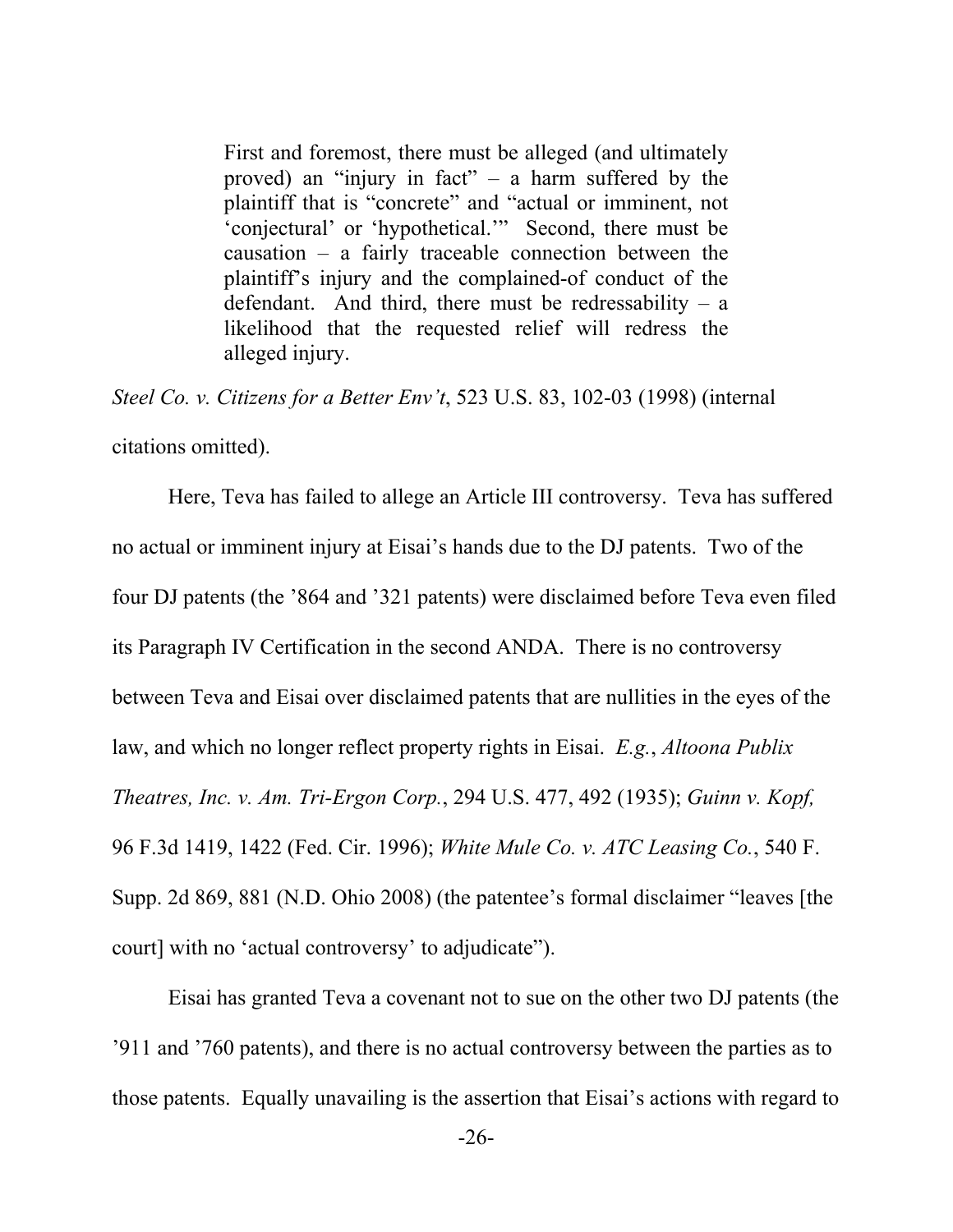the DJ patents are blocking Teva from bringing generic donepezil to market. Indeed, Teva's delay of *four years* to file its declaratory judgment action casts doubt on the credibility of the assertion of harm. Teva is blocked from bringing generic donepezil to market because the district court enjoined Teva from doing so under a separate Eisai patent not involved in this suit. The district court based its injunction on a finding that Teva's last-resort inequitable conduct defense lacked any substantial merit. To the extent Teva is delayed in marketing a generic donepezil using a second supplier, named in Teva's second ANDA, that is simply a function of the operation of the Hatch-Waxman Act, Teva's voluntary business decisions, and its ill-conceived strategy to launch an attack on its competitor Ranbaxy through this litigation. Allegations of self-inflicted injury do not give rise to Article III jurisdiction.

### **B.** *Caraco Pharmaceutical Laboratories, Ltd. v. Forest Laboratories, Inc***. Does Not Support Article III Jurisdiction In The Circumstances Presented Here**

Teva stakes its entire claim to Article III jurisdiction on an argument that this Court's decision in *Caraco* "requires" reversal. (Teva Br. at 14-15.) Teva's reliance on *Caraco* is misplaced, and glosses over the different factual circumstances of *Caraco*.

In *Caraco*, the generic manufacturer Ivax Pharmaceuticals was the first to file Paragraph IV challenges on all of the Orange Book patents listed for the drug,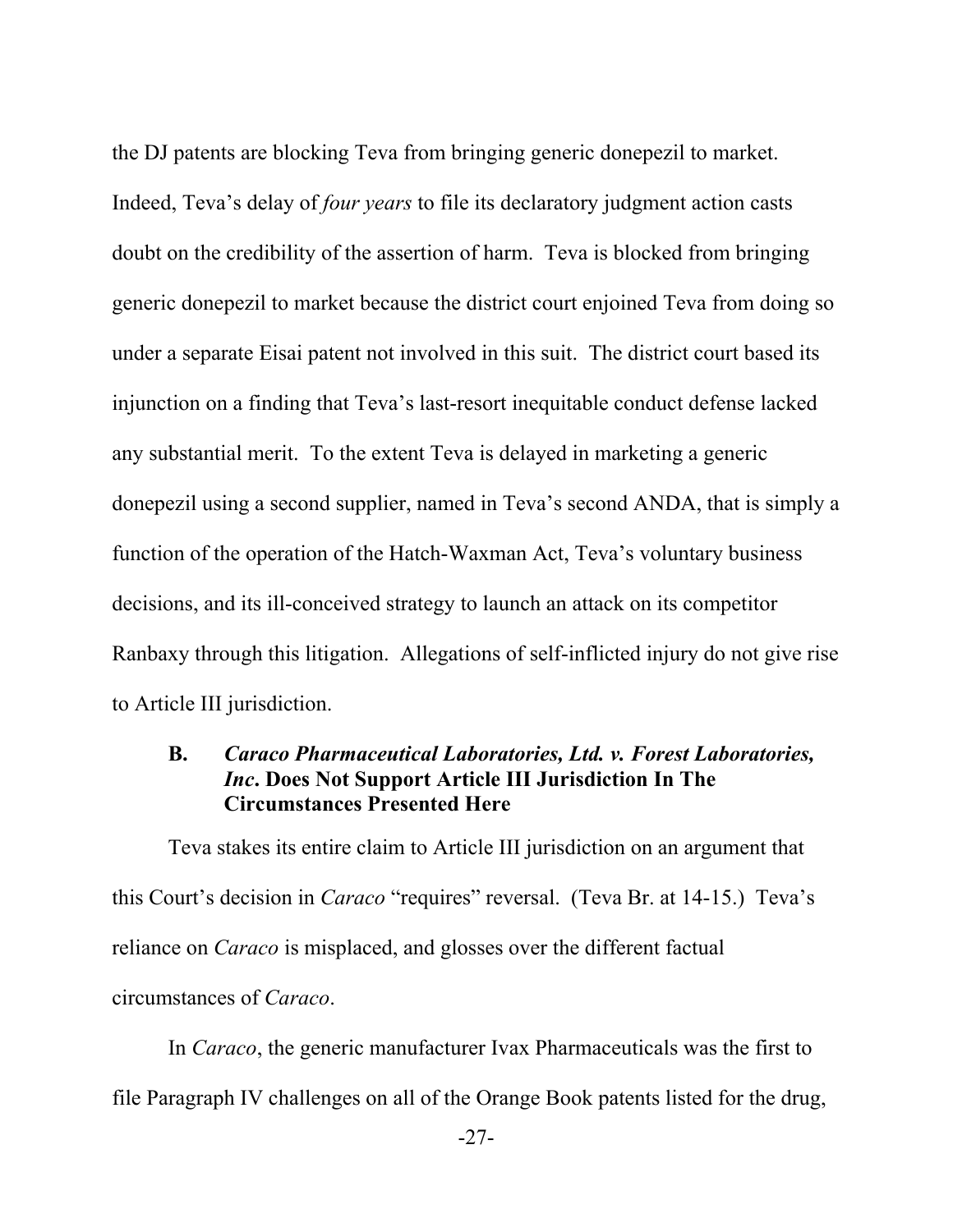and thus enjoyed the 180-day exclusivity period. 527 F.3d at 1286. The patentee (Forest Laboratories) successfully enjoined Ivax from market entry under the '712 active-ingredient patent, which did not expire until 2012. *Id.* "By holding the '941 patent in reserve, Forest insulated itself from an invalidity or noninfringement challenge by Ivax." *Id.* Forest was found to be blocking not only Ivax but also other subsequent ANDA filers from the market "indefinitely." *Id.* at 1292.

The declaratory judgment plaintiff, Caraco Pharmaceutical Laboratories, was the second-filer on all the Orange Book patents, like the first-filer. *Id.* at 1288. Caraco brought a declaratory judgment action on the second Orange Book patent. *Id.* The patentee moved to dismiss, and subsequently provided a covenant not to sue. *Id.* at 1288-89.

The *Caraco* Court explored the broad "all-the-circumstances" test under *MedImmune*. *Id.* at 1290-91. It recognized that the covenant not to sue eliminated a reasonable apprehension of suit by the defendant, but held that this fact, though relevant, was not dispositive under *MedImmune*. *Id.* at 1291, 1294 n.13. The Court found under the totality of the circumstances that Caraco had standing and had asserted an Article III case or controversy against Forest. The Court found that Caraco was injured because it was "exclu[ded] from the generic drug market" by the patents in the declaratory judgment action. *Id.* at 1291-92. The Court next found that the patentee's conduct caused Caraco's injury because the patentee's

-28-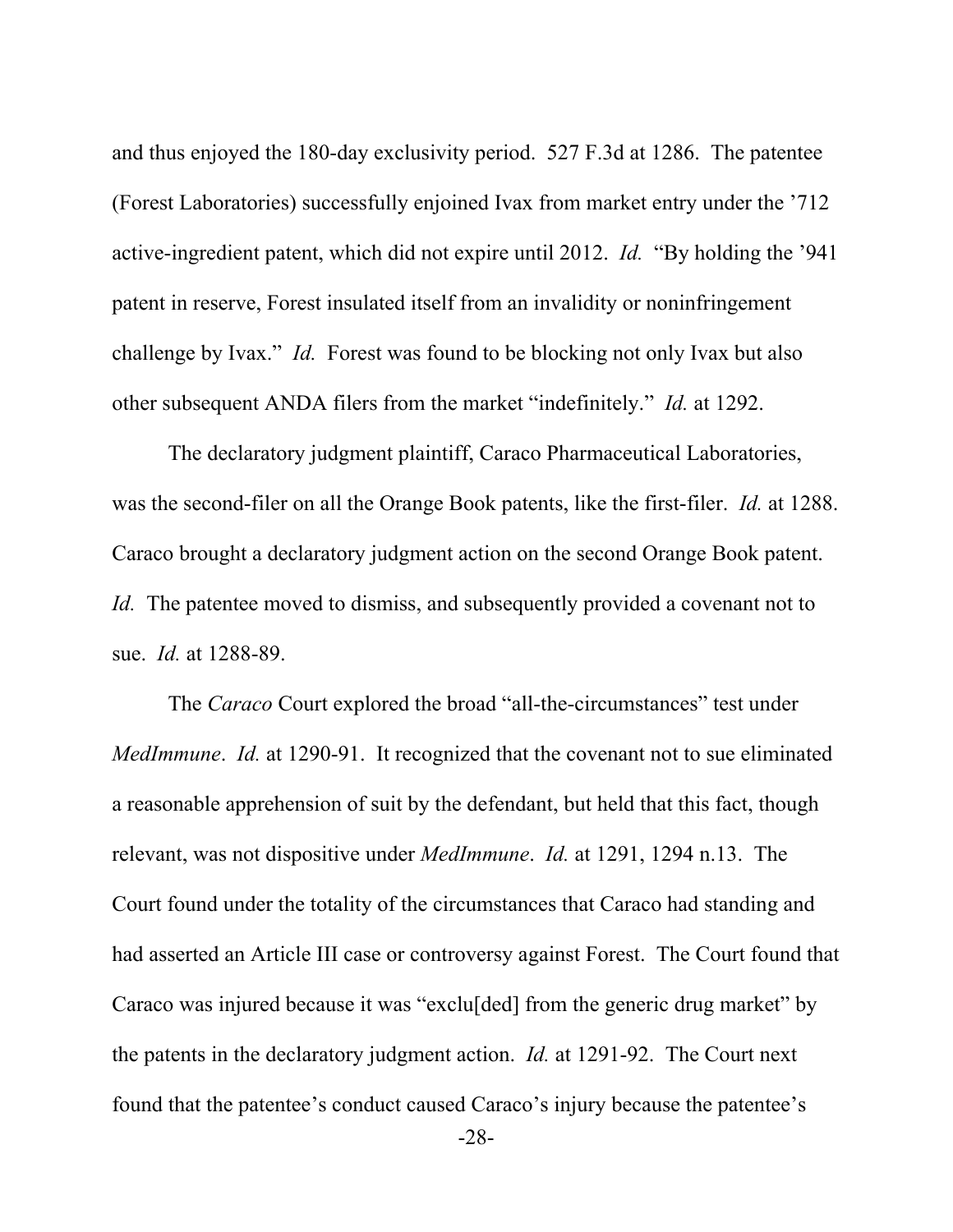listing of the declaratory judgment action patent, and enforcement of the other Orange Book patent against the first-filer (Ivax), "effectively denie[d] Caraco an economic opportunity to enter the marketplace unless Caraco can obtain a judgment that both [Orange Book] patents are invalid or not infringed by its generic drug." *Id.* at 1292-93. The Court found that Caraco's injury was redressable because a "favorable judgment in this case would clear the path to FDA approval." *Id.* at 1293.

Finally, the Court found that if Caraco succeeded, "this would trigger Ivax's 180-day exclusivity period *at a time when Ivax could obtain FDA approval and then launch its product*." *Janssen*, 540 F.3d at 1361 (discussing *Caraco*) (emphasis in original); *see Caraco*, 520 F.3d at 1287. Caraco would thus be permitted market entry 181 days thereafter. This was sufficient for the Court to find the existence of an Article III controversy.

The factual circumstances here contrast sharply with those described in *Caraco* in at least five material respects:

(1) Teva is a first-filer and already has FDA approval to sell generic donepezil, *unlike Caraco*;

(2) Teva's second ANDA is subject to the 180-day exclusivity of its own first ANDA as a known result of Teva's voluntary actions, *unlike Caraco's*;

(3) Teva is enjoined under the basic compound patent, *unlike Caraco*;

-29-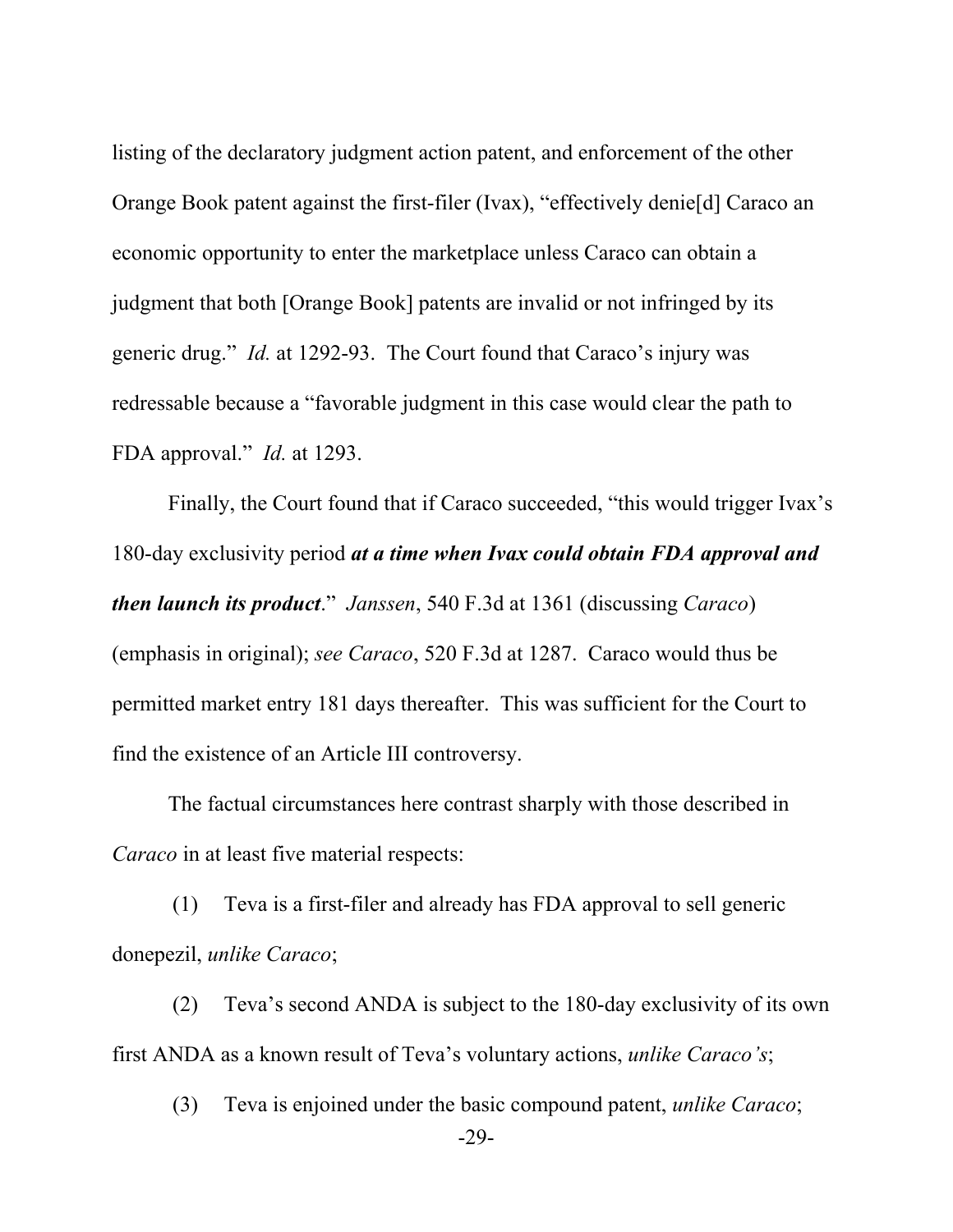(4) the first-filer Ranbaxy (like multiple generic drug companies and, originally, Teva itself) has filed a Paragraph III Certification respecting the basic compound patent, *unlike Ivax*; and

(5) two of the DJ patents are disclaimed.

 The circumstances of this case reveal that Teva alleges an injury that is illusory, speculative, not caused by any action of Eisai with respect to the DJ patents, and not redressable by declaratory judgment. The district court correctly determined that Teva failed to prove Article III jurisdiction in these circumstances.

### **C. Teva Failed To Prove Injury Caused By Eisai**

### **1. The DJ Patents Do Not Delay Teva's Entry Into The Generic Market**

Unlike Caraco, Teva is itself a first-filer with FDA approval to market generic donepezil. The DJ patents are not a barrier to Teva's market entry; the barrier to its market entry is an injunction under the '841 patent, which is not redressable in Teva's declaratory judgment action.

Teva asks this Court to disregard its status as a Paragraph IV ANDA firstfiler, and to pay heed only to its second ANDA (nominally filed by its Gate Pharmaceutical division). "Gate is merely an unincorporated division of Teva, and appears to have no legal status independent of Teva." (A20-21.) As the district court correctly stated: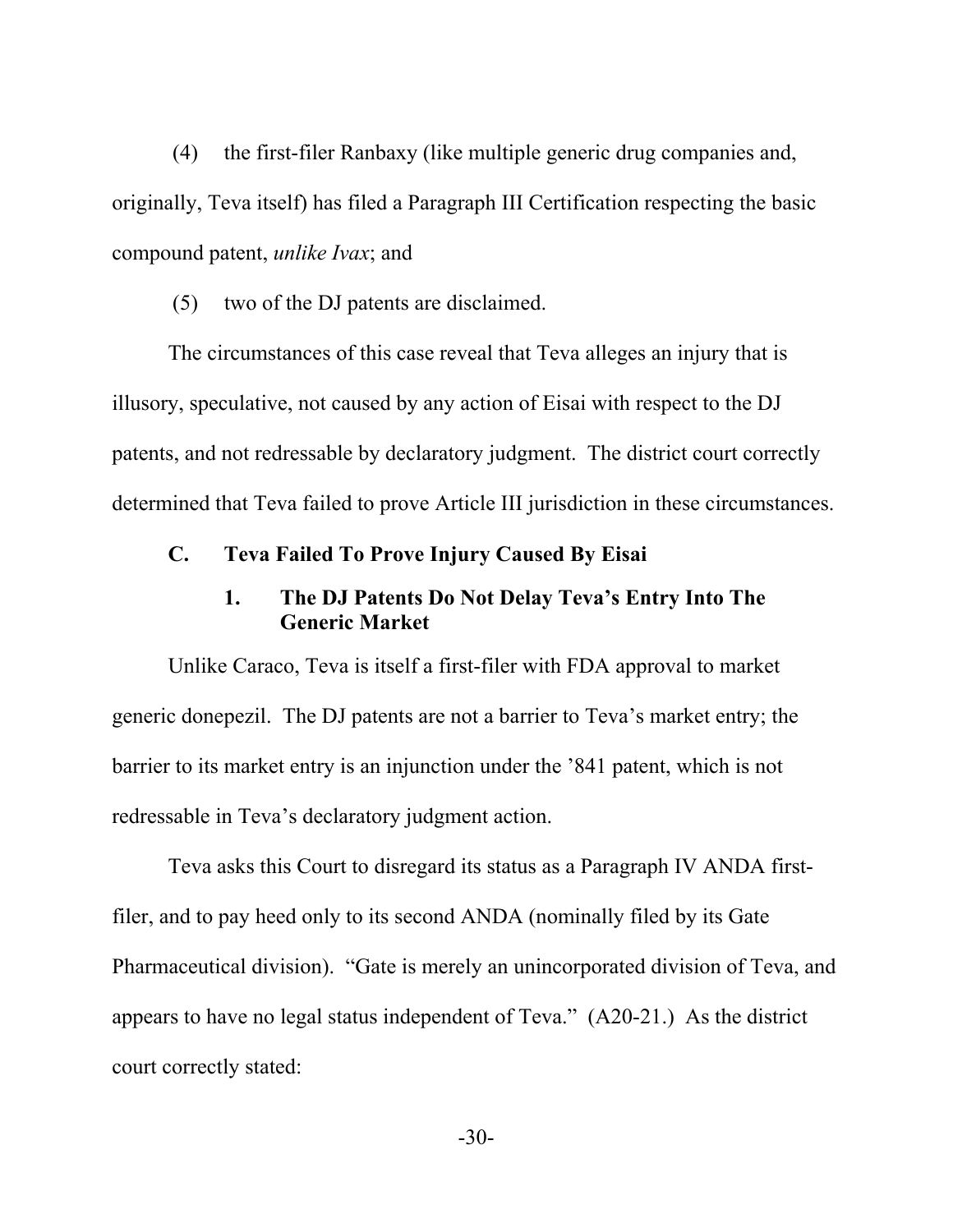Teva goes to great lengths in its brief to obscure and downplay the relationship between Teva and Gate, but Teva simply cannot claim that its asserted FDAapproval-blocking injury as to the Gate ANDA has wholly excluded Teva from the market in the same manner as Caraco was "effectively prevent[ed] from entering the drug market."

*Id.* (citing *Caraco*, 527 F.3d at 1296).

Teva does not contest the district court's finding that "Gate" is just the name of its unincorporated division with no independent legal standing. *See, e.g., Transocean Gulf Oil Co. v. Parapada Shipping Co.*, 547 F. Supp. 93, 94 (D. Del. 1982) (a mere unincorporated division has no legal existence and no independent standing to sue); *Affymax, Inc. v. Johnson & Johnson*, 420 F. Supp. 2d 876, 879 (N.D. Ill. 2006) (same).

Even though Teva is not excluded from the generic donepezil market, Teva maintains that its status as a Paragraph IV first-filer will not enable it to sell the particular generic product covered by its second ANDA. (Teva Br. at 38.) Teva ignores that it can market generic donepezil under its first ANDA, triggering the 180-day exclusivity, and selectively waive the exclusivity in favor of Teva's second ANDA. (A463 n.3; A464-65 ("FDA has consistently interpreted [21] U.S.C. § 355 $(i)(5)(B)(iv)$ ... to permit both waiver and relinquishment of 180-day exclusivity benefits.").) Teva has used selective waiver in the past to gain immediate FDA approval of an ANDA otherwise subject to a 180-day exclusivity.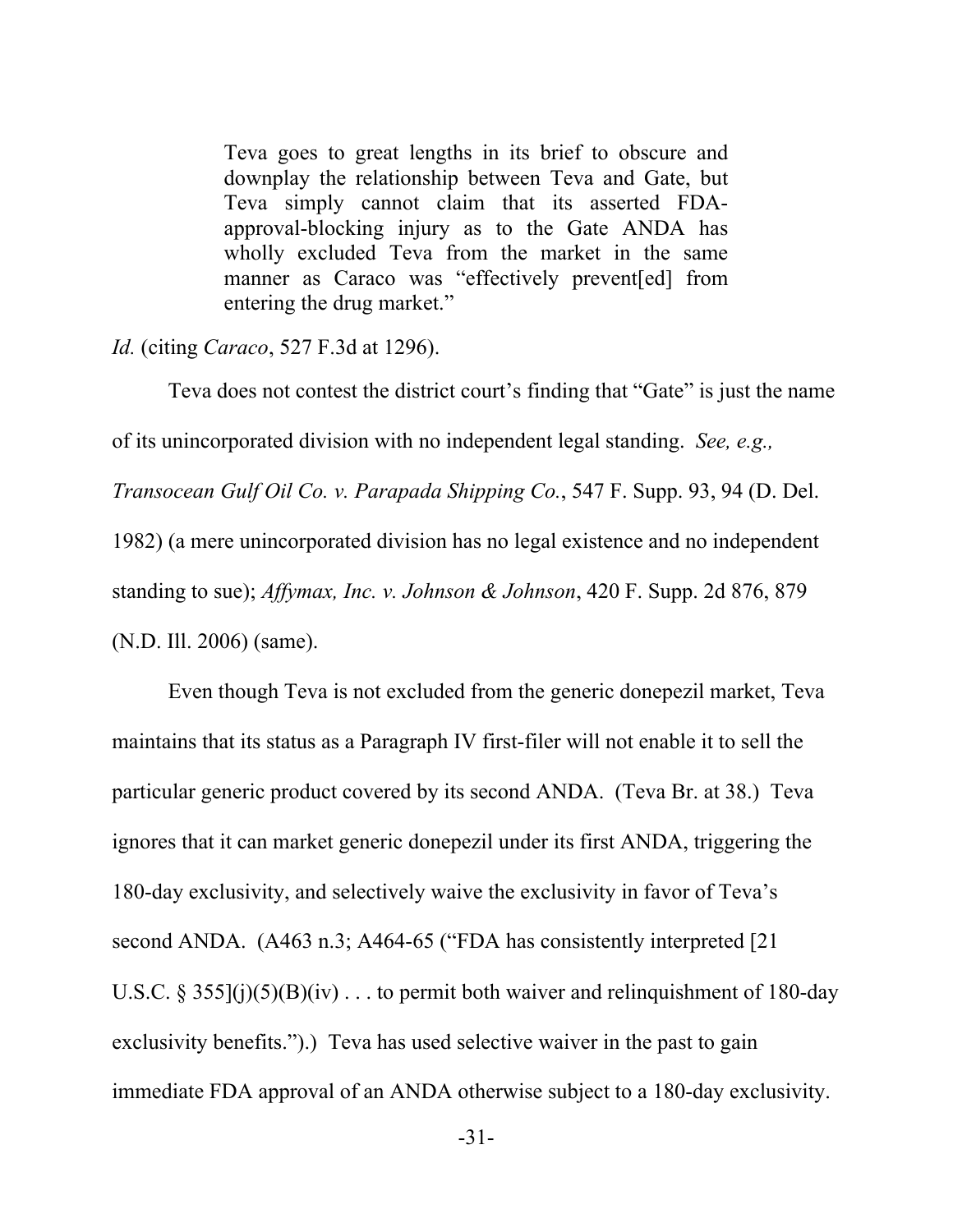(A477 (Letter from FDA to Teva granting final FDA approval); A482-84.) Teva also could have amended its first ANDA to add the supplier named in its second ANDA. The DJ patents do not stand in the way of Teva's marketing a generic version of Aricept®.

### **2. Teva's Alleged Injury Is Of Its Own Making, And Is Not Attributable To Eisai**

It would not suffice for Teva to allege "the bare existence of an abstract injury"; it must show a "direct relationship between the alleged injury and the claim sought to be adjudicated." *Linda R. S. v. Richard D.*, 410 U.S. 614, 618 (1973) (internal quotation marks omitted). Here, any "injury" that Teva allegedly suffers from the fact that its Gate product is not covered by its first ANDA and that its second ANDA is subject to the 180-day exclusivity of its first ANDA is attributable to Teva's knowing voluntary business decisions, not due to any conduct by Eisai. In fact, Eisai did not even learn of the existence of the Paragraph IV filing in Teva's second ANDA until October 2007, after Eisai had disclaimed two of the DJ patents, and two years after it had sued Teva for infringement of the '841 patent (but not the DJ patents) based on Teva's first ANDA.

Teva elected to delay five years (from November 2000 until October 2005) to file a Paragraph IV Certification as to the '841 patent in its first ANDA, and then to wait two more years, until October 2007, to file a Paragraph IV

-32-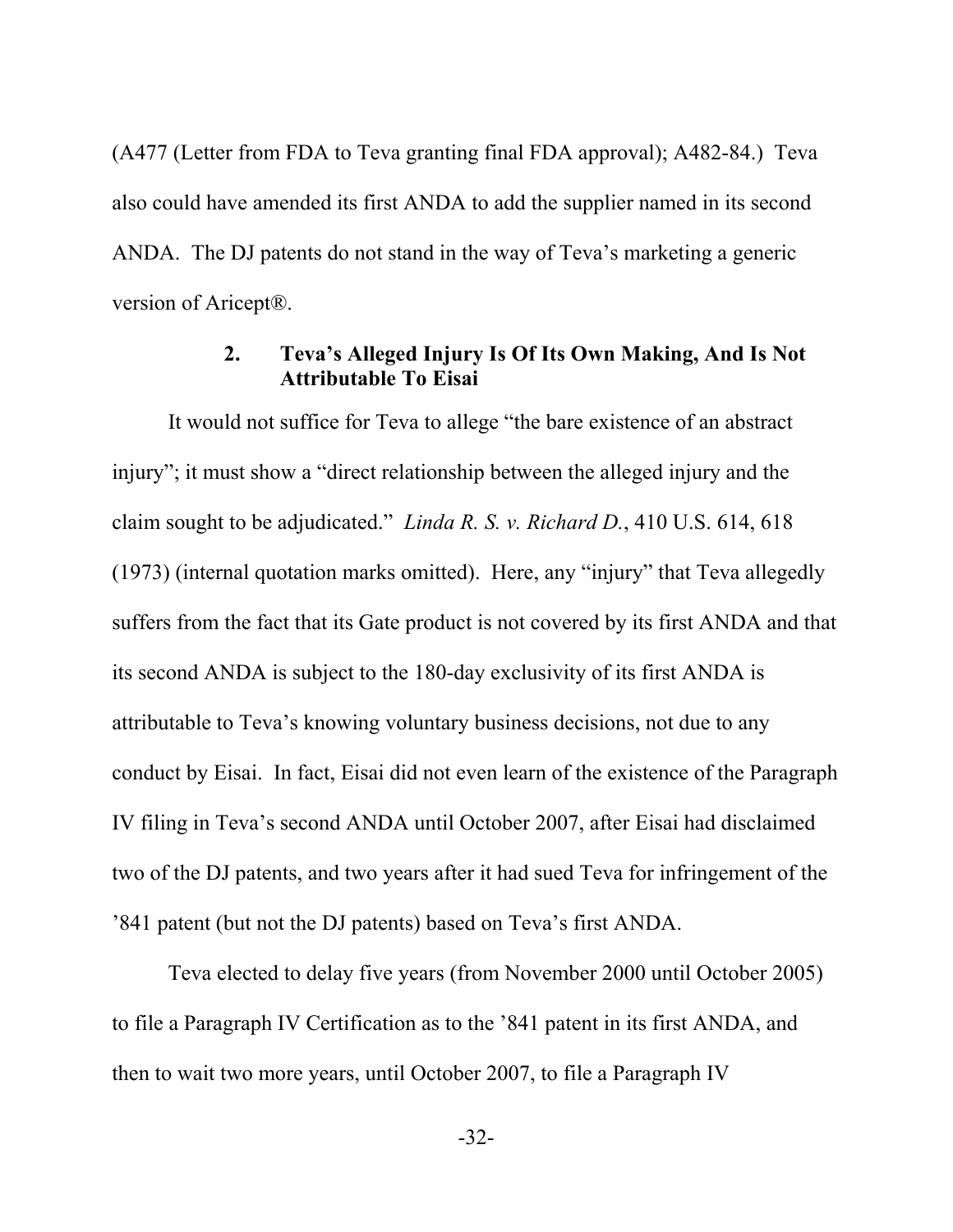Certification in Teva's second ANDA. Teva knew that its course of conduct would mean that its second ANDA was subject to the 180-day exclusivity of Teva's first-filed ANDA (and Ranbaxy's ANDA), which is precisely how the Hatch-Waxman Act was intended to operate.

If Teva had arranged to file Paragraph IV Certifications in both its ANDAs at the same time, then Teva's second ANDA in the name of Gate would have shared exclusivity with its first ANDA and with Ranbaxy's ANDA, and Teva could have sought final approval for both ANDAs, just as it now has final approval for the first ANDA. *See* FDA Guidance, 68 Fed. Reg. 45252-01, 2003 WL 21766146 (Fed. Reg. Aug. 1, 2003) (under the Hatch-Waxman Act, if two Paragraph IV Certifications were filed the same day, the ANDAs would share exclusivity).

"A plaintiff cannot establish Article III standing to pursue a cause of action where that plaintiff is the primary cause of its own alleged injury." *Union Cosmetic Castle, Inc. v. Amorepacific Cosmetics USA, Inc.*, 454 F. Supp. 2d 62, 71 (E.D.N.Y. 2006); *Taylor v. FDIC*, 132 F.3d 753, 767 (D.C. Cir. 1997); *Bhd. of Locomotive Eng'rs & Trainmen v. Surface Transp. Bd.*, 457 F.3d 24, 28 (D.C. Cir. 2006); *see also Pennsylvania v. New Jersey*, 426 U.S. 660, 664 (1976) (no jurisdiction where plaintiff's alleged injury was "self-inflicted").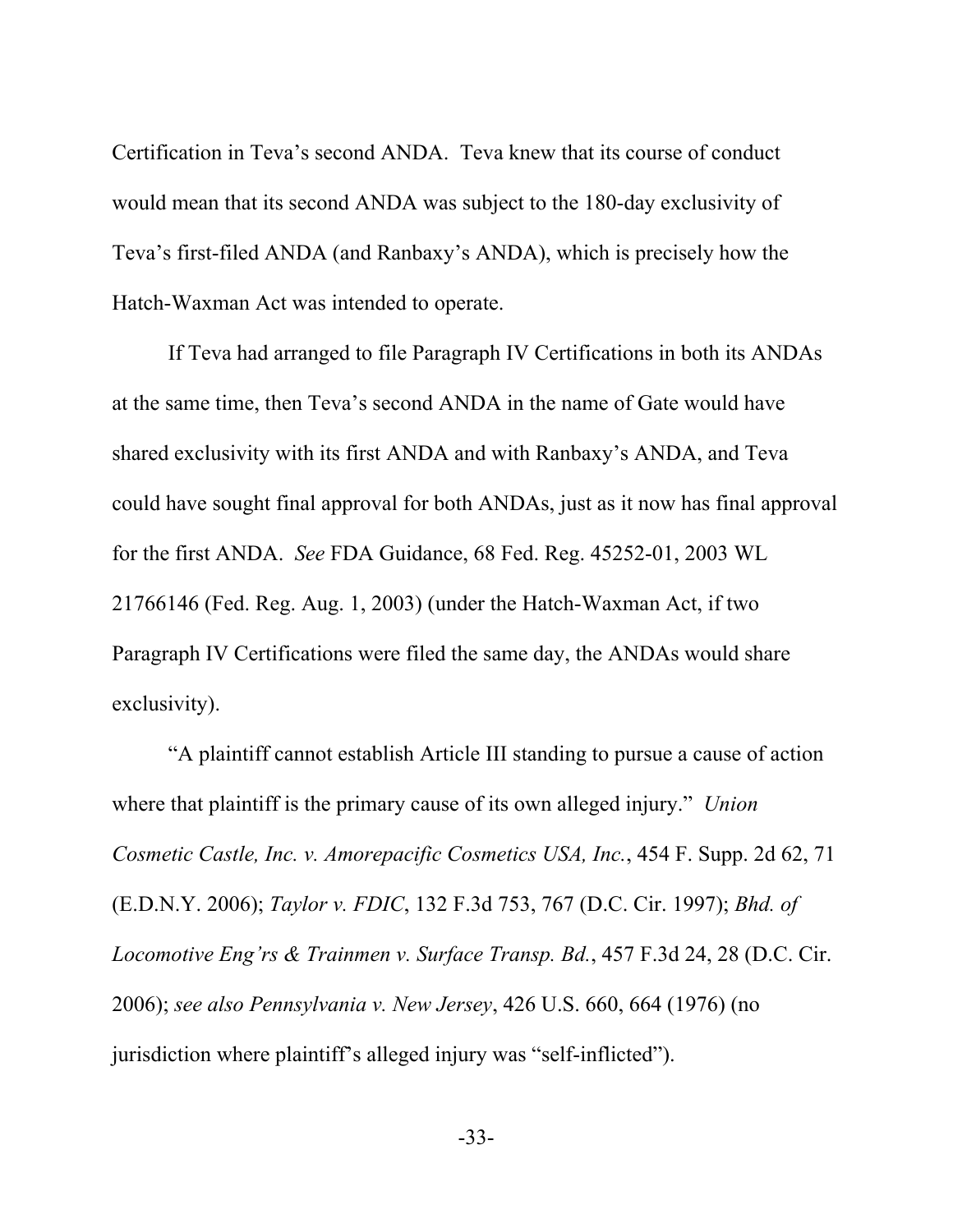## **D. A Separate Injunction Prohibits Teva from Marketing Generic Donepezil, And Any Alleged Market Exclusion Injury Is Not Caused By The DJ Patents Or Redressable By Declaratory Judgment**

Even apart from Teva's voluntary actions, there is no Article III controversy if the injury has an independent and sufficient cause that will not be eliminated by resolution of the case. *Simon*, 426 U.S. at 41-42; *Lujan v. Defenders of Wildlife*, 504 U.S. 555, 560-61 (1992). Here, there is an independent barrier to Teva's ability to market generic donepezil (under either its first or second ANDA), namely, the injunction entered by the district court in the '841 patent infringement action, which states:

> Teva Pharmaceuticals USA, Inc., Teva Pharmaceutical Industries, Ltd., and Gate Pharmaceuticals . . . and those acting in privity or concert with them . . . are restrained and enjoined from engaging in the commercial manufacture, use, offer to sell or sale within the United States . . . of any drug product containing donepezil or a pharmaceutical acceptable salt thereof, as claimed in United States Patent No. 4,895,841.

*Eisai*, 2008 WL 1722098, at \*13.

As the district court correctly held, the injunction and its consequences distinguish this case from *Caraco*, making it more akin to *Janssen*. (A22.)

In *Janssen*, Teva owned the 180-day exclusivity as the first-filer of an

ANDA containing Paragraph IV Certifications to every patent covering the drug at

issue, except the basic compound patent (the '663 patent). 540 F.3d at 1358. Like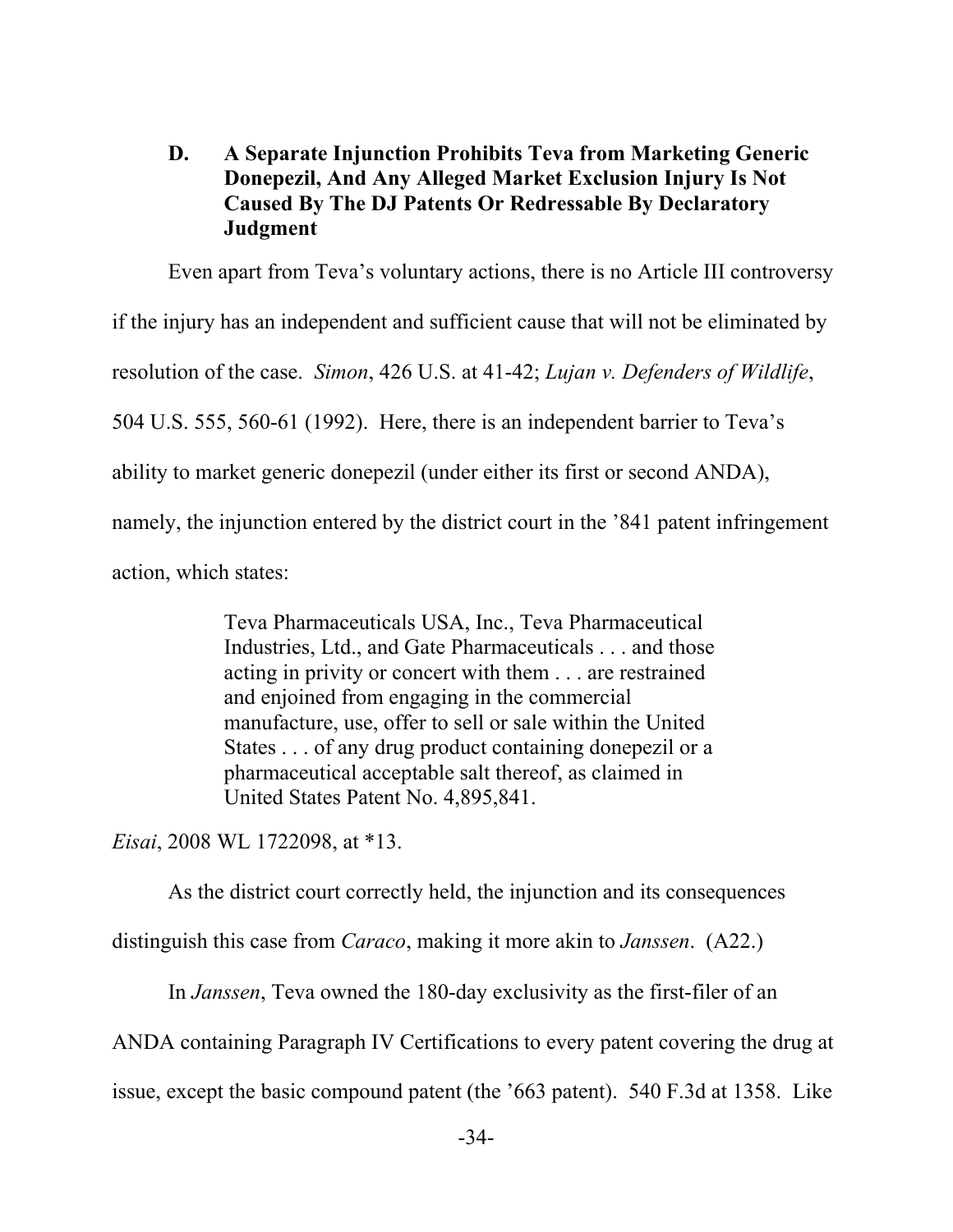Ranbaxy here, Teva had filed a Paragraph III Certification as to the basic compound patent.

A second generic manufacturer, Mylan, had tried to attack the basic compound patent, but the patent was found valid and infringed. *Id.* Apotex, another generic manufacturer, subsequently filed Paragraph IV Certifications as to all the patents covering the drug, but was sued by Janssen on just the basic compound patent. Apotex immediately brought a declaratory judgment action as to the remaining patents, and received a covenant not to sue. *Id.* Apotex agreed to be bound by the judgment in the Mylan action and therefore was blocked by the basic compound patent from entering the market. *Id.*

Apotex claimed that the district court had jurisdiction over the declaratory judgment action on the ground that Apotex, as a later filer, was being harmed because it could not get FDA approval and market its generic drug until after Teva's statutory 180-day exclusivity had expired. *Id.* at 1359-60. Apotex wanted to obtain a declaratory judgment to trigger Teva's 180-day exclusivity, at a time when Teva could not market its drug due to its Paragraph III Certification on the basic compound patent. If successful, Apotex would have been able to enter the market immediately upon expiration of the basic compound patent. *Id.* at 1360.

This Court in *Janssen* rejected jurisdiction, finding that Apotex's "inability to launch its generic product immediately upon the expiration of the [basic

-35-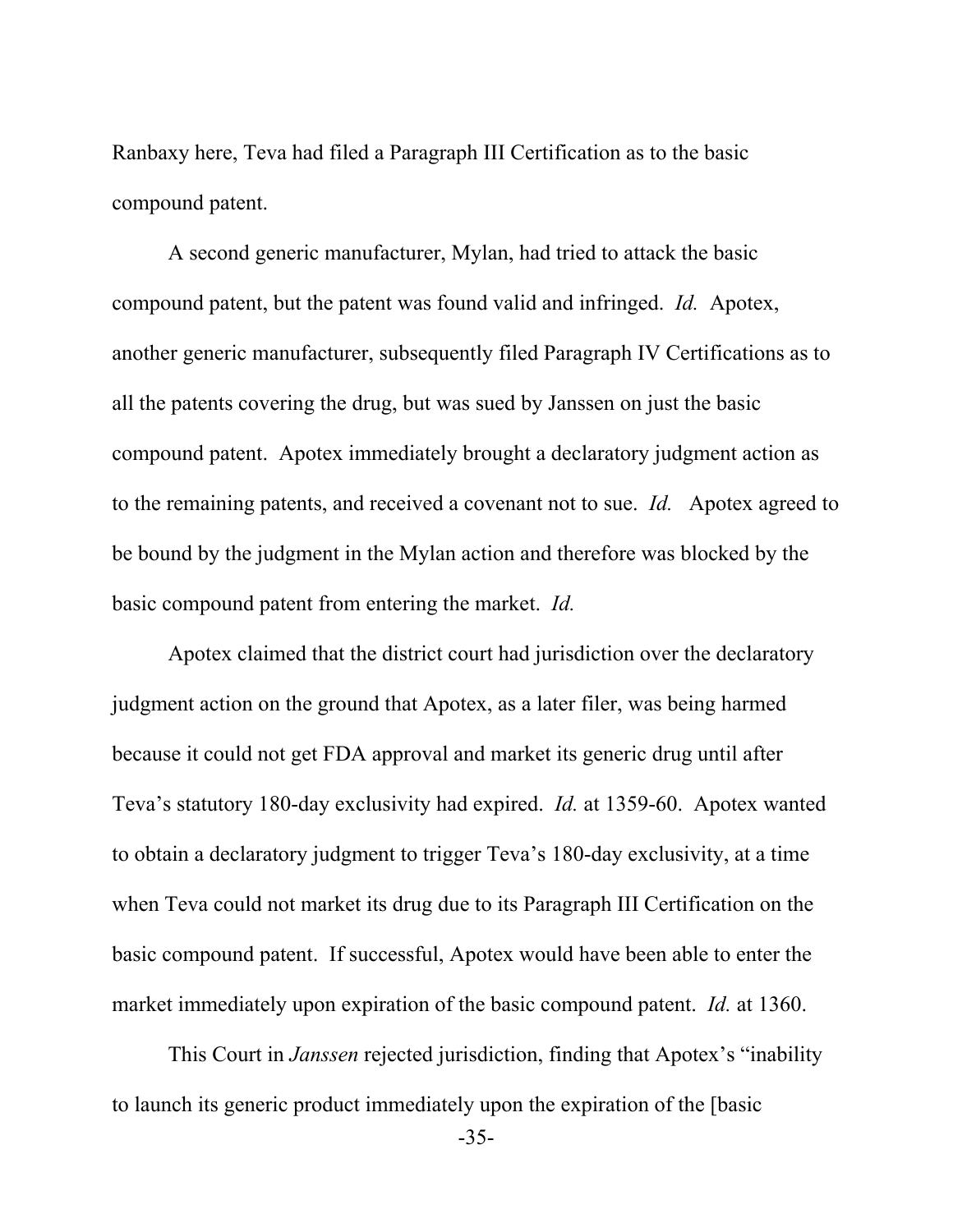compound patent] is not sufficient to give rise to declaratory judgment jurisdiction." *Id.* at 1360. Unlike the plaintiff in *Caraco*, Apotex "cannot claim that at the time of the district court's dismissal it was being excluded from selling a noninfringing product by an invalid patent." *Id.* at 1361. This Court found that a later-filer's "inability to promptly launch its generic [drug] product because of [a first-filer's] 180-day exclusivity period is not a cognizable Article III controversy, but a result envisioned by the Hatch-Waxman Act." *Id.*; *see also id.* at 1362 (reiterating that a later-filing generic manufacturer's "exclusion from the market because of [the first-filer's] entitlement to this [180-day] statutory exclusionary period does not present a justiciable Article III controversy").

As the district court reasoned, *Janssen* is persuasive in finding no Article III controversy between Teva and Eisai:

> [T]he circumstances in the instant matter place Teva and Ranbaxy in the same position with regard to the Gate ANDA as were Apotex and Teva in *Janssen*. Due to Ranbaxy's Paragraph III certification, the relationship between Teva and Gate, and the impact of the preliminary injunction against Teva and Gate in the '841 action, at this time both Teva (through Gate) and Ranbaxy cannot launch their generic versions of Aricept® until the expiration of the '841 patent. Thus, unlike the injury in *Caraco*, the harm to Teva from the delay in approval of the Gate ANDA does not result from the inability to trigger the Ranbaxy exclusivity period absent a court judgment on the DJ patents. Rather, as in *Janssen*, any delay occasioned here by Teva's inability to market the Gate version during Ranbaxy's exclusivity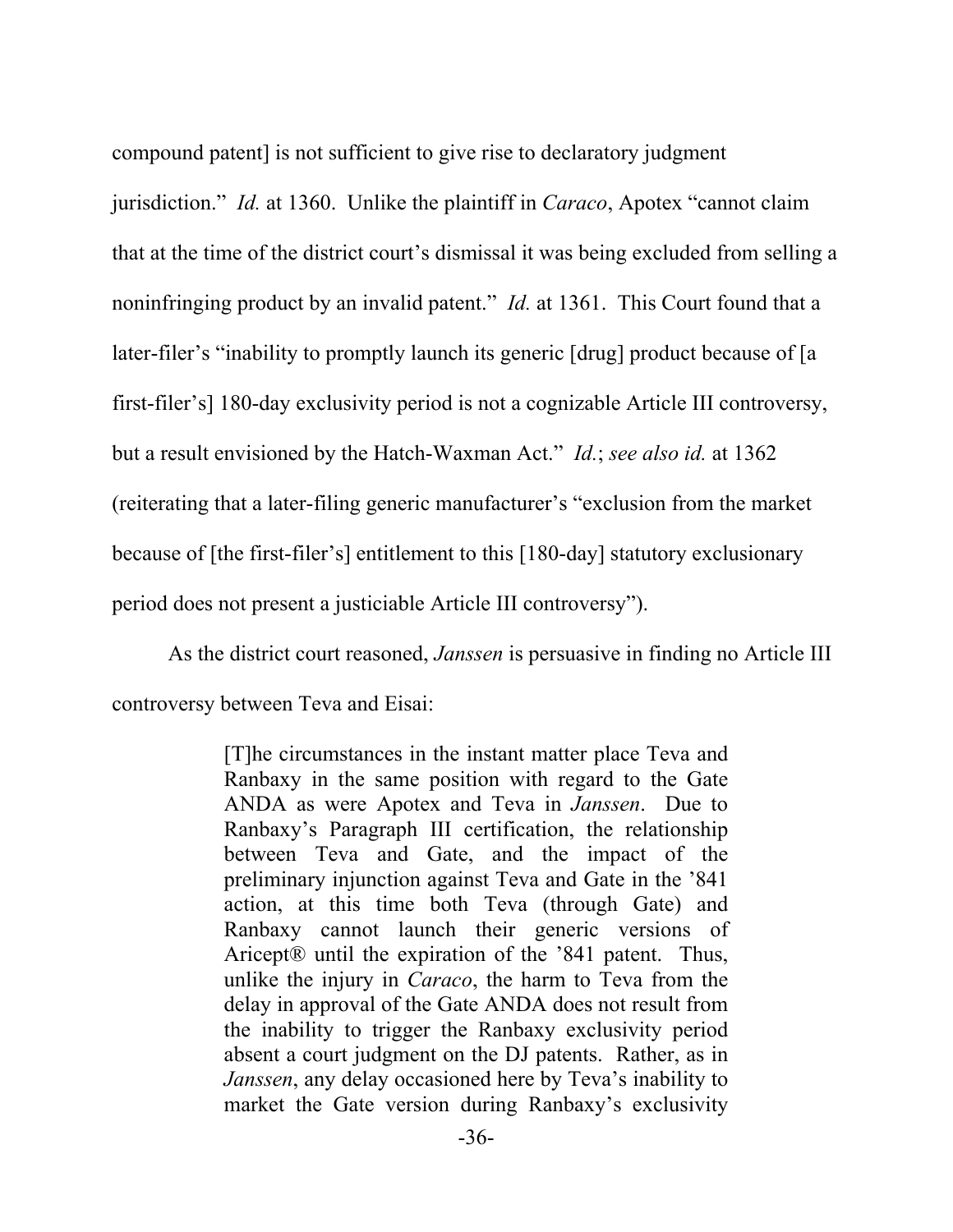period, once that period is triggered, results from the operation of the Hatch-Waxman Act and its grant of an exclusivity period, not any act by Eisai.

(A22.)

Teva attempts to refute the district court's analysis, but to no avail. It claims that the '841 patent injunction cannot be analogized to the concession of patent validity in *Janssen* because the district court here has not yet entered a permanent injunction. (Teva Br. at 14-15.) Teva further argues that the injunction provides no distinction from *Caraco*, because Caraco was subject to the remainder of the automatic 30-month stay of FDA approval provided in 21 U.S.C.

§ 355(j)(5)(B)(iii). (Teva Br. at 14-15, 33-35.)

Teva is wrong. A fundamental difference is that the statutory 30-month stay is an automatic and necessarily temporary procedure; it arises simply on the patentee's filing of an infringement action against the Paragraph IV filer. *See* 21 U.S.C. § 355(j)(5)(B)(iii). By contrast, the district court here granted the preliminary injunction to Eisai based on Teva's concession of infringement of the '841 patent, concession of patent validity, and an express finding that Teva's sole remaining inequitable-conduct defense "lacks substantial merit." *Eisai*, 2008 WL 1722098, at \*9. Teva did not appeal from that ruling. The injunction will not lapse on its own accord prior to expiration of the '841 patent.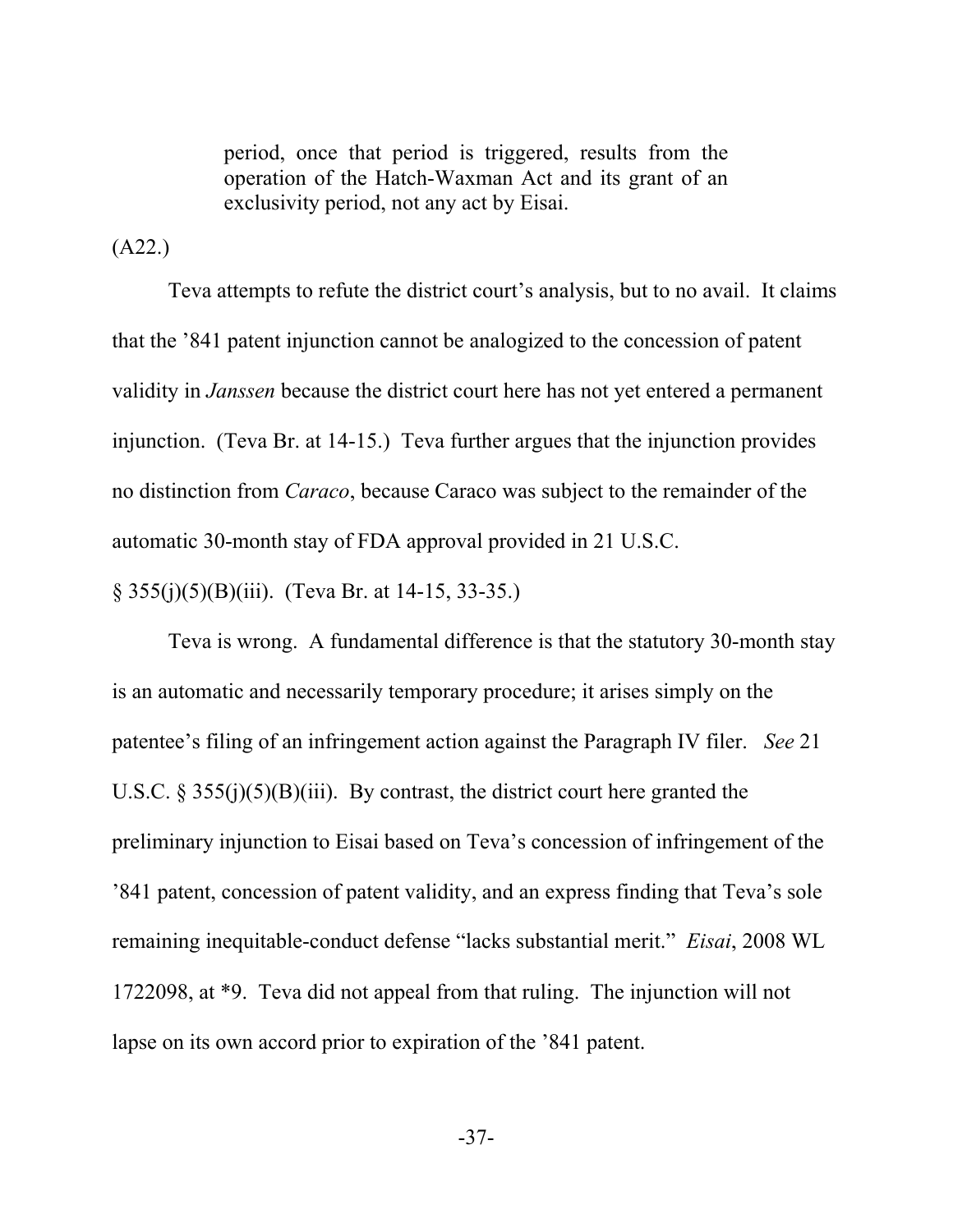Teva's inequitable-conduct defense was a last-resort allegation, asserted only after Teva changed and then voluntarily withdrew a sham obviousness defense which Teva had made to obtain shared 180-day exclusivity and leverage such exclusivity against Eisai through the threat of final FDA approval and launch of generic donepezil product. (*See supra*, at 8-10, 12-13.) The defense of inequitable conduct requires clear and convincing proof that a person with the duty of candor failed to disclose material information to the PTO and had the specific intent to deceive or mislead the PTO. *Exergen Corp. v. Wal-Mart Stores, Inc.*, 575 F.3d 1312, 1328-29 & n.5 (Fed. Cir. 2009).

Teva's theory of inequitable conduct was that Eisai failed to disclose a prior Eisai patent and a 1984 article (the Kenley article) discussing antidotes for warfare nerve-agents, which, in combination, purportedly would have caused a reasonable examiner to find double-patenting over '841 patent claims that were not even the claims specific to donepezil. *Eisai*, 2008 WL 1722098, at \*8-9. The district court examined these assertions on the merits in detail, based on a voluminous record submission, including affidavit testimony of the author of the article itself. *Id.* at \*9. The district court found that "Teva's argument about what a reasonable patent examiner would have concluded based upon the Kenley article requires the piling of inference on inference, a hermeneutical act specifically proscribed by the Federal Circuit." *Id.* at \*9 (citing *FMC Corp. v. Manitowoc Co.*, 835 F.2d 1411,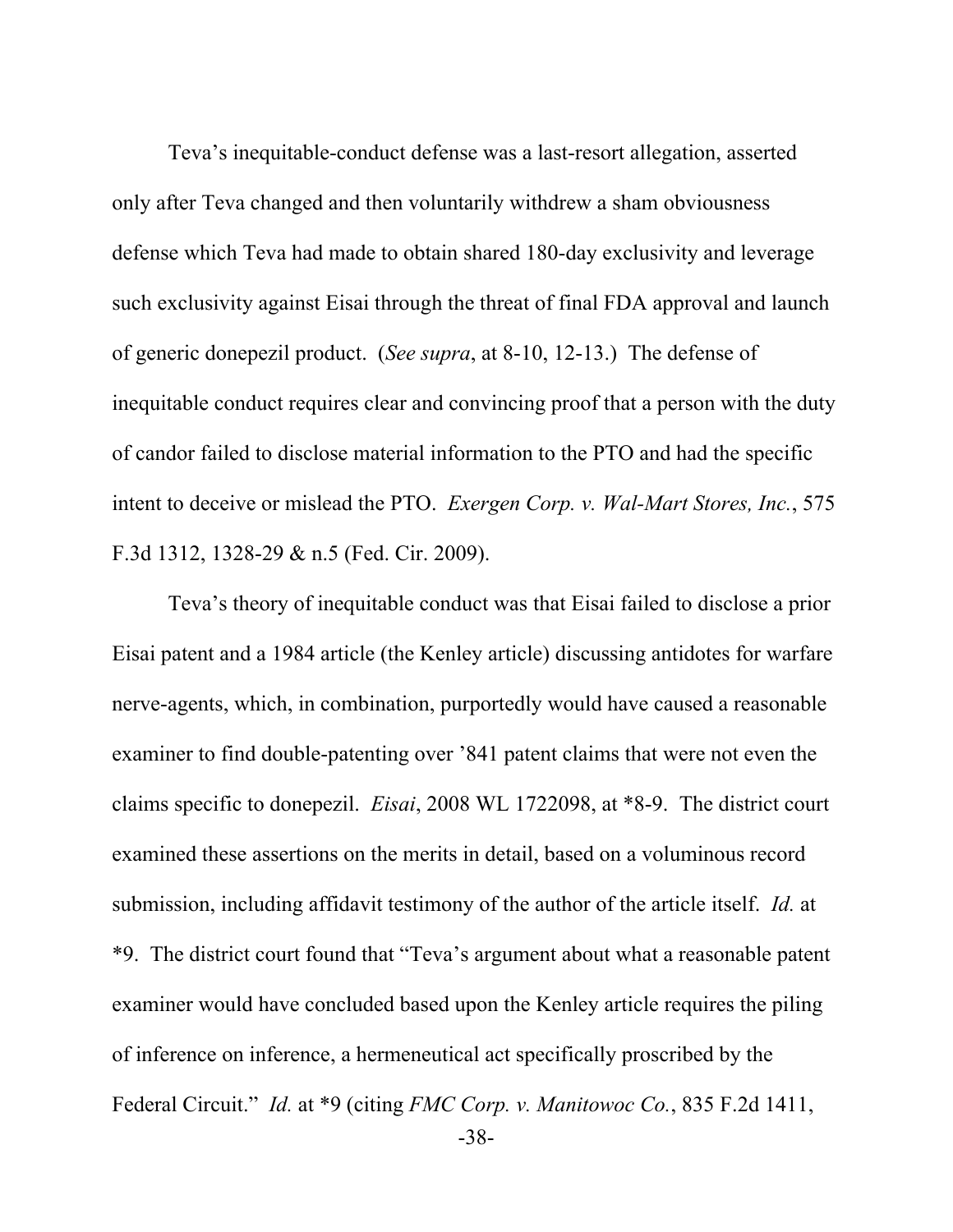1417 (Fed. Cir. 1987)). The district court concluded that there was no "substantial likelihood that a reasonable examiner would have considered the Kenley article important in deciding whether to allow the application to issue as a patent." *Id.*

The court concluded that "Teva's inequitable conduct defense lacks substantial merit inasmuch as Teva is not likely to succeed at trial in demonstrating materiality *or* intent," and issued the preliminary injunction. *Id.* (emphasis added). Despite its current protestations, Teva did not appeal the district court's injunction.

This is in stark contrast to an automatic and temporary regulatory stay of FDA approval. The injunction is an independent and substantive barrier to Teva's market entry, both as to its first and second products; the DJ patents are not responsible for Teva's exclusion. *See Comsat Corp. v. F.C.C.*, 250 F.3d 931, 936 (5th Cir. 2001) (finding no injury in fact where "there are various FCC regulations, unrelated to the challenged rule, that prevent Comsat from expanding its interstate services").

Teva relies (Teva Br. at 24) on the bare theoretical possibility that the district court could change its findings on both materiality and intent and find inequitable conduct on the merits (even though it was Eisai that bore the burden of proof at the preliminary injunction phase, whereas Teva will bear the burden of proof of proving inequitable conduct by clear-and-convincing evidence at the permanent injunction phase, *see Eisai*, 2008 WL 1722098, at \*3). But to allege an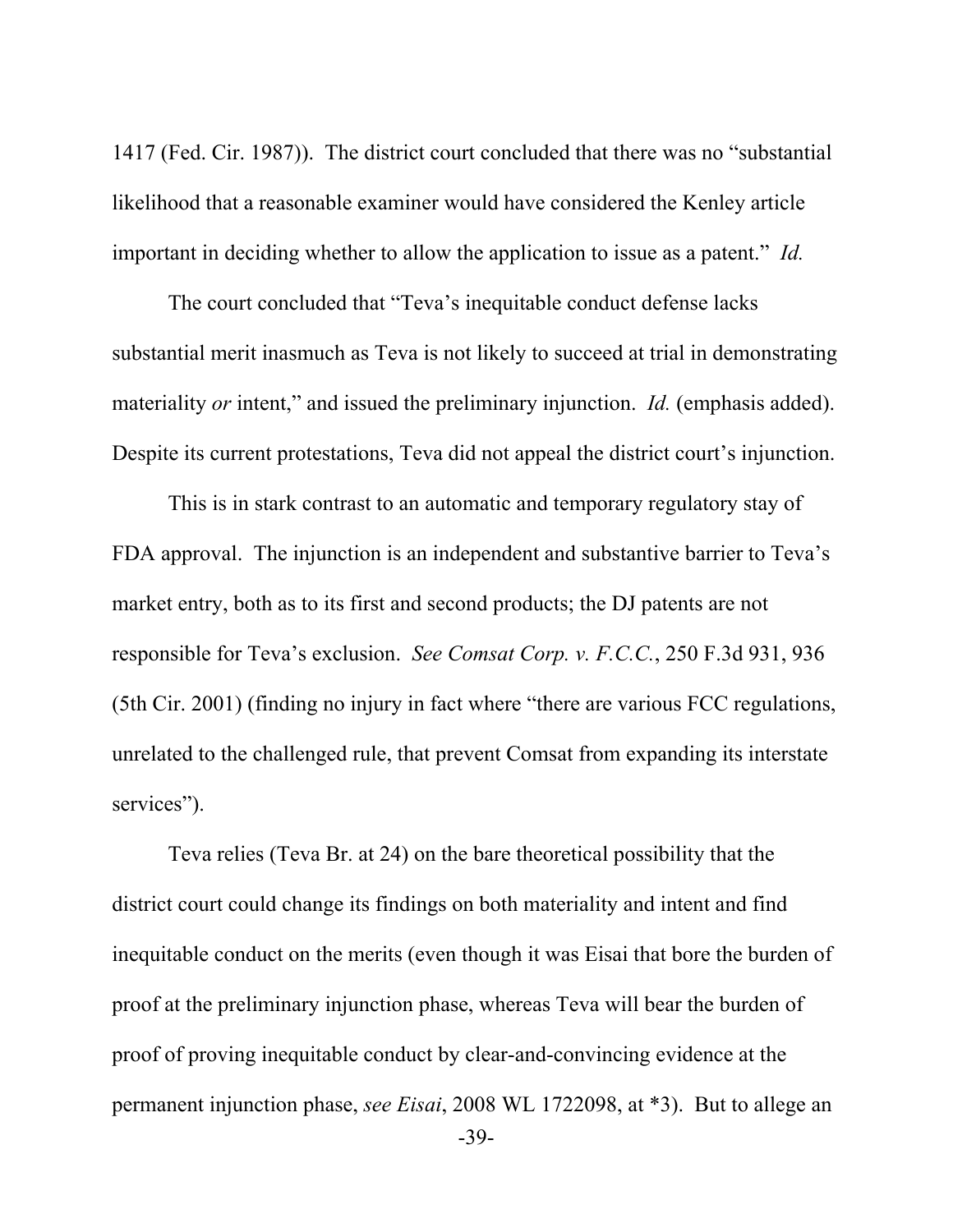Article III controversy, a plaintiff cannot simply assert "the remote possibility, unsubstantiated by allegations of fact, that their situation . . . might improve were the court to afford relief." *Warth v. Seldin*, 422 U.S. 490, 507 (1975). A plaintiff must show the "*substantial likelihood* that the requested relief will remedy the alleged injury." *McConnell v. FEC*, 540 U.S. 93, 225-26 (2003) (emphasis added), *overruled on other grounds*, *Citizens United v. FEC*, -- U.S. --, 2010 WL 183856 (Jan. 21, 2010).

 -40- Teva did not set forth allegations establishing a substantial likelihood that the DJ patents will cause it harm, and that this action will likely redress that harm. *Whitmore v. Arkansas*, 495 U.S. 149, 158 (1990) ("A threatened injury must be certainly impending to constitute injury in fact."). As the district court stated, Teva is simply "speculat[ing] at this time as to whether the preliminary injunction will be lifted and whether Teva may market any form of generic donepezil prior to the expiration of the '841 patent." (A23.) Teva had the burden of showing that declaratory judgment jurisdiction existed at the time of filing and at all stages of review. *Janssen*, 540 F.3d at 1360. Teva failed to carry that burden. The district court did not rule on whether Teva could assert a declaratory judgment claim if all the manifold contingencies in its attenuated chain of causation came to pass and lost their speculative quality. (A23.) *See Nova Health Sys. v. Gandy*, 416 F.3d 1149, 1157 (10th Cir. 2005) ("The plaintiff's burden of demonstrating causation is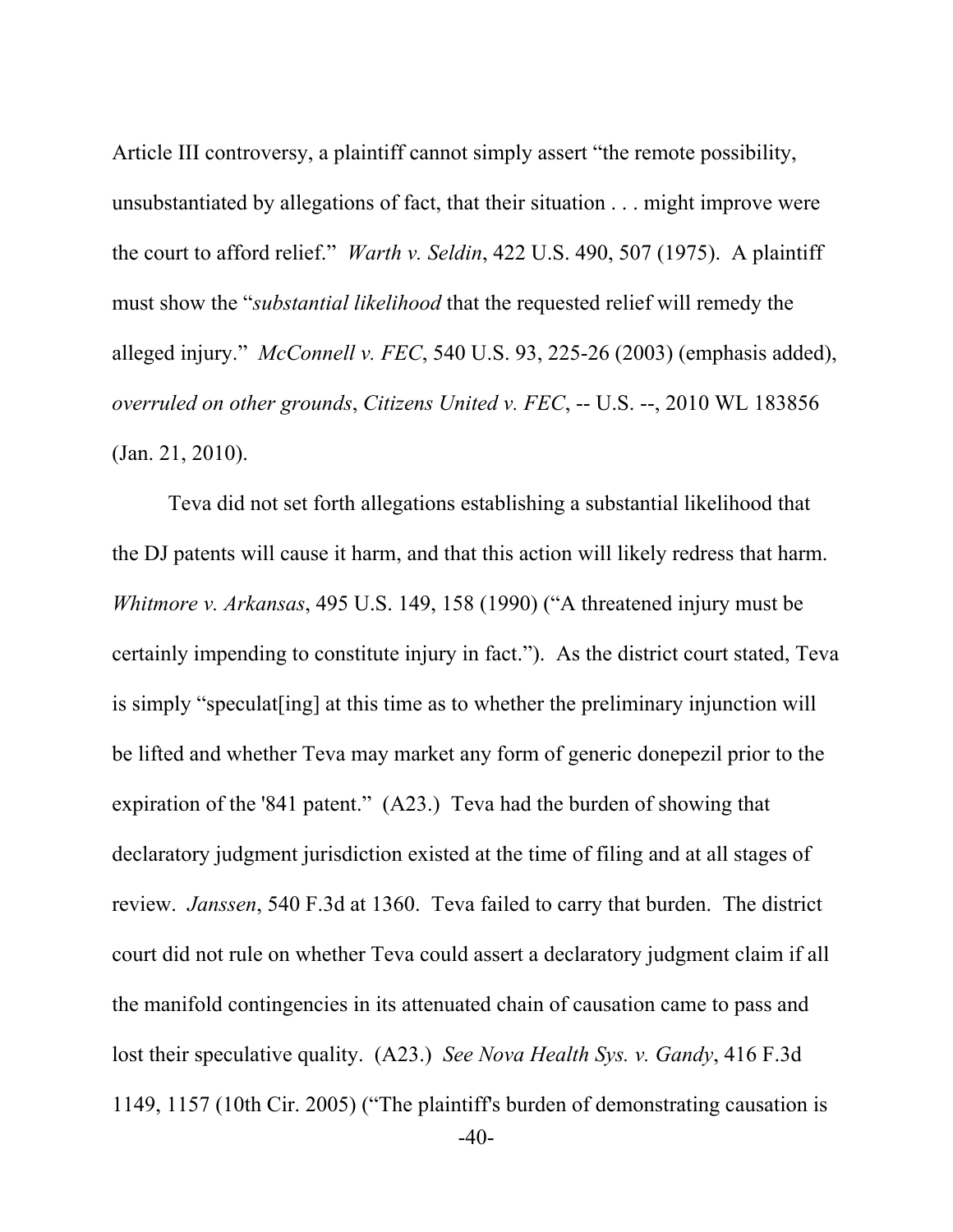not satisfied when 'speculative inferences are necessary to connect [its] injury to the challenged actions.'") (quoting *Simon*, 426 U.S. at 45-46).

Indeed, if Teva could lift the injunction, permitting it to market donepezil, Teva would be able to selectively waive the exclusivity of its first ANDA in favor of its second ANDA, and market under its second ANDA. (*See supra*, at 31-32.) Thus, even in that speculative future situation, Teva is not blocked by the DJ patents.

In any event, the district court rightly found that "jurisdiction is wanting at this time," for "the potential injury alleged by Teva here lacks the sufficient immediacy and reality required to establish declaratory judgment jurisdiction." (A23*.*)

### **E. Teva's New Extra-Record Arguments About Indefinite Delay by Ranbaxy Do Not Make Its Appeal Meritorious**

Having lost below on a record that demonstrates that the DJ patents are not injuring Teva, that Eisai is not the cause of Teva's alleged injury, and that a declaratory judgment will not redress Teva's alleged injuries, Teva shifts positions yet again and cites snippets of evidence outside the record on appeal in a desperate attempt to mislead this Court.

Teva argues that, because the FDA suspended drug approvals associated with two facilities in India, Ranbaxy may not be able to enter the market after

-41-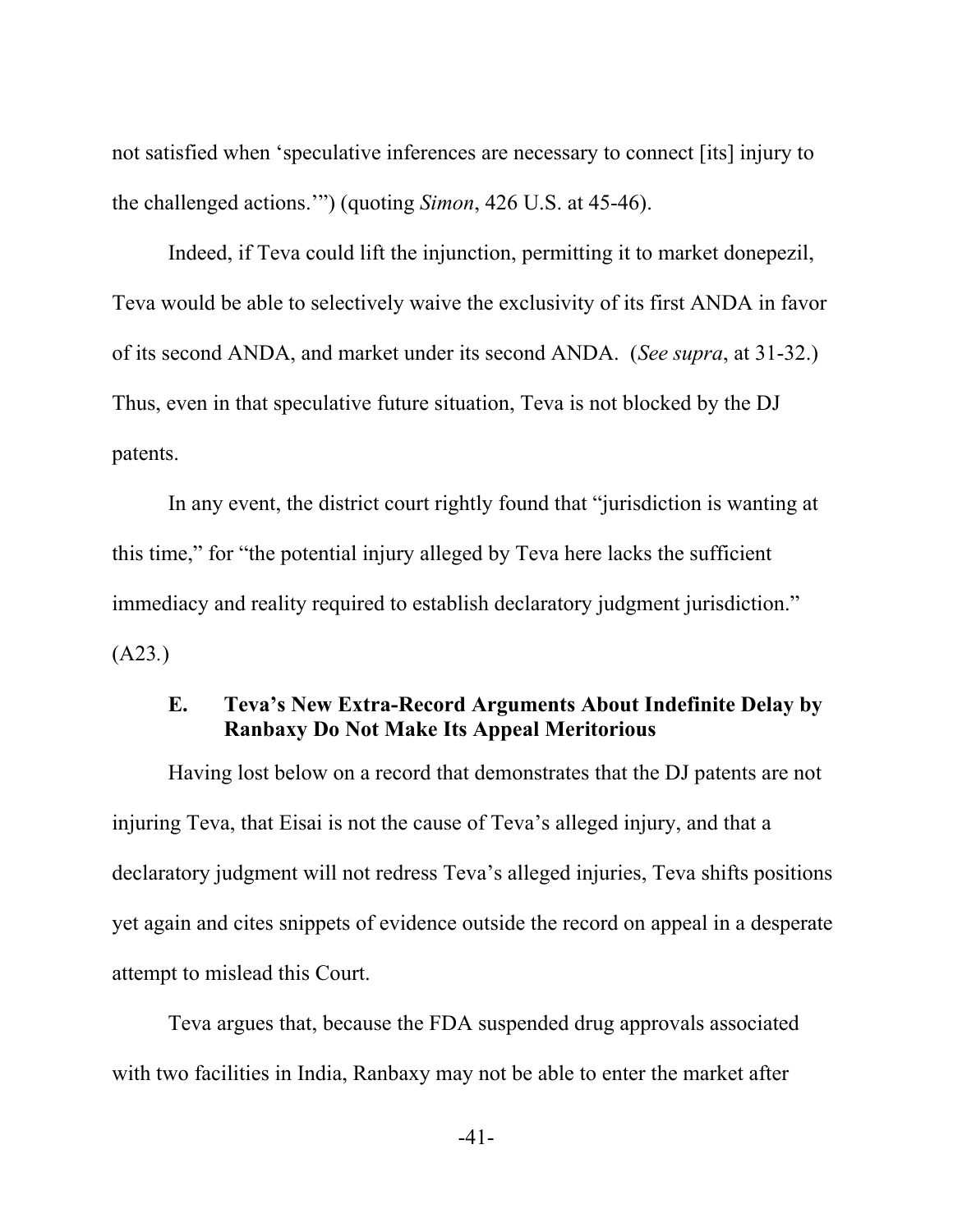expiration of the '841 patent later this year. (Teva Br. at 9-10, 40.) Teva's chief "evidence" is a February 2009 FDA press release that Teva could have submitted (but did not submit) to the district court prior to the issuance of final judgment in September 2009. (*Id.* at 9-10.) Teva's reliance on extra-record evidence and new argument on appeal unquestionably is improper. *See Ballard Med. Prods. v. Wright*, 821 F.2d 642, 643 (Fed. Cir. 1987) ("An appellate court may consider only the record as it was made before the district court."); *Amstar Corp. v. Envirotech Corp.*, 823 F.2d 1538, 1550 (Fed. Cir. 1987).

But even if this Court were to countenance extra-record evidence on this point,7 Teva fails to disclose that donepezil was *not* one of the drugs the FDA identified as being manufactured at these Ranbaxy facilities. *See* http://www.fda. gov/Drugs/GuidanceComplianceRegulatoryInformation/EnforcementActivitiesby FDA/ucm118441.htm. Even as to other drugs made at those facilities, Ranbaxy has *still* been able to market them by using different facilities.<sup>8</sup> Finally, there is no

 $\overline{a}$ 

<sup>7</sup> Eisai refers in this paragraph to extra-record evidence out of an abundance of caution in the event Teva's submission were to be considered, to prevent the Court from being misled.

<sup>8</sup> *E.g., Ranbaxy Launches Generic Valtrex in the US, Shares Rise*, Dow Jones DE, Nov. 27, 2009, available at http://www.dowjones.de/site/2009/11/ranbaxylaunches-generic-valtrex-in-us-shares-rise.html; *Daiichi to Leverage Ranbaxy Abroad*, Economic Times, Nov. 11, 2009 (discussing switch of drug production to other facilities), available at http://economictimes.indiatimes.com/ articleshow/5217703.cms.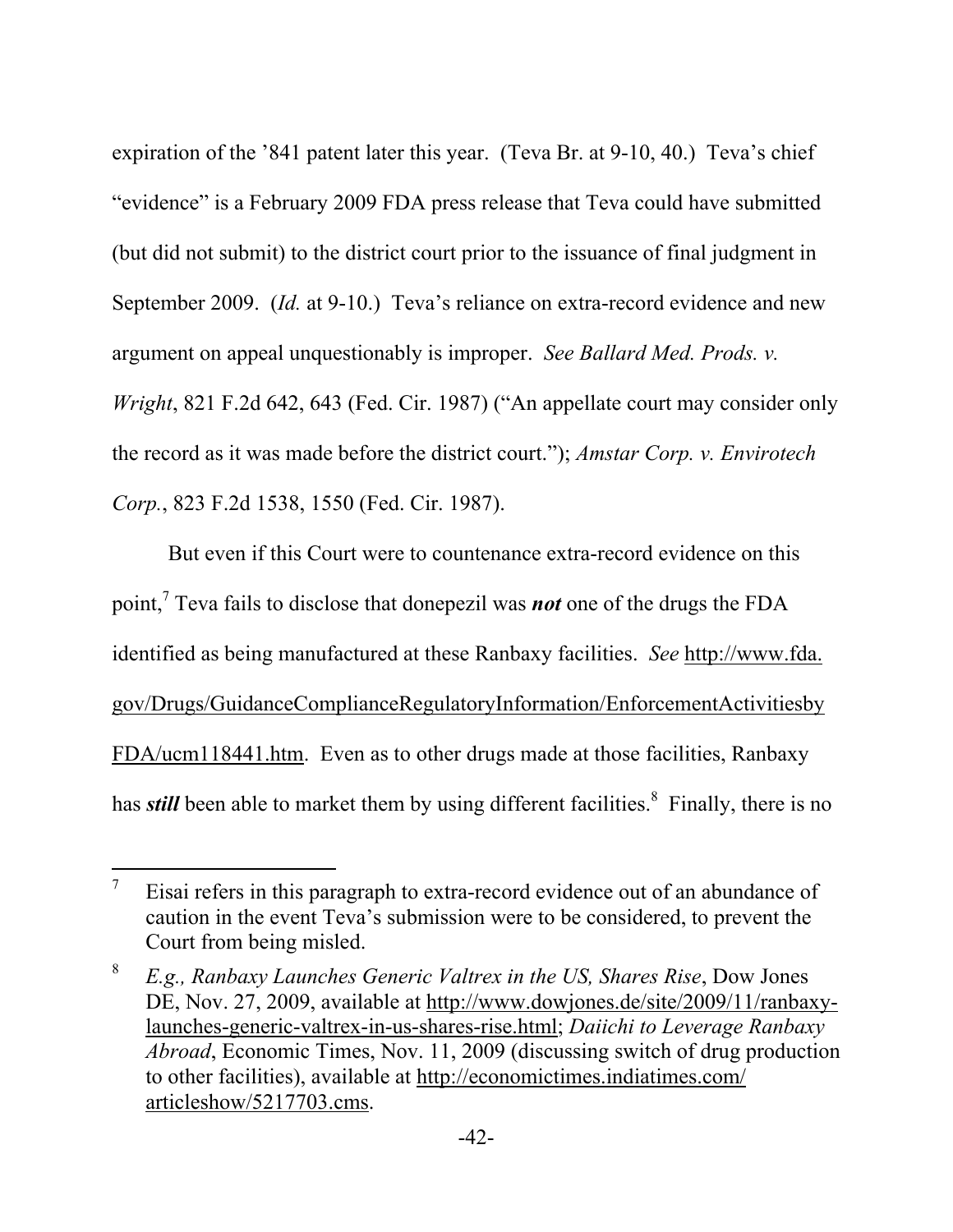evidence that Ranbaxy will not resolve the issues with the two facilities by November 2010 when the '841 patent expires. Thus, even if donepezil's production occurred at the two facilities – and there is no evidence that it does – and even if Ranbaxy continued having problems with those facilities in November 2010 – and there is no evidence it will – Teva still does not show any reason why Ranbaxy could not sell generic donepezil using another facility as it is doing with other products.

Also, with or without the extra-record evidence, Teva's argument suffers from legal error: "[A] possible delay in the future of a first Paragraph IV ANDA filer in launching its generic product does not give rise to declaratory judgment jurisdiction." *Janssen*, 540 F.3d at 1363. Teva should know of this holding from *Janssen* because the Court was referring to Teva, who was then the first-filer.

Teva makes wild accusations that Eisai is holding the DJ patents in reserve so as to sue Ranbaxy upon its launch in 2010 and obtain an emergency injunction – seven years after being notified of Ranbaxy's plans to do so. (Teva Br. at 40.) This unfounded argument was not raised below and is not part of Teva's jurisdictional allegations. The argument does not even make sense because two of the DJ patents are disclaimed. That Ranbaxy did not bring a declaratory judgment action confirms Teva's argument has no substance.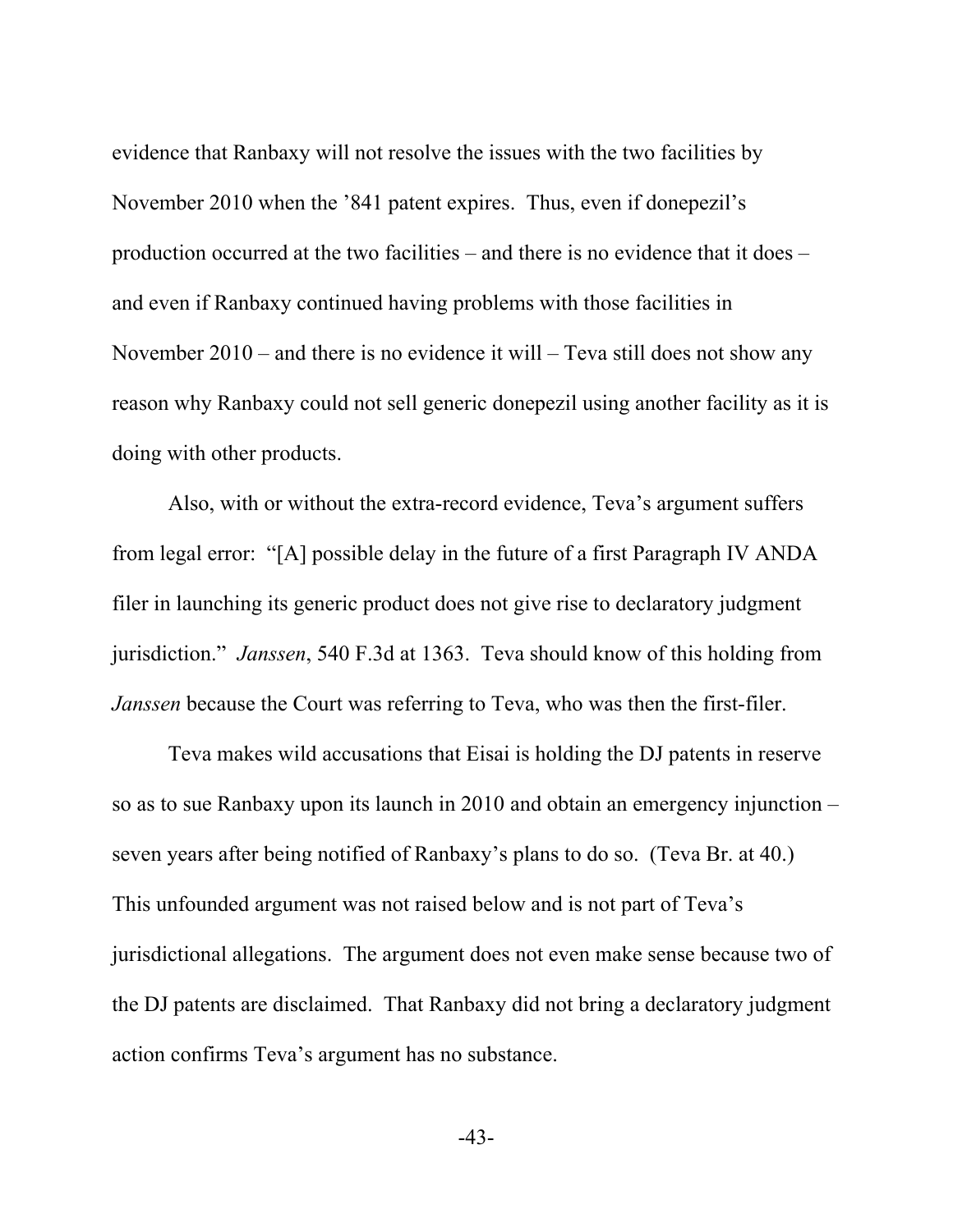### **F. Teva Failed To Prove An Article III Controversy As To The Disclaimed Patents**

Another critical distinction from *Caraco* is that Eisai has disclaimed two of the patents for which Teva is seeking a declaratory judgment of non-infringement.

A disclaimer operates as "part of the original patent." 35 U.S.C. § 253. "A statutory disclaimer under 35 U.S.C. § 253 has the effect of canceling the claims from the patent and the patent is viewed as though the disclaimed claims had never existed in the patent." *Guinn*, 96 F.3d at 1422; *Altoona Publix Theatres*, 294 U.S. at 492 ("Upon the filing of the disclaimers, the original claims were withdrawn from the protection of the patent laws, and the public was entitled to manufacture and use the device originally claimed as freely as though it had been abandoned.").

Eisai thus has no property rights in disclaimed patents. *See Underwood v. Gerber*, 149 U.S. 224, 231 (1893). Eisai holds no adverse legal interest with respect to Teva based on the '321 and '864 patents, and this presents an independent ground for dismissal as to those patents.

Courts universally have held that they lack subject matter jurisdiction to issue substantive rulings about infringement *vel non* of disclaimed patents. *Merck & Co. v. Apotex, Inc.*, Civ. A. No. 06-5789, 2007 WL 4082616, at \*5 (D.N.J. Nov. 15, 2007) ("Thus, because Merck has formally disclaimed the '735 and '443 patents, and can no longer enforce any claims as to these patents, there is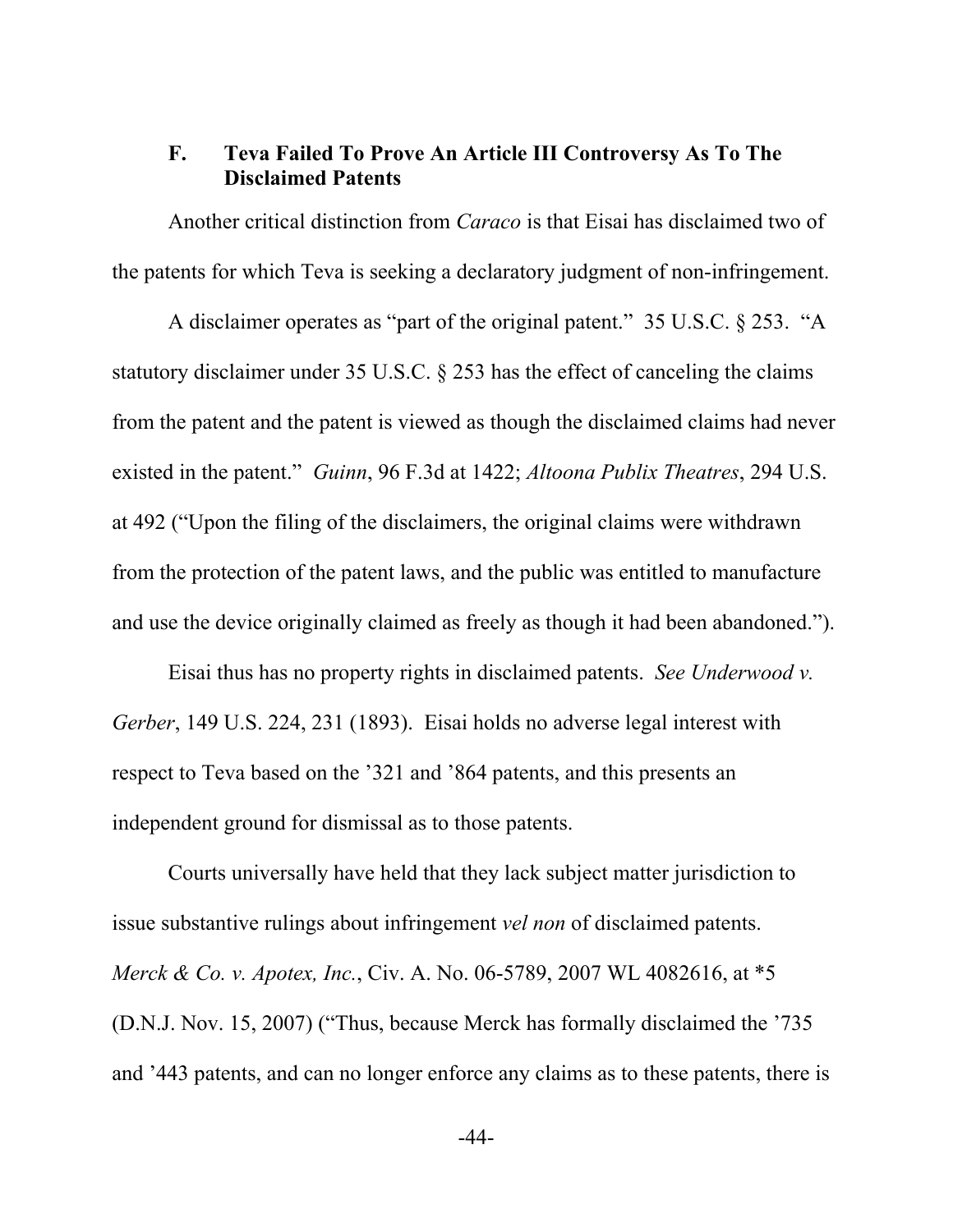no justiciable case or controversy to support jurisdiction in an action for a declaratory judgment here."); *Belk, Inc. v. Meyer Corp*., Civ. A. No. 07-168, 2008 WL 2704792, at \*3-4 (W.D.N.C. July 7, 2008) (dismissing declaratory judgment claim as to a disclaimed patent); *W.L. Gore & Assocs., Inc. v. Oak Materials Group, Inc.*, 424 F. Supp. 700, 702 (D. Del. 1976) ("As plaintiff has formally disclaimed all claims of the patent, there is no longer a justiciable case or controversy before the Court with respect to the validity of any of those claims."); *White Mule*, 540 F. Supp. 2d at 881 (the patentee's formal disclaimer "leaves [the court] with no 'actual controversy' to adjudicate"); *Technimark, Inc. v. Crellin, Inc.*, 14 F. Supp. 2d 762, 763, 766-67 (M.D.N.C. 1998) (holding that dedication of the patent under § 253 rendered moot counterclaims of patent noninfringement and invalidity); *Jack Winter, Inc. v. Koratron Co*., 327 F. Supp. 206, 211-212 (N.D. Cal. 1971) ("The arguments of [the declaratory judgment plaintiff] going to invalidity of the '915 patent . . . cannot be determined because they are not live controversies."); *see also Pfizer Inc. v. Ranbaxy Labs. Ltd.*, 525 F. Supp. 2d 680, 686 (D. Del. 2007) ("The existence of issued and presently enforceable patent claims against a declaratory judgment plaintiff is a necessary prerequisite to the continued litigation of a declaratory judgment action.").

Eisai disclaimed the '321 and '864 patents on May 22, 2006, and May 1, 2007, respectively, over a year before Teva commenced this declaratory judgment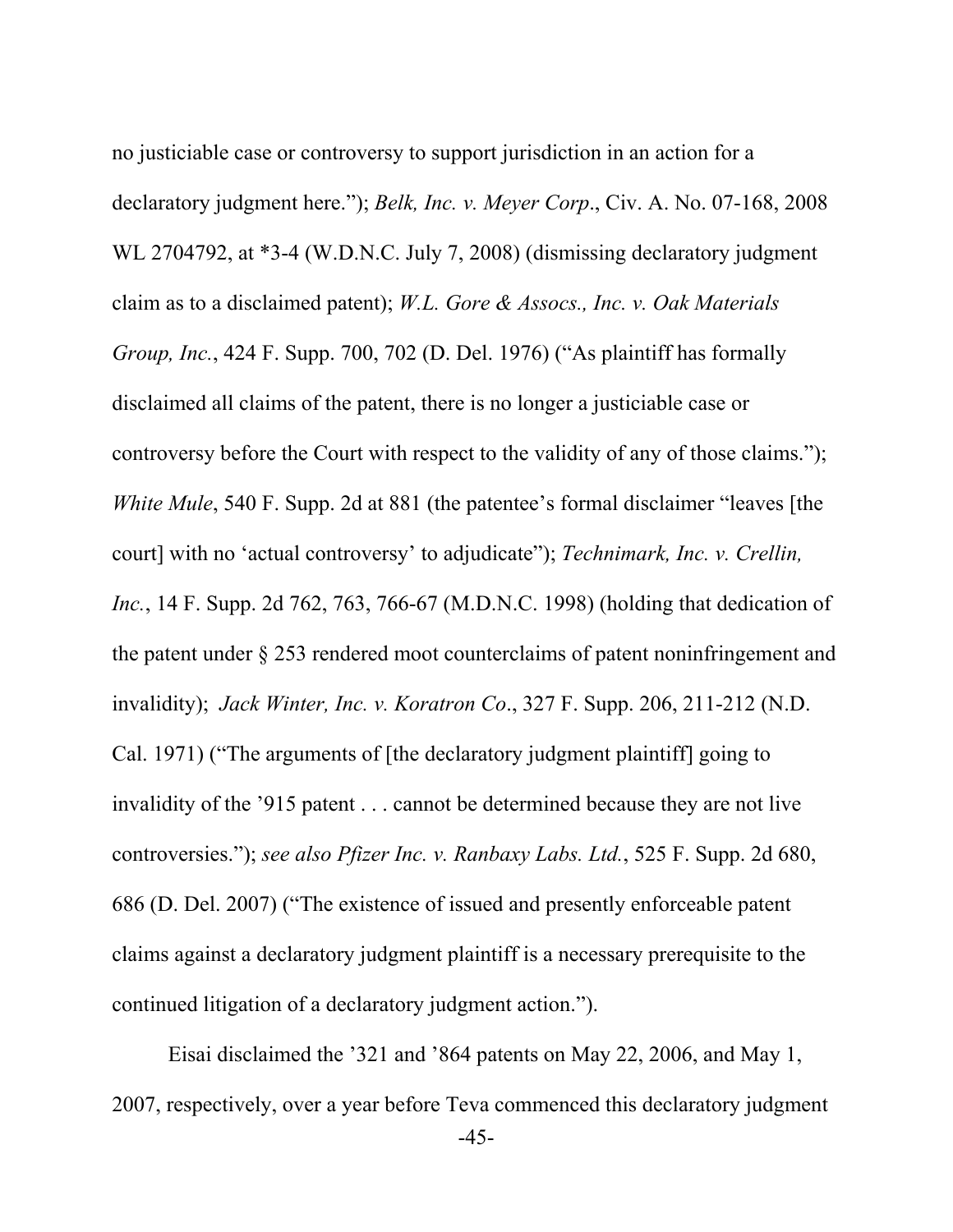action on May 13, 2008. (A9-10; A390.) Despite multiple ANDAs filed by Teva over several years, Eisai had never sued Teva on the disclaimed patents (or indeed any of the DJ patents). Eisai's inactivity is consistent with the fact that Eisai has never sued Ranbaxy or the other numerous generic manufacturers who have filed Paragraph IV Certifications against these patents. Teva does not cite a single case where a court assumed subject matter jurisdiction in order to issue substantive patent rulings about a disclaimed patent. Teva cannot show a dispute "touching the legal relations of [Eisai and Teva]" or that Eisai and Teva have "adverse legal interests." *MedImmune*, 549 U.S. at 127.

Teva's sole complaint with respect to the disclaimed patents is that the *FDA* is still listing them in the Orange Book, thereby resulting in Teva's second ANDA being subject to the 180-day exclusivity of Teva's and Ranbaxy's first ANDAs. (Teva Br. at 5, 29-30  $\&$  n.12.) But this complaint asserts at most adversity to the FDA's procedure, not a patent infringement dispute with Eisai.

 -46- Teva never alleges that it requested the FDA to delist the disclaimed DJ patents. Teva also fails to tell this Court that Teva itself was among the generic manufacturers who previously sued the FDA to *force* the FDA to continue listing patents if a Paragraph IV Certification had previously been filed, specifically to prevent any harm to the 180-day exclusivity period earned by the first-filer. *See Ranbaxy*, 469 F.3d at 121, 123-24 (adopting Teva's argument that it was critical to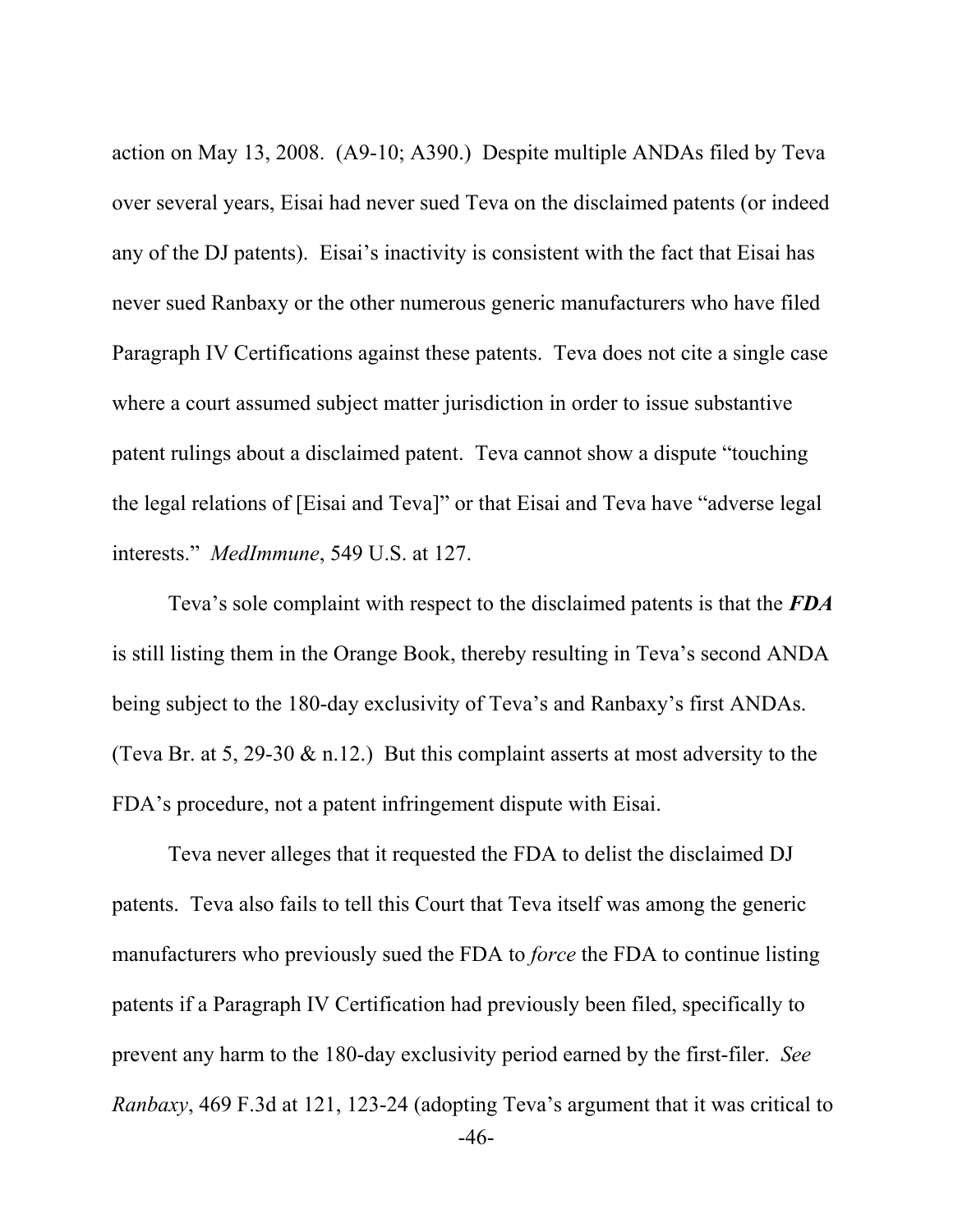the intended incentive system of the Hatch-Waxman Act for the FDA to leave the patents listed, in order to maintain the 180-day exclusivity of the first Paragraph IV filer). Teva and others forced the FDA to adopt the very procedure it now complains about at a time when it benefitted Teva as a first-filer. Teva argued that this was necessary to protect the 180-day exclusivity of the first-filer which was integral to the incentive structure of the Hatch-Waxman Act. *Id.* at 123-24, 126.

It would distort core principles of Article III jurisdiction if a district court were to undertake the surreal task of considering the legally non-existent claims in the disclaimed '864 and '321 patents, and then determining whether Teva's generic products would have infringed the construed claims if they still existed, when in fact the defendant Eisai has no legal interest in the patent. Certainly, Eisai has no incentive to commit the substantial resources entailed in patent litigation to submit Teva's claims to adversarial testing. Indeed, without adversarial legal interests, Teva would be asking the district court to issue prohibited advisory opinions based solely on Teva's arguments. *See Muskrat v. United States*, 219 U.S. 346, 357 (1911).

 -47- This Court should not find that district courts have Article III jurisdiction to rule on substantive issues concerning non-existent property rights because of Teva's complaint that the FDA is listing these patents to preserve the first-filer's earned 180-day exclusivity period – particularly when the FDA was forced to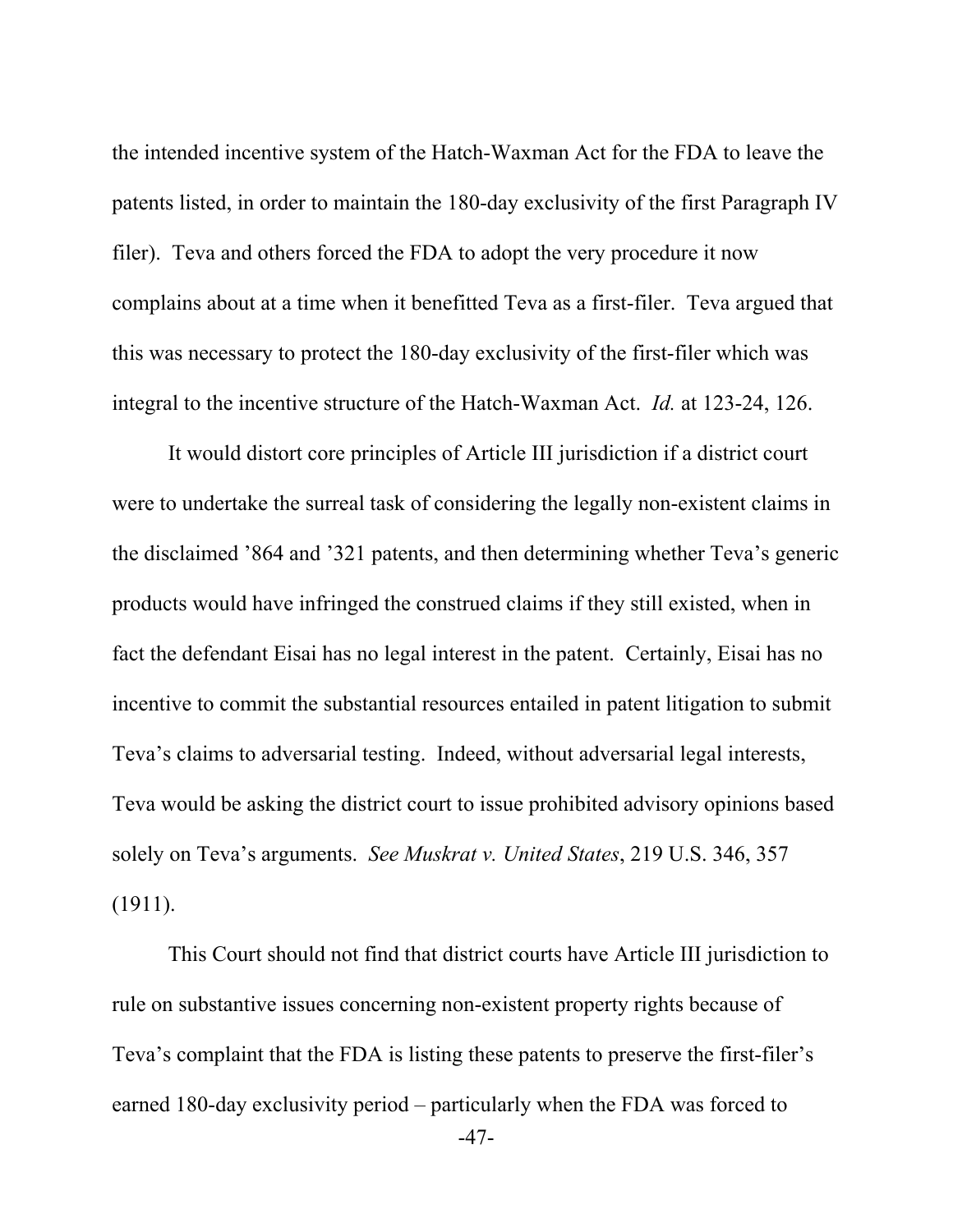adopt this very procedure because Teva convinced another Court that the procedure achieved a result envisioned by the Hatch-Waxman Act (at a time when Teva was a first-filer). *Ranbaxy,* 469 F.3d at 123, 126.

## **G. Teva Is Not Seeking To Redress Injury Caused By Eisai, But Rather To Burden Eisai With Unnecessary Litigation And Inflict Injury On Its Generic Competitor Ranbaxy**

As the foregoing makes clear, this declaratory judgment action is not about seeking redress of an injury caused by Eisai. Rather, it is a vehicle for Teva to try to deprive its competitor Ranbaxy of the statutory exclusivity period to which Ranbaxy is entitled under the Hatch-Waxman Act, burdening the district court and Eisai in the process.

Teva claims that it matters not that the first-filer in *Caraco* had filed Paragraph IV Certifications as to all Orange Book Patents, whereas Ranbaxy here did not (filing instead a Paragraph III Certification to the '841 patent, which is the basic compound patent). (Teva Br. at 30 n.11.) That is wrong, and it goes to the heart of Teva's strategy.

Ranbaxy and the twelve subsequent ANDA filers (plus Teva in 2004, but not Teva in 2005 and 2007) acted properly and respected Eisai's valid patent on the active ingredient in a critically important drug for the treatment of Alzheimer's disease. Those companies recognize that they have no good-faith defense of either non-infringement or invalidity with regard to the '841 basic compound patent; each

-48-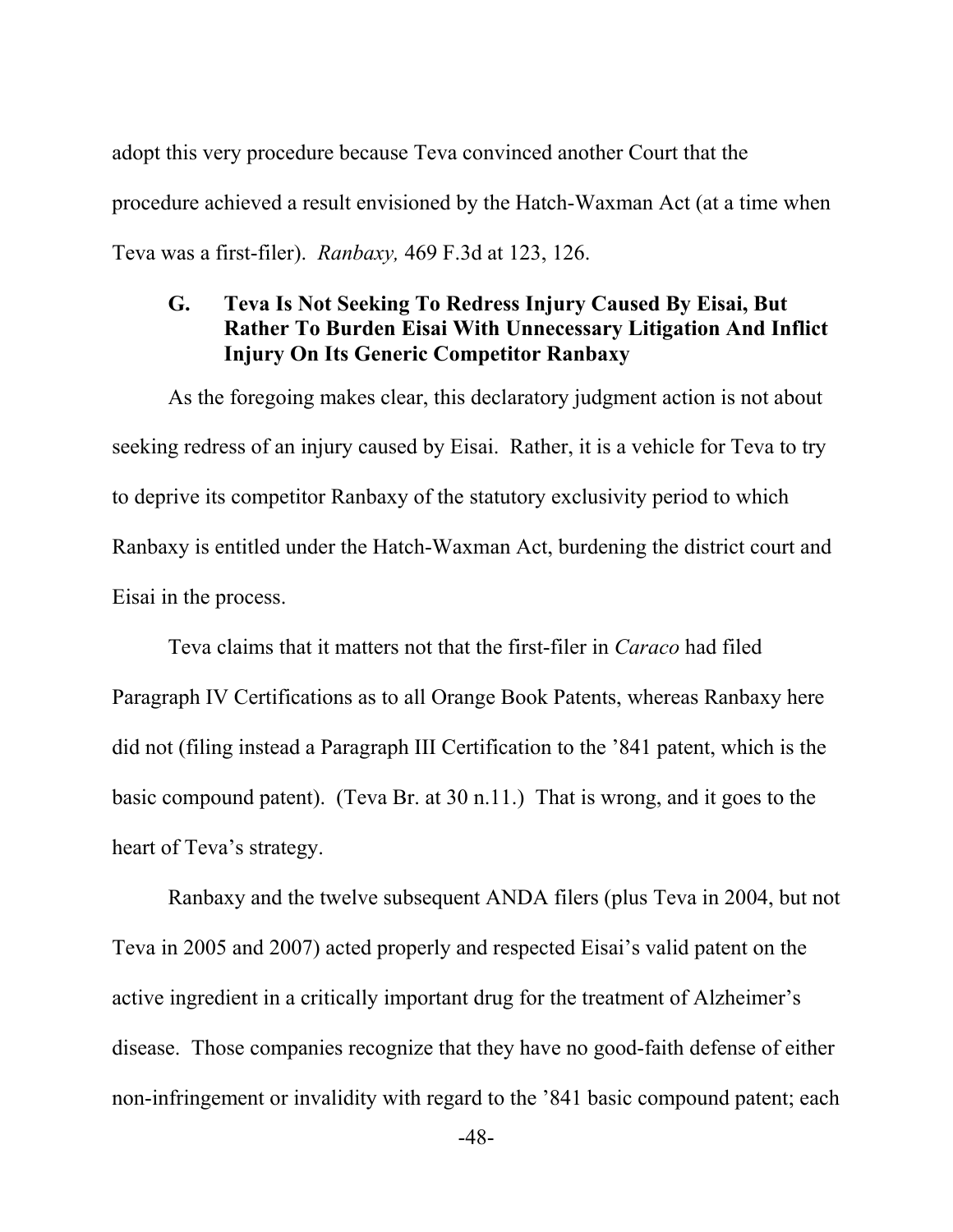has filed a Paragraph III Certification as to that patent and accepted that it has to await the expiration of the '841 patent to introduce generic versions of donepezil. Even Teva admits to the validity and infringement of that patent. (A8.)

Teva spins tales of possible gamesmanship by patentees who can lie in wait until the first patent expires and then pounce with an infringement action to further block generic entry, or sue a first-filer and not a second-filer. (Teva Br. at 20-22.) But that is not the situation here. Eisai sued Teva as both a first- and second-filer. Ranbaxy will be able to market generic donepezil this coming November, and the later-filers 181 days thereafter. If Ranbaxy believed Eisai was lying in wait, it would have brought a declaratory judgment action of its own for "patent certainty." Eisai did not sue any of the multiple Paragraph III Certification filers who were respecting the '841 patent, and Ranbaxy did not bring a declaratory judgment action against Eisai as to the DJ patents.

Teva's design is not to further the competing policy interests of the Hatch-Waxman Act or to achieve the goal of *Caraco*, namely, to "trigger [the first-filer's] 180-day exclusivity period *at a time when [the first-filer] could obtain FDA approval and then launch its product*." *Janssen*, 540 F.3d at 1361 (emphasis in original). Ranbaxy (and twelve other generic companies) must wait until the '841 patent expires by virtue of its Paragraph III Certification with regard to that patent.

-49-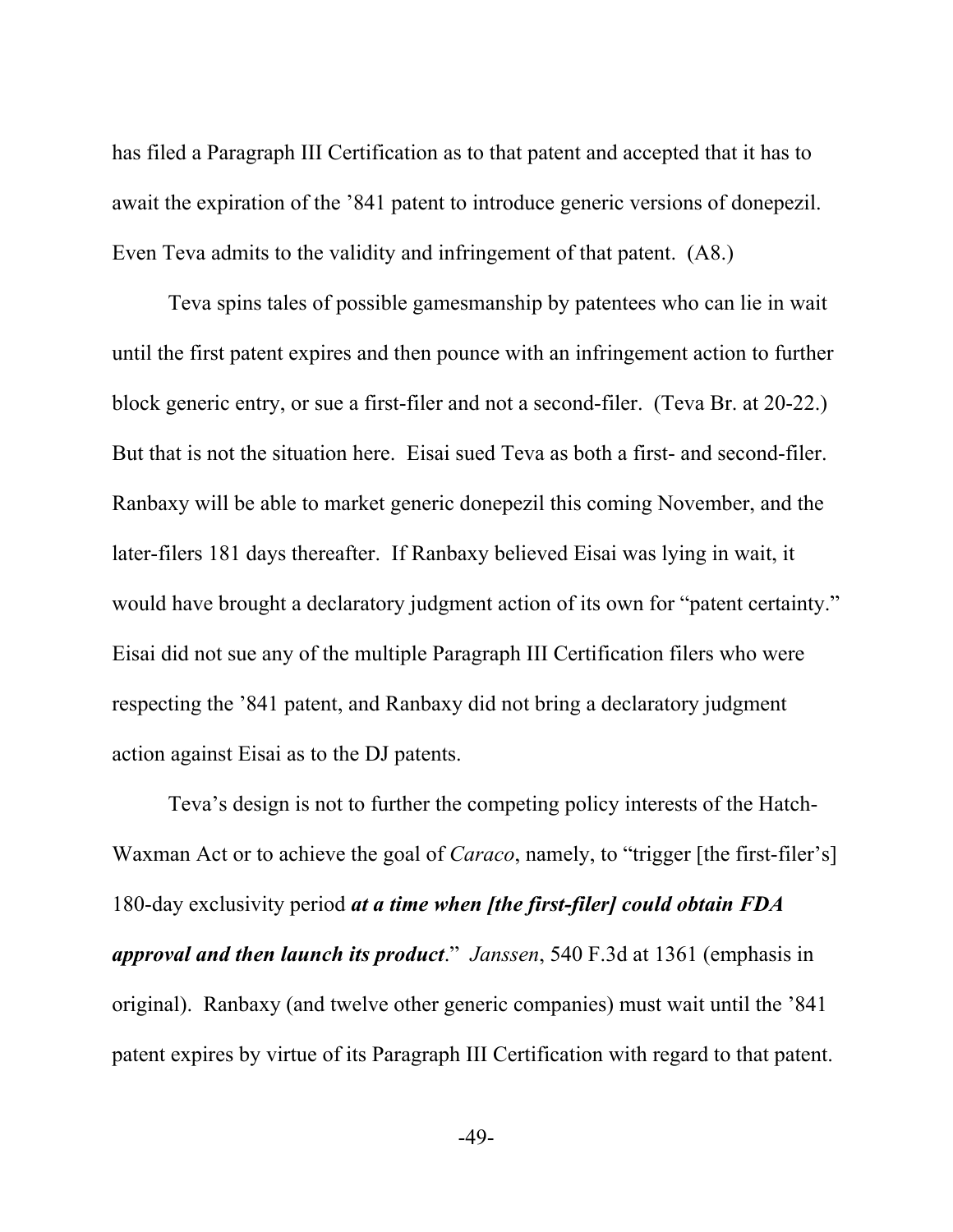Rather than respect the patent as Ranbaxy and the others did by filing a Paragraph III Certification with regard to the '841 patent, Teva concocted an obviousness defense (which Teva changed completely and then withdrew as it became challenged in litigation) so that Teva could become a shared first-filer. That enabled Teva to obtain final FDA approval in April 2008, to threaten Eisai with the massive harm from a generic drug launch, and to force Eisai and the court into injunctive proceedings.

Teva admits that its generic product infringes the '841 patent, admits that the patent is valid, and knows that it will not persuade the district court that Eisai committed inequitable conduct (in light of the preliminary injunction from which Teva did not even appeal). Having been spurned rights to sell Aricept®, having had its meritless challenges to the '841 patent exposed, and having lost the leverage a threatened at-risk generic drug launch would cause Eisai, Teva developed another aggressive plan: it sought a declaratory judgment on the four DJ patents so that it could try to trigger Ranbaxy's exclusivity period (which arises only from its Paragraph IV Certifications as to the DJ patents) when Ranbaxy *cannot go to market*. But, a first-filer's exclusivity right is not an "injury" for Article III purposes that gives rise to "a cognizable Article III controversy, but a result envisioned by the Hatch-Waxman Act." *Janssen*, 540 F.3d at 1361. It certainly is not an injury caused by Eisai that amounts to an Article III controversy

-50-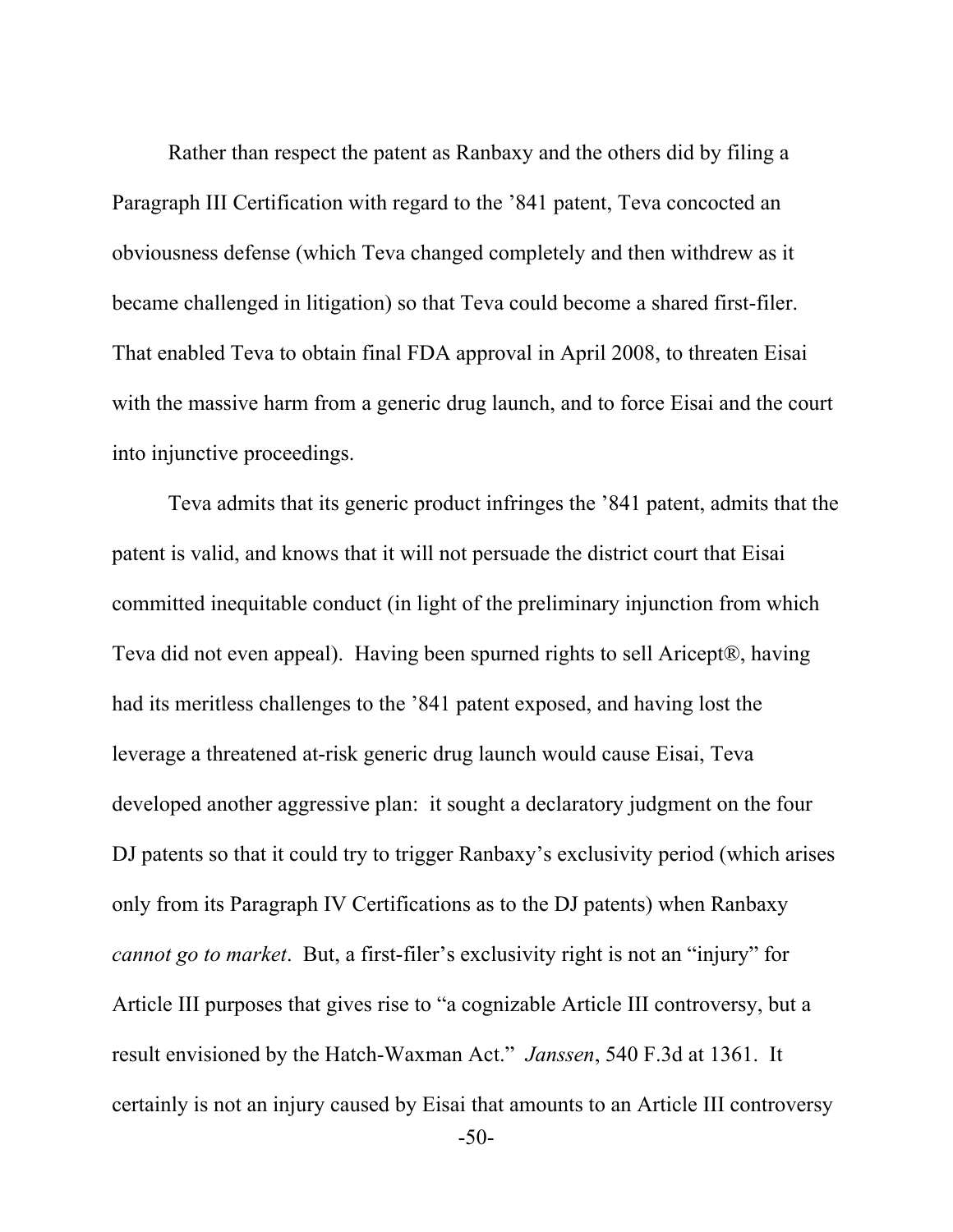between Teva and Eisai. The district court properly dismissed Teva's declaratory judgment complaint for lack of subject matter jurisdiction.

### **III. IN THE ALTERNATIVE, THE DISTRICT COURT PROPERLY EXERCISED DISCRETION TO DENY DECLARATORY RELIEF**

"Since its inception, the Declaratory Judgment Act has been understood to confer on federal courts unique and substantial discretion in deciding whether to declare the rights of litigants." *Wilton v. Seven Falls Co.*, 515 U.S. 277, 286 (1995); *MedImmune,* 549 U.S. at 136; 28 U.S.C. § 2201(a) (using the permissive phrase "may declare"). "When there is no actual controversy, the court has no discretion to decide the case. When there is an actual controversy and thus jurisdiction, the exercise of that jurisdiction is discretionary." *EMC Corp. v. Norand Corp.*, 89 F.3d 807, 810 (Fed. Cir. 1996).

The district court is vested with discretion to dismiss an action "because facts bearing on the usefulness of the declaratory judgment remedy, and the fitness of the case for resolution, are peculiarly within their grasp." *MedImmune,* 549 U.S. at 136 (citations omitted). For example, the court may exercise discretion to decline an action when it believes judicial resources would be better reserved for other actions closer to the central objectives of declaratory proceedings. *E.g., EMC*, 89 F.3d at 814.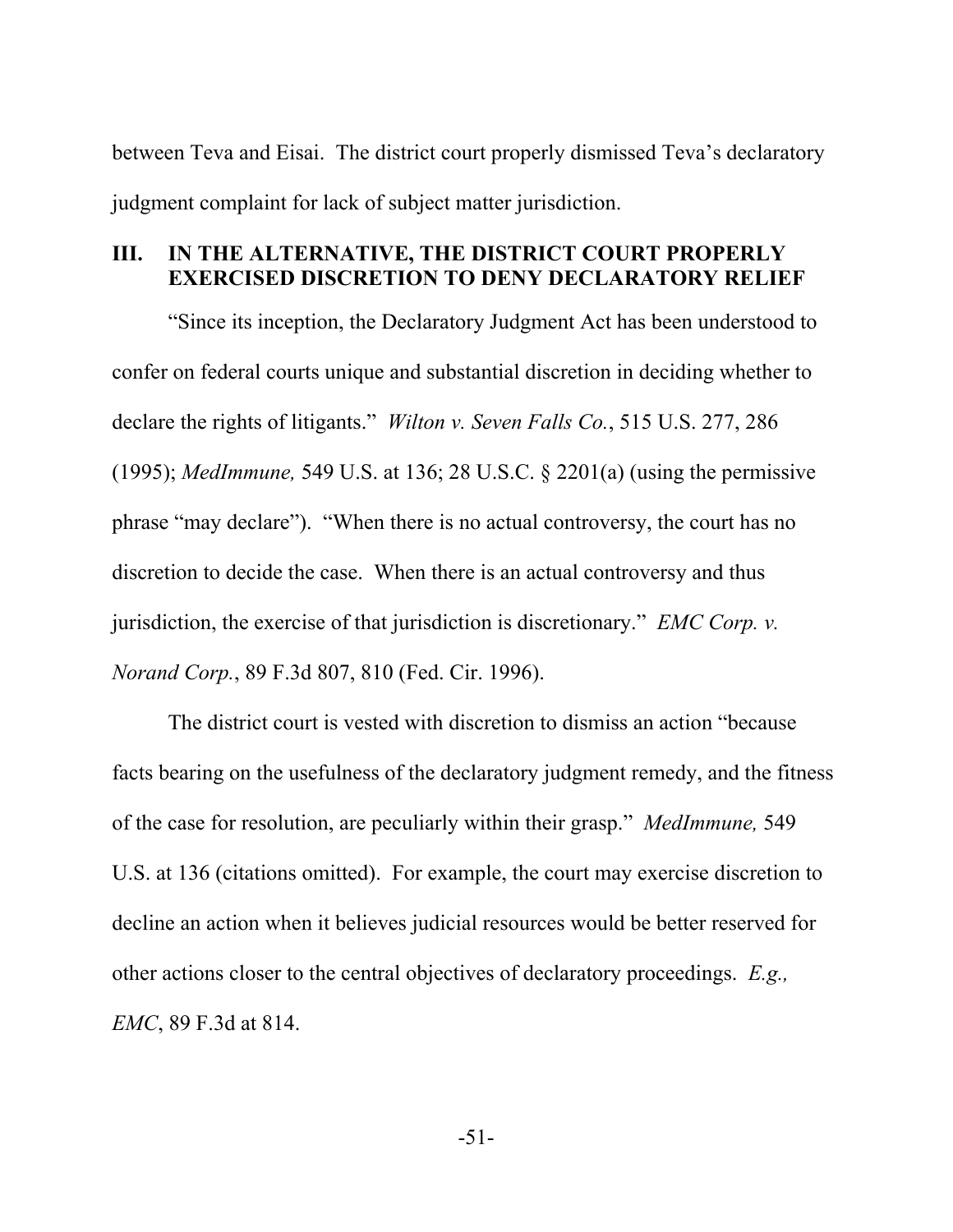Teva argues (Teva Br. at 42-43) that Congress eliminated equitable discretion, relying on the statutory provision that "the courts of the United States *shall,* to the extent consistent with the Constitution, *have subject matter jurisdiction* in any action brought by such person under section 2201 of title 28 for a declaratory judgment that such patent is invalid or not infringed." 35 U.S.C. § 271(e)(5) (emphasis added). Teva affirmatively misreads this statute. The phrase "shall have subject matter jurisdiction" describes the *power* vested in the district court. It is silent about how district courts may *exercise* the granted power. A declaratory judgment is a remedy in equity, *Samuels v. Mackell*, 401 U.S. 66, 70 (1971), and a "major departure from the long tradition of equity practice should not be lightly implied," *eBay Inc. v. MercExchange, L.L.C.*, 547 U.S. 388, 391 (2006). The Hatch-Waxman Act does not purport to convert an equitable remedy into a mandatory one.

While Teva cites *Bennett v. Spear*, 520 U.S. 154 (1997), for the general proposition that Congress can modify or abrogate prudential jurisdictional requirements (Teva Br. at 43 n.16), Teva ignores the later holding of the Supreme Court that "prudential standing doctrine . . . *applies unless* it is *expressly* negated." 520 U.S. at 163 (emphasis added). The Hatch-Waxman Act does not expressly negate the traditional and long-standing equitable discretion of the district courts in considering requests for declaratory relief.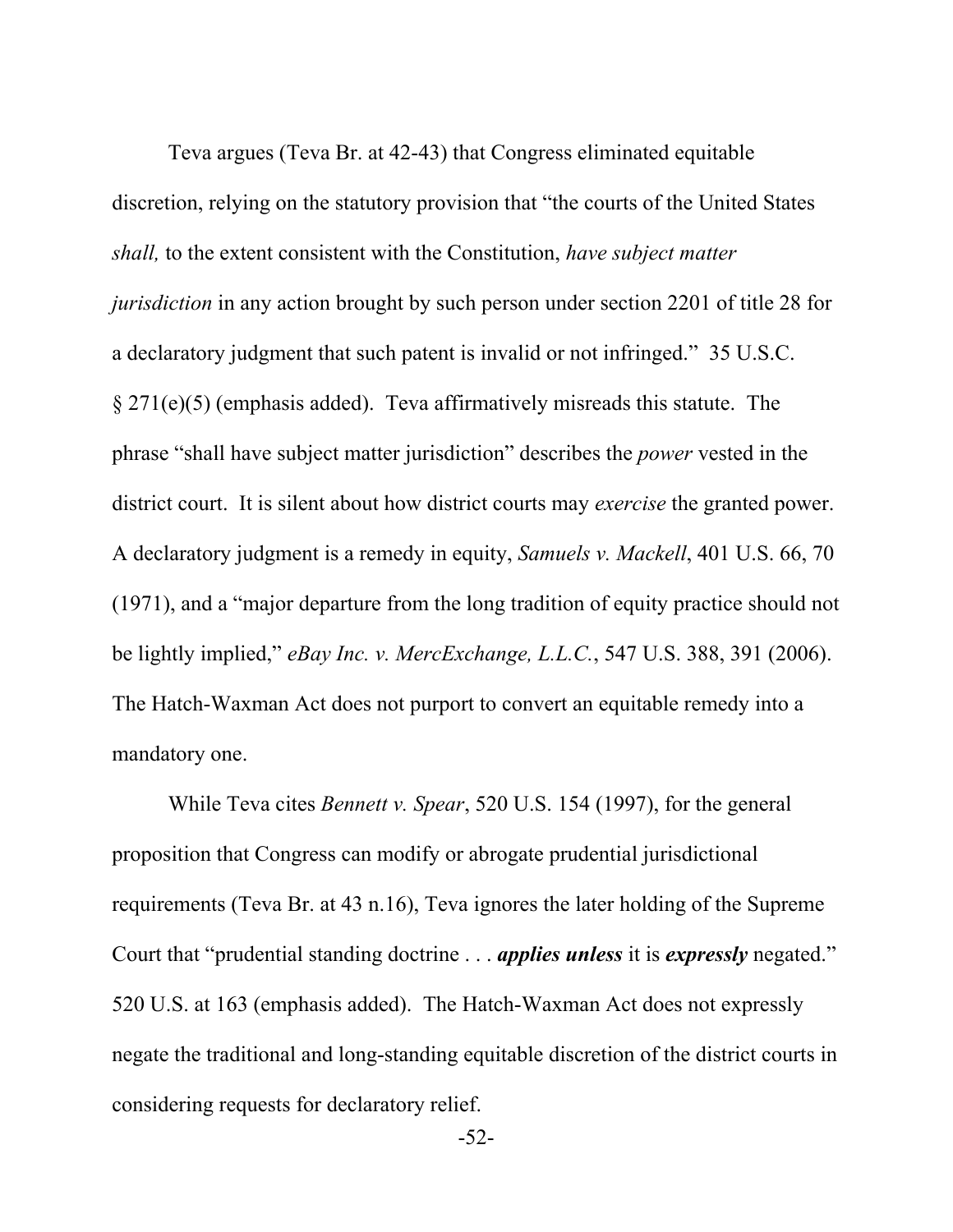Indeed, the "shall have jurisdiction" formulation is ubiquitous in the United States Code. *See*, *e.g.*, 2 U.S.C. § 179r ("The several district courts of the United States *shall have jurisdiction*, for cause shown, to prevent and restrain violations of section 179q(a) of this title."); 7 U.S.C. § 87f(h) (District courts "shall have jurisdiction" in cases arising under the grain standards statutes); 7 U.S.C. § 1642(e) ("The district courts of the United States *shall have jurisdiction* of violations of this chapter or the rules and regulations thereunder, and of all suits in equity and actions at law brought to enforce any liability or duty" pertaining to the international wheat trade); 7 U.S.C. § 6009(a) ("The district courts of the United States *shall have jurisdiction* specifically to enforce, and to prevent and restrain a person from violating, this chapter or any plan or regulation issued under this chapter" relating to pecan promotion).

Teva attempts to draw support from one Senator's comments during the floor debates on the bill that became section 271(e)(5). (*See* Teva Br. at 43.) But that Senator's views are unilluminating because he was not purporting to explicate the difference between the presence of jurisdiction and the exercise of that jurisdiction to award equitable relief. He expressed displeasure with the Supreme Court's holding in *Wilton* that federal courts have equitable discretion to declare the rights of parties, and conflated the equitable discretion not to declare the rights of parties (at issue in *EMC*) with an abdication of jurisdiction in violation of

-53-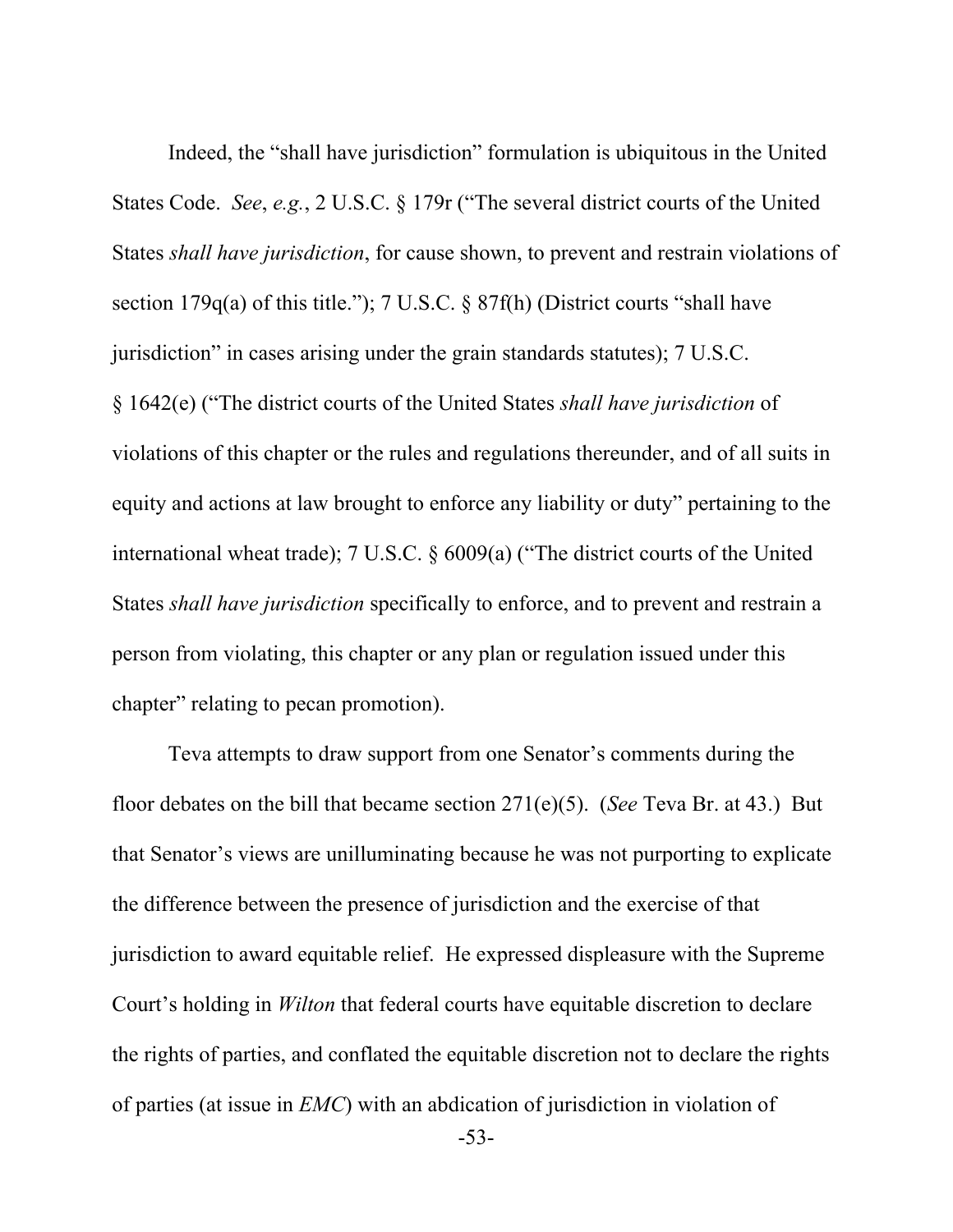*Cohens v. Virginia,* 19 U.S. 264 (1821). That is obviously not true; a district court's discretionary power to grant declaratory relief is different from its jurisdiction to issue that relief. *See Calderon v. Ashmus*, 523 U.S. 740, 745 (1998) ("the federal Declaratory Judgment Act validly conferred jurisdiction on federal courts to issue declaratory judgments *in appropriate cases*") (emphasis added).

 The Hatch-Waxman Act is a detailed piece of compromise legislation. Teva cannot seek to supplant the language of the statute with arguments about the views of one member of Congress. *Garcia v. United States*, 469 U.S. 70, 76 n.3  $(1984)$ . If Congress meant to negate the equitable discretion of district courts, Congress could have and would have enacted that into the statute expressly.

Thus, even if Teva could prove that the district court was vested with jurisdiction consistent with Article III (which it cannot), the district court was "entitled" to exercise its discretion in deciding whether to grant declaratory relief. (A24 (citing *MedImmune*, 549 U.S. at 136; *Wilton*, 515 U.S. at 286-87).) The district correctly found that "declining jurisdiction would be consistent with the purposes of the Declaratory Judgment Act and properly conserve judicial resources." *Id.* The court was well aware of the background facts and history of

 $\overline{a}$ 

<sup>9</sup> The Senator also stated that a case or controversy might not exist where the "patent owner and brand drug company have given the generic applicant a covenant not to sue." 149 CONG. REC. S15885 (daily ed. Nov. 25, 2003). Teva does not argue that *this* statement constitutes the law.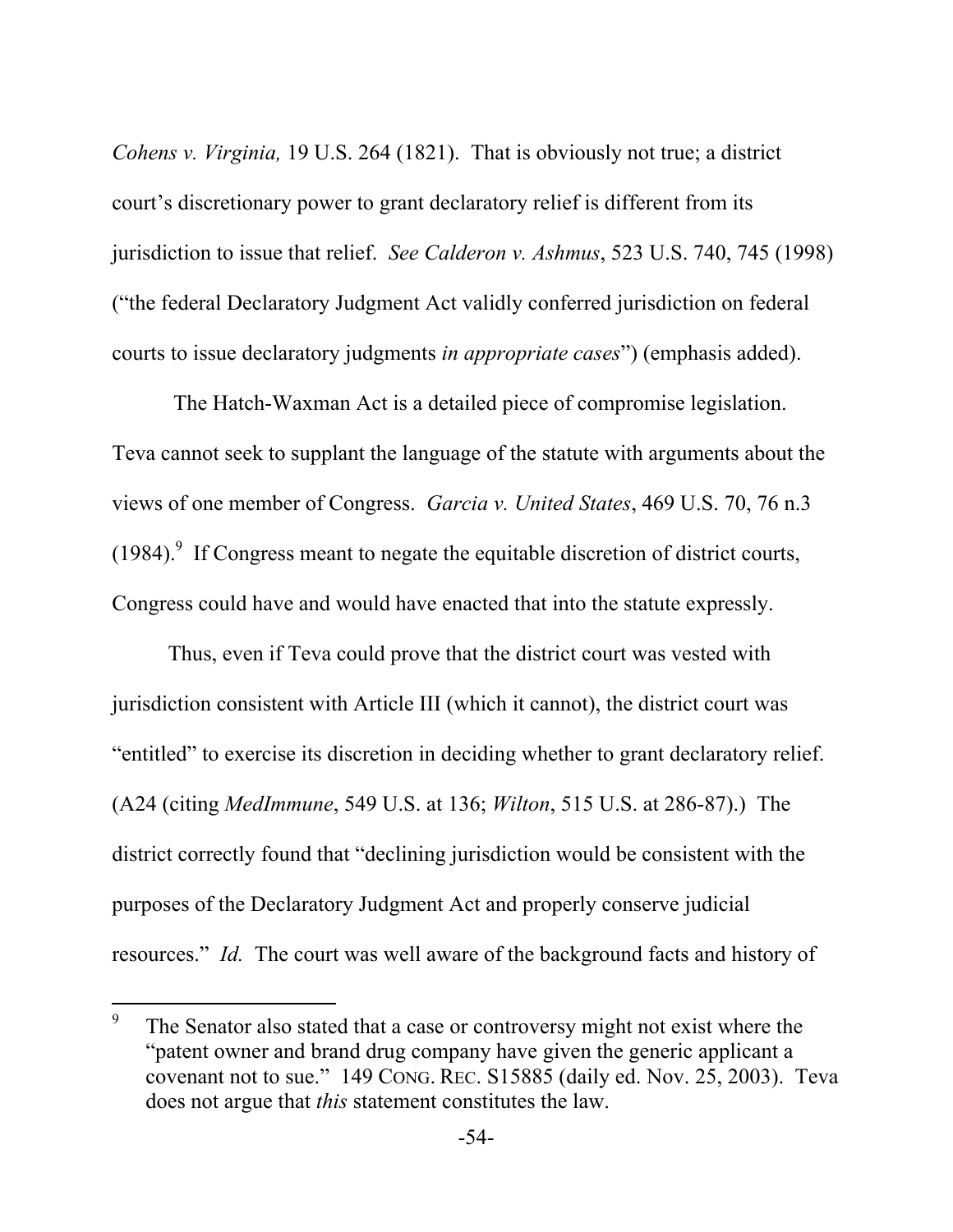this action, and recognized the "multiple ANDAs and the relationship between Teva and Gate." (A24.) The equities favored declining jurisdiction rather than render essentially advisory opinions on whether Teva's second ANDA product infringed four patents (including two disclaimed patents), when the facts recounted above suggest that Teva would not be able to accelerate the first-filers (Ranbaxy and Teva) into the general market, and when Teva's desire was to deprive its competitor Ranbaxy of its statutory entitlement to a 180-day exclusivity period. (A24.) The district court did not abuse its discretion.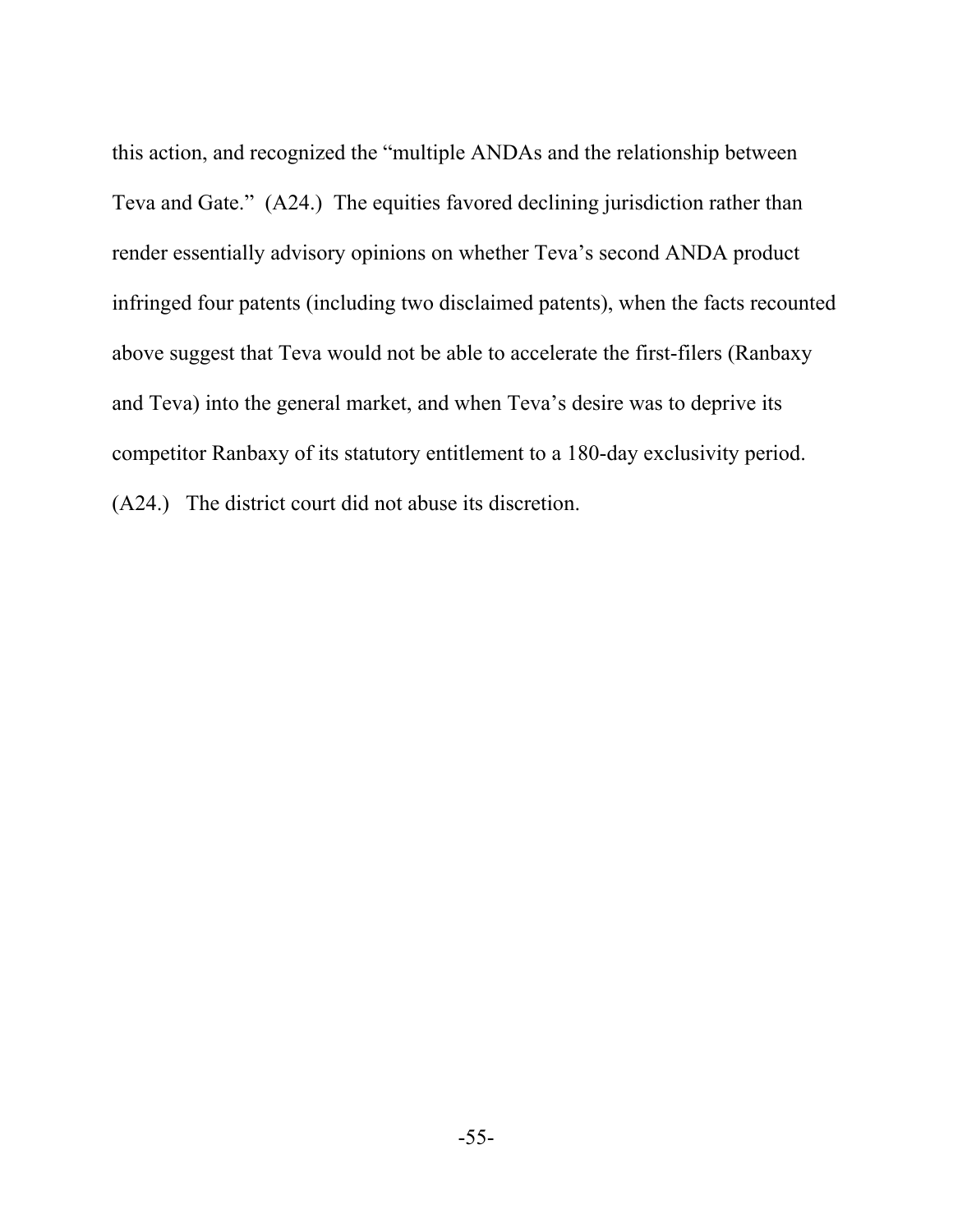### **CONCLUSION AND STATEMENT OF RELIEF SOUGHT**

For the reasons stated above, Eisai requests that this Court affirm the district court's September 9, 2009 order and judgment dismissing the action.

Dated: February 9, 2010

Respectfully submitted,

Bruce M. Wexler Joseph M. O'Malley, Jr. **Anthony Michael** PAUL, HASTINGS, JANOFSKY & **WALKER LLP** 75 East 55th Street New York, New York 10022  $(212)$  318-6000

Stephen B. Kinnaird PAUL, HASTINGS, JANOFSKY & **WALKER LLP** 875 15th Street, N.W. Washington, D.C. 20005  $(202) 551 - 1700$ 

ATTORNEYS FOR DEFENDANTS-**APPELLEES** EISAI CO., LTD. AND EISAI MEDICAL RESEARCH, INC.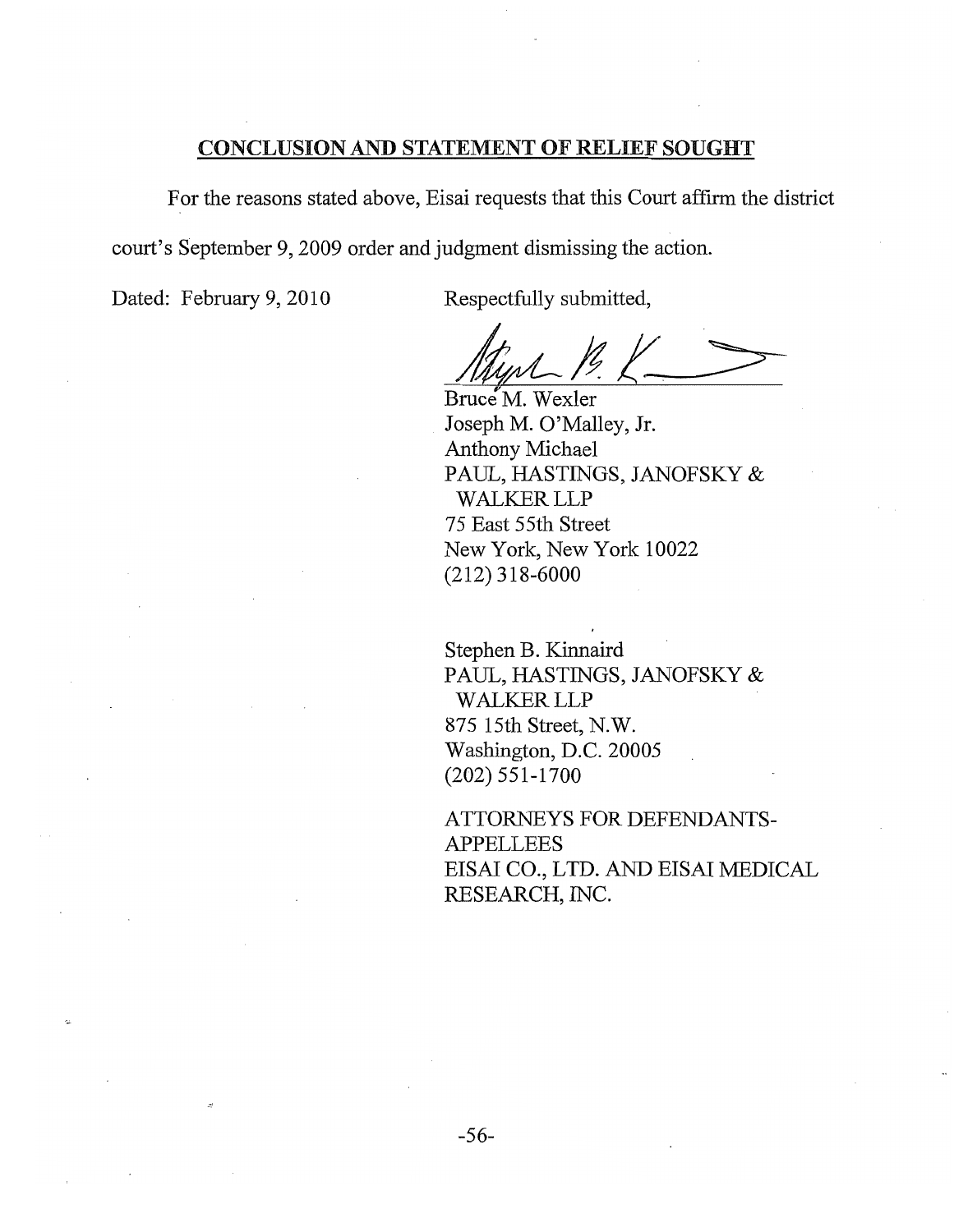### **CERTIFICATE OF SERVICE**

United States Court of Appeals for the Federal Circuit No. 2009-1593

**----------------------------------------------------------------**) TEVA PHARMACEUTICALS USA, INC., through its GATE PHARMACEUTICALS division, *Plaintiff-Appellant, v.*  EISAI CO., LTD. and EISAI MEDICAL RESEARCH, INC., *Defendants-Appellees.*  **----------------------------------------------------------------**)

I, John C. Kruesi, Jr., being duly sworn according to law and being over the age of 18, upon my oath depose and say that:

Counsel Press was retained by PAUL, HASTINGS, JANOFSKY & WALKER, Attorneys for Defendants-Appellees to print this document. I am an employee of Counsel Press.

On the **9th Day of February, 2010**, I served the within **Brief for Defendants-Appellees (confidential and non-confidential versions)** upon:

> Francis C. Lynch **GOODWIN PROCTER LLP** Exchange Place 53 State Street Boston, MA 02109 (617) 570-8760 *Counsel for Plaintiff-Appellant*

**via Federal Express, overnight delivery,** by causing 2 true copies of each to be deposited, enclosed in a properly addressed wrapper, in an official depository of the FedEx.

Unless otherwise noted, 12 copies of the confidential and 5 copies of the nonconfidential brief will be filed with the Court via hand delivery as soon as possible after the court reopens following the snow emergency.

February 9, 2010